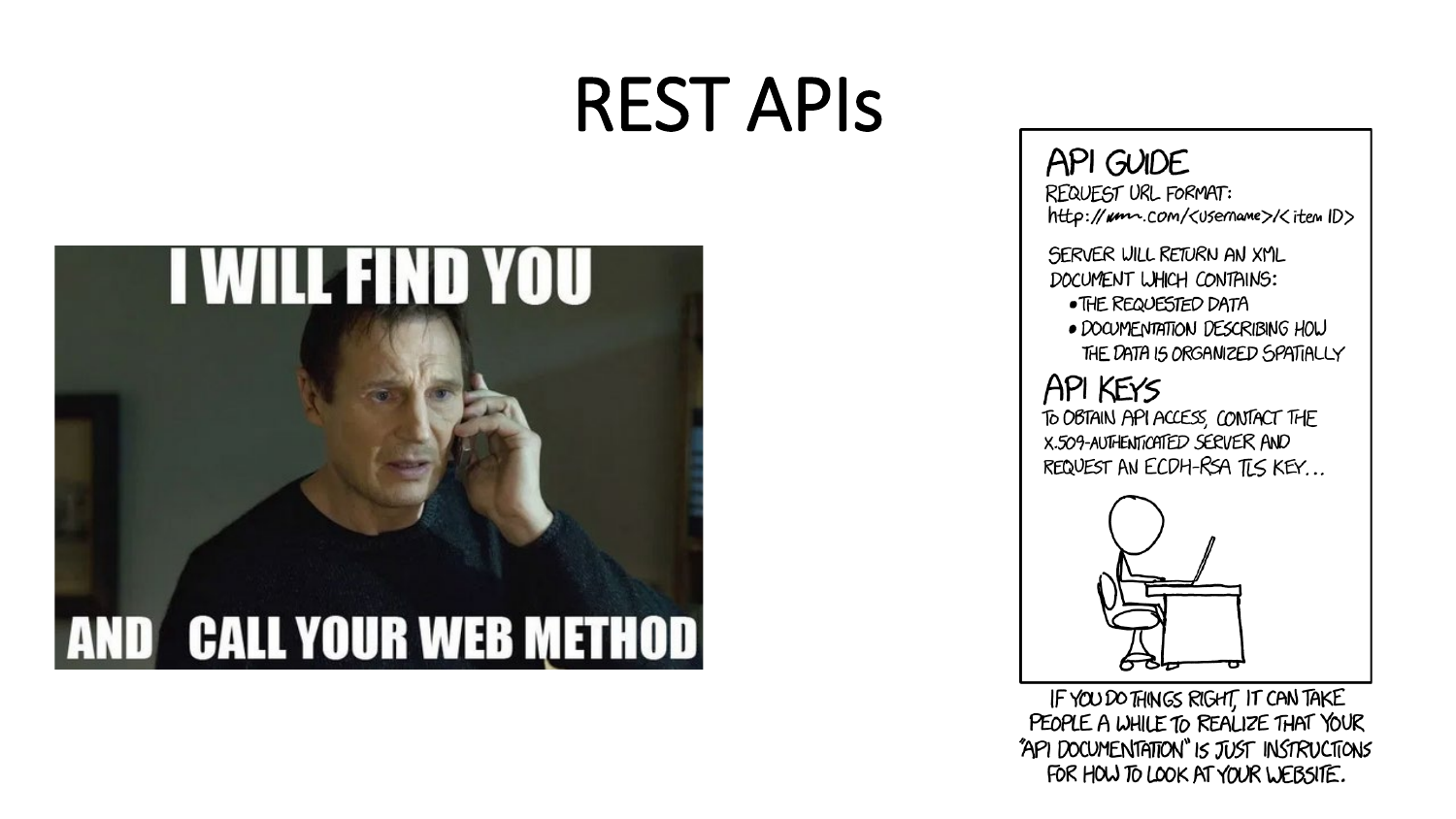# Review: Hashes, Web Security

- We use **cryptographic hash functions** like SHA to **quickly convert** an *arbitrary input string* into a **hash value**
	- Hash functions *generally* produce a fixed-length string
		- Pidgeon-hole principle means there are an *infinite number of strings* that map to an individual *hash value*
		- We desire small changes in plaintext input to produce large changes in hash value
			- Lower risk of collision attacks!
	- Hash functions are **one way** (in comparison to encryption algorithms)
	- We mitigate **rainbow table attacks** by prefixing **salt** values to sensitive plaintext before hashing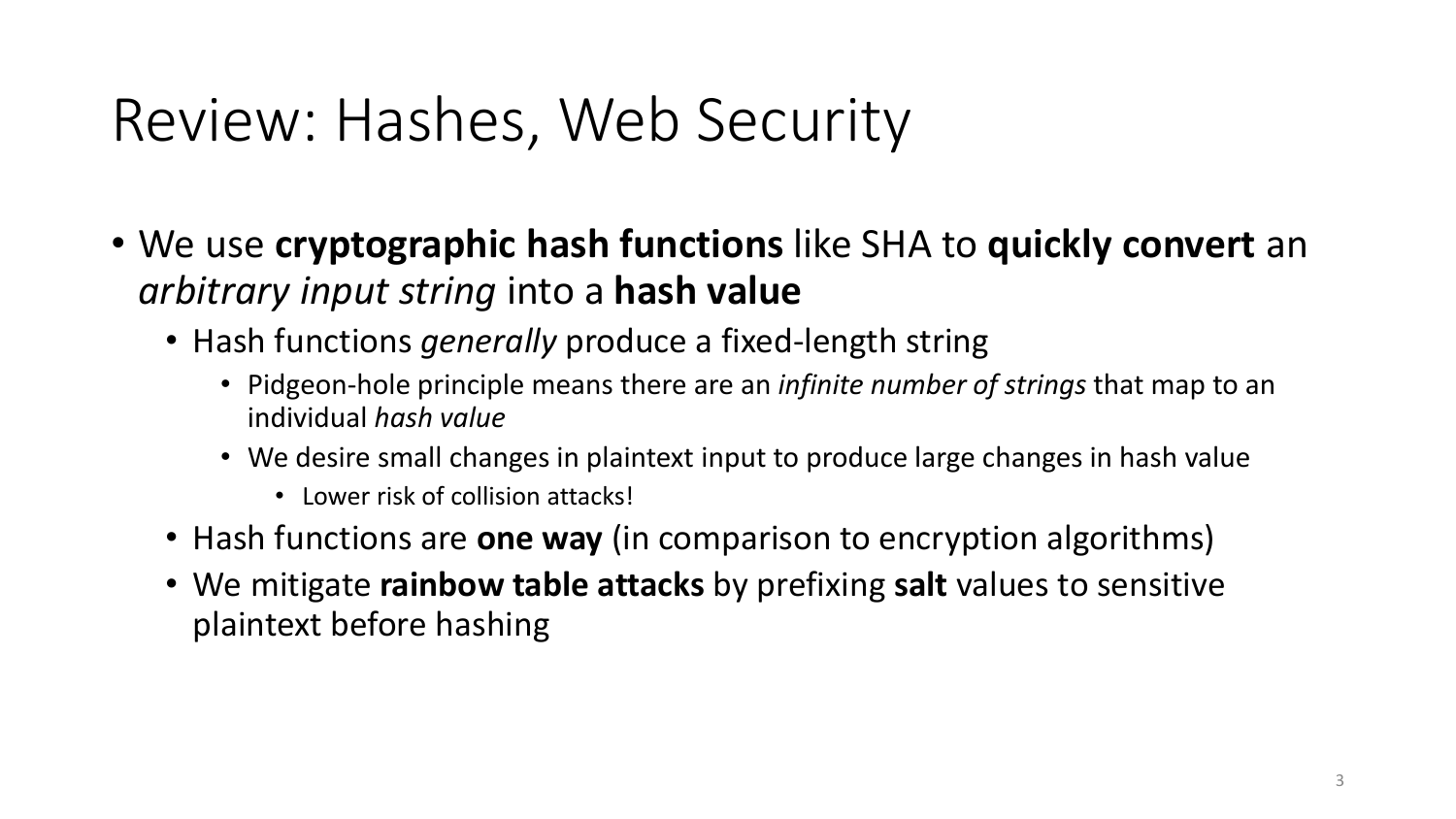# Review: Web Security

- We guard against **eavesdropping** by using sophisticated encrypted communication
	- (recall: PGP = asymmetric transfer of a *symmetric* key)
- **Replay attacks** occur when an eavesdropper *copies* network communication multiple times
	- e.g., "pay Kevin \$1000" can be sent to a bank's server multiple times, even if encrypted
	- We guard against replay attacks by using **nonce values** or other unique data to detect repeated queries
- **Injection attacks** occur when a *malicious user* embeds *code* into strings submitted in POST requests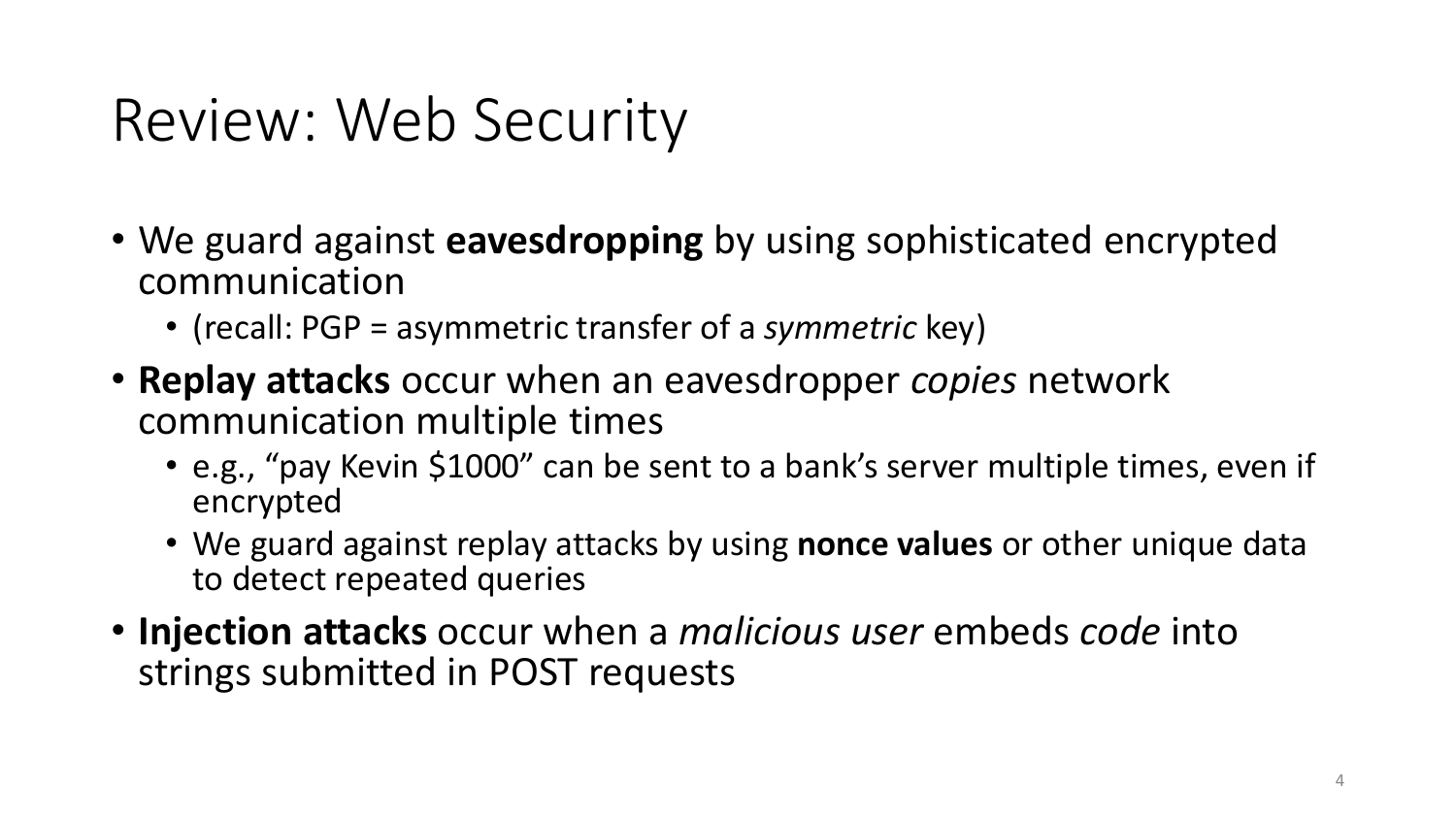#### Review: Web Security

• **Injection attack** is when a malicious user embeds *code* in a string meant to be interpreted as *data*

```
<input type="text" name="username"/> <- user controls input here
@app.route('/login', methods=['GET', 'POST'])
def my_login():
  username = form['username'] <- user input is read here
  db.execute('SELECT * FROM users WHERE username=' + username)
```
What happens if username is "1; DROP TABLE users;"?

(**Cross-site scripting** is similar, but usually relates to embedding JS code in another's browser)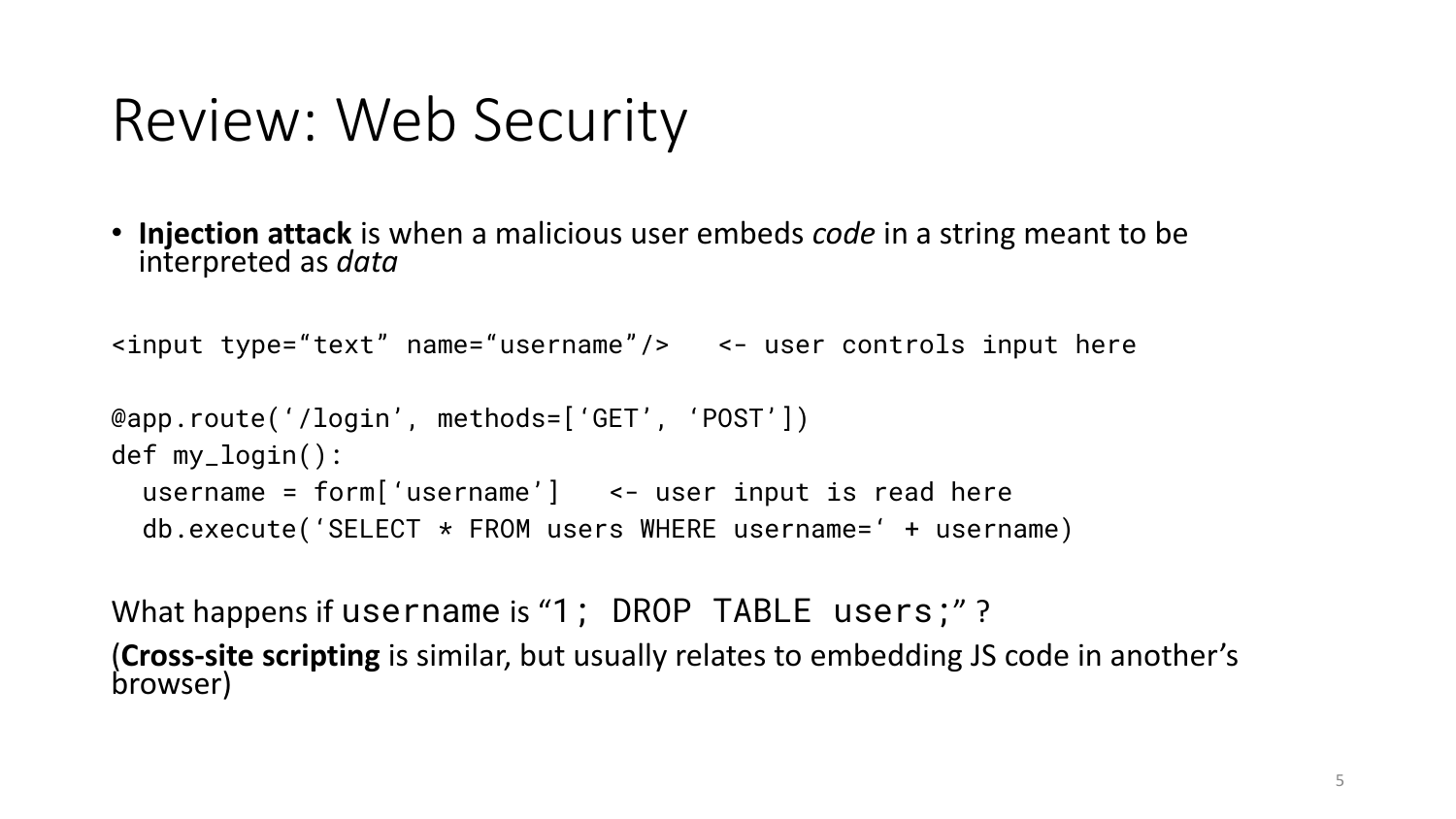# Review: Anonymity

- **K-anonymity** is a technique for **modifying database schemas** in such a way that *prevents disclosure of individual row data*
- Specifically, for a **table** containing **columns**  $X_1, \ldots, X_n$ , we say the table is  $k$ -anonymous with respect to attributes  $X$  if knowing specific values for  $X$  corresponds to at least  $k$  rows
	- The table is more anonymous (but less specific) the higher k is
		- Because knowing specific column values gives you back at least k rows!
	- You can either **remove columns** (maybe moving them to another table, or eliminating altogether)
	- Or you can **generalize columns** ("age" => "age range")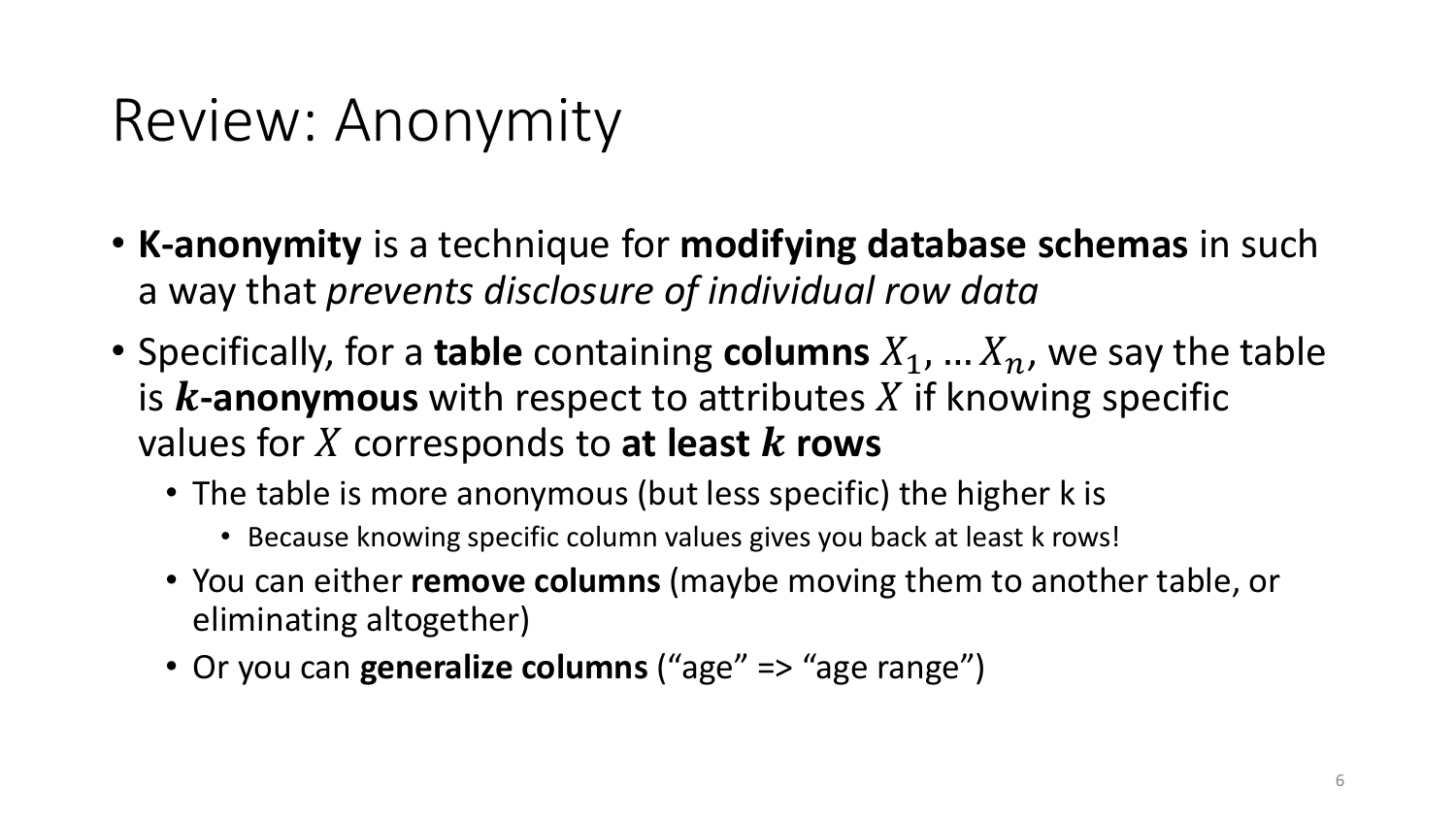### Review: Differential privacy

- •**Differential Privacy** is the art of *adjusting responses to queries* such that other rows in the table cannot be deduced • Basically, just lie to the client a little
- Assume I can only ask for averages
	- "What was the average GPA of computer science students?
- If I know the GPA of David and Kathryn, I can solve for Haydee's.

| <b>Name</b> | <b>Major</b>                            | <b>GPA</b> |
|-------------|-----------------------------------------|------------|
| David       | Data Science<br><b>Computer Science</b> | 3.2        |
| Kathryn     | Data Science                            | 2.1        |
| Haydee      | <b>Computer Science</b>                 | 3.8        |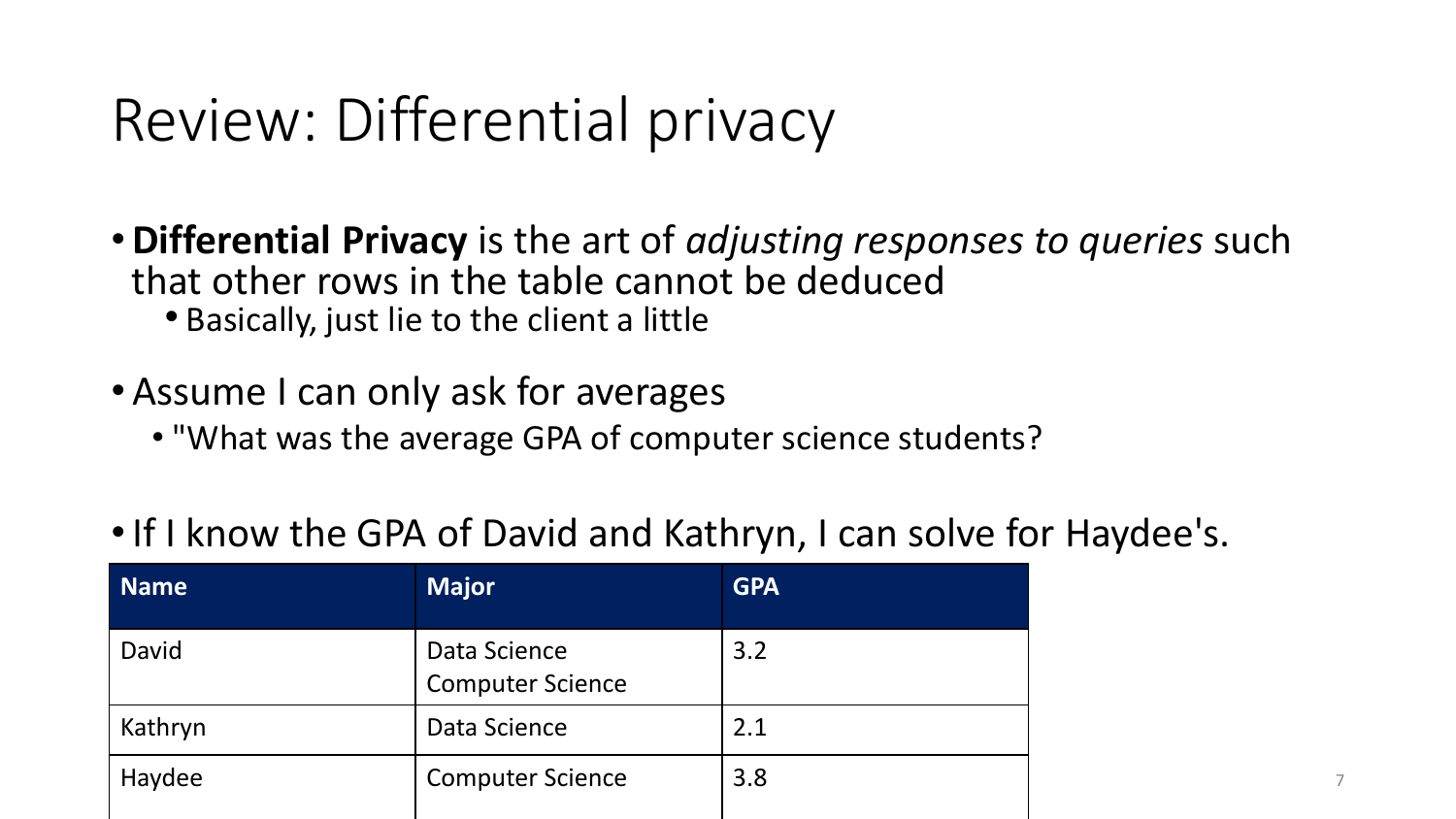# Differential privacy

- Solution: add noise to answers
- "What's the average GPA of CS students"?
	- Real answer: 3.0, add random noise: 3.1
- "What's the average GPA of DS students"?
	- Real answer: 2.65, add random noise: 2.67
- Now I only can't solve for an exact answer
	- More noise: less useful, but more private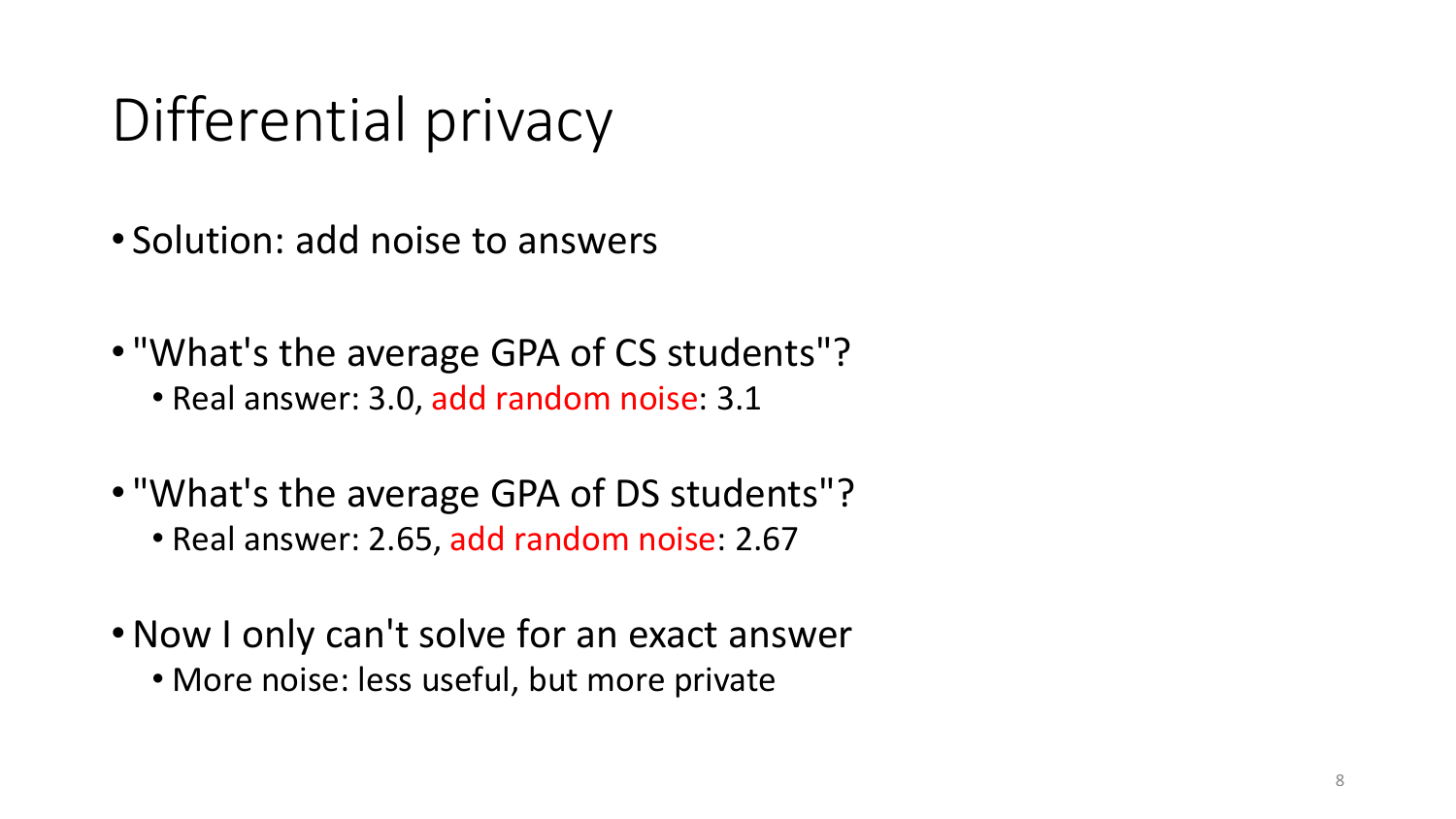# Differential privacy

- Change reported values randomly so that the answers obtained by the user have the same probability (within an ε error factor), whether or not a particular tuple is present in the database.
- Easiest to consider this in the case of queries with "continuous" answers, such as "How many patients from zip 94305 have cancer?"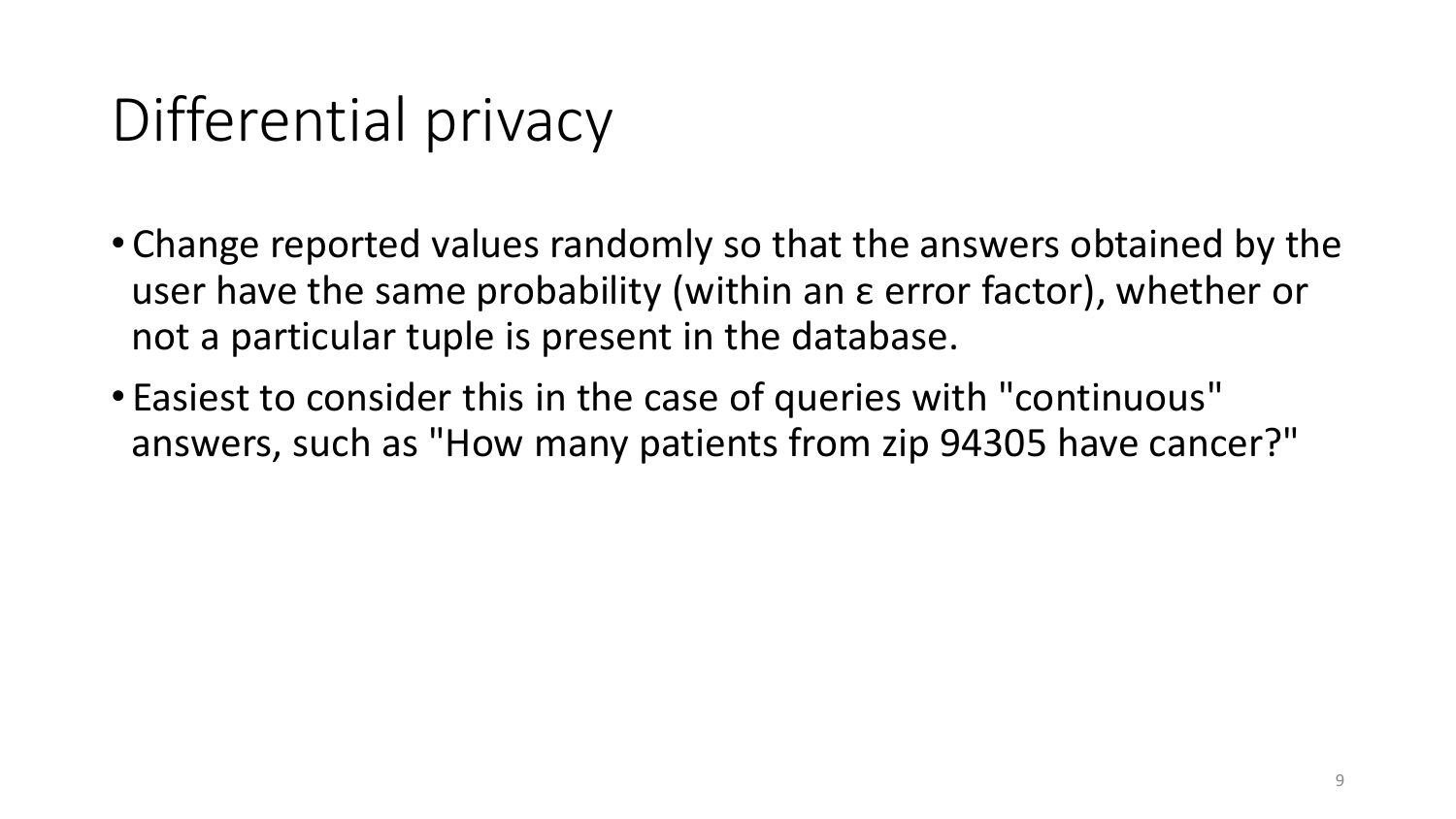# Differential privacy: counting

- When counting up rows satisfying the selection condition
	- Don't count as 1
	- Rather as a random number drawn from a Laplace distribution centered at 1.

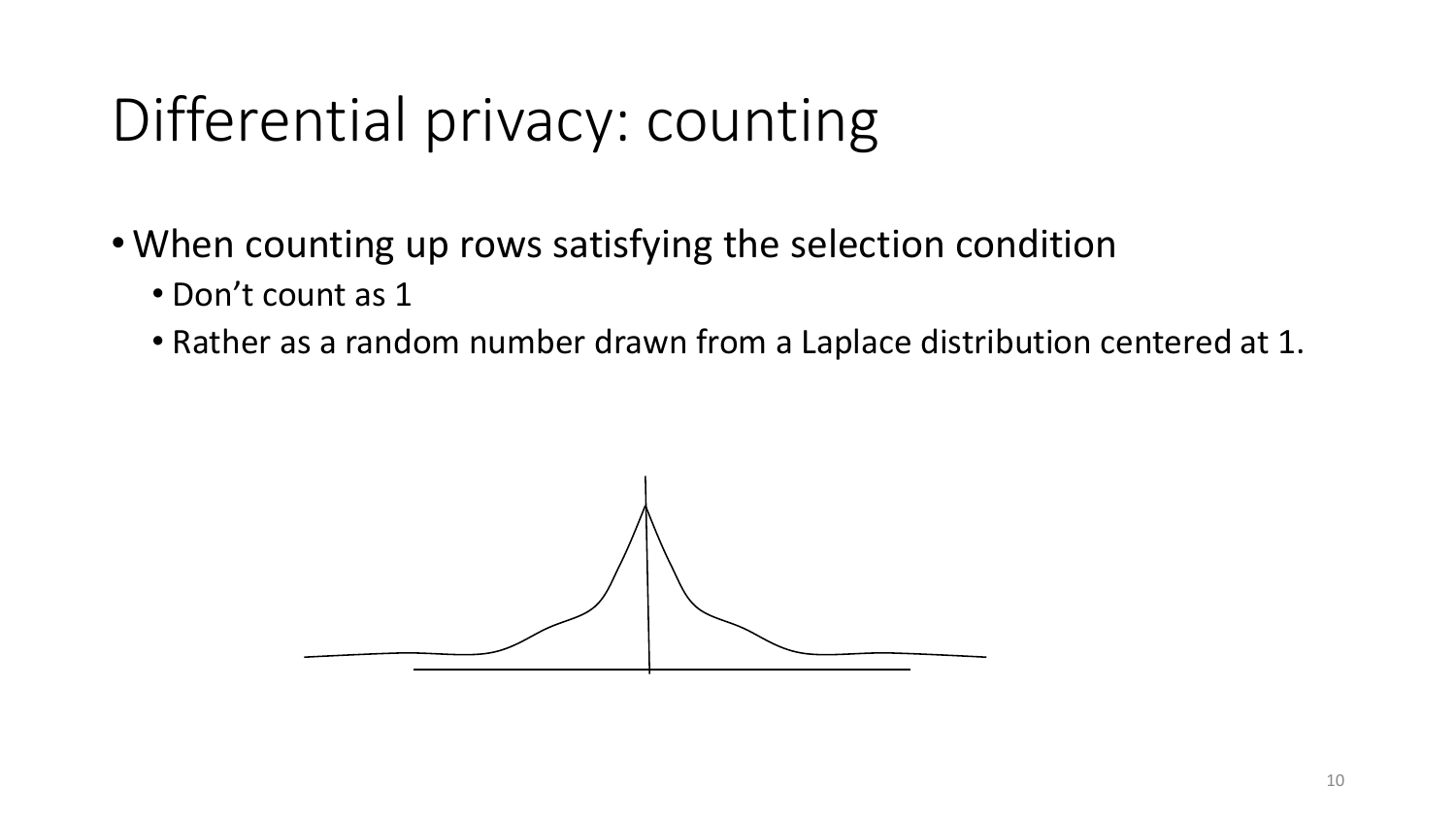# Differential privacy

• Repeated queries still a problem – if I can ask 1000 times, I will converge to the mean and effectively remove the added noise.

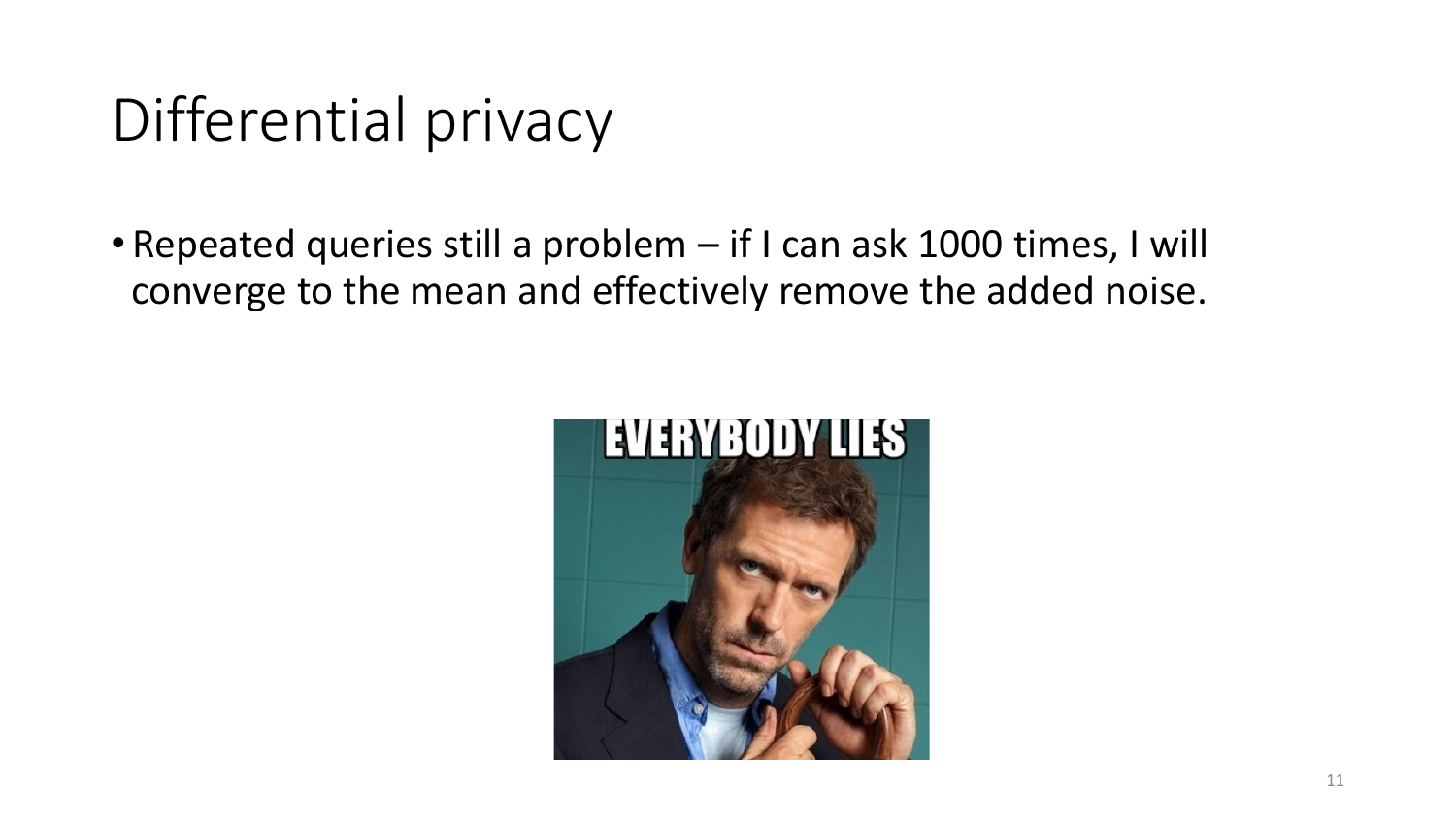# One Slide Summary: REST API

- An **application programming interface** is a piece of code that you can use in the construction of a *larger system*
	- e.g., the *shutil* library in Python exposes an API for doing *shell operations*
- Occasionally, we want to **expose APIs over the web**
	- e.g., maybe you want to embed Google search into your program … you can't keep Google local on your computer, so reach out over the web!
	- perhaps "create post" could be an API you want to expose to clients
- **REST** (Representational State Transfer) APIs commonly use JSON strings sent over HTTP to have a remote server run a function
	- Btw, could also include modifications to a DOM subtree in websites…
	- RESTful APIs are characterized by URLs that correspond to functionality
		- RESTful APIs are **stateless** each message contains everything it needs to operate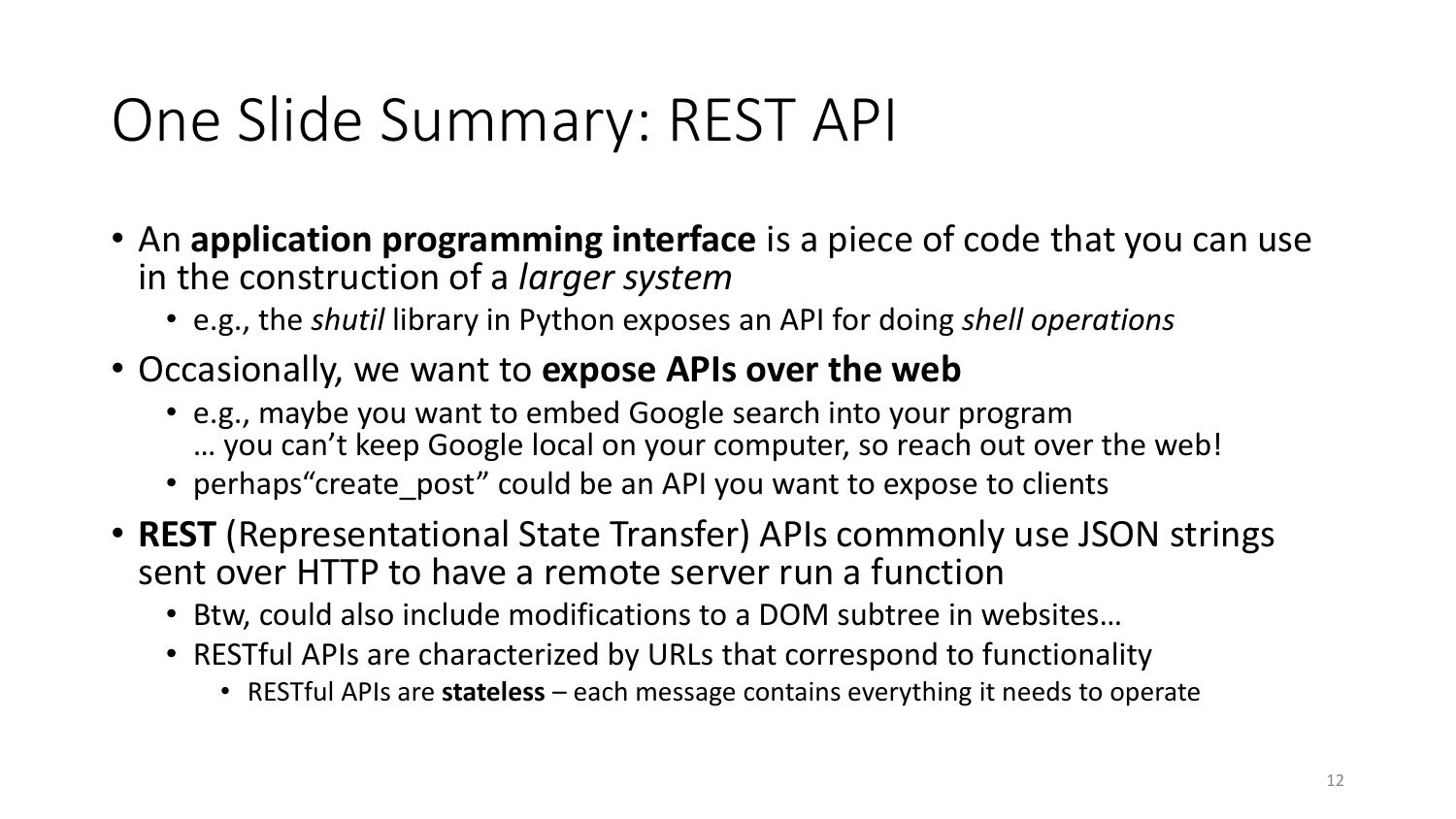#### Agenda

- **Client-side dynamic pages, REST APIs**
- JSON
- REST API actions
- REST design principles
- Safety and idempotency
- Tools for REST APIs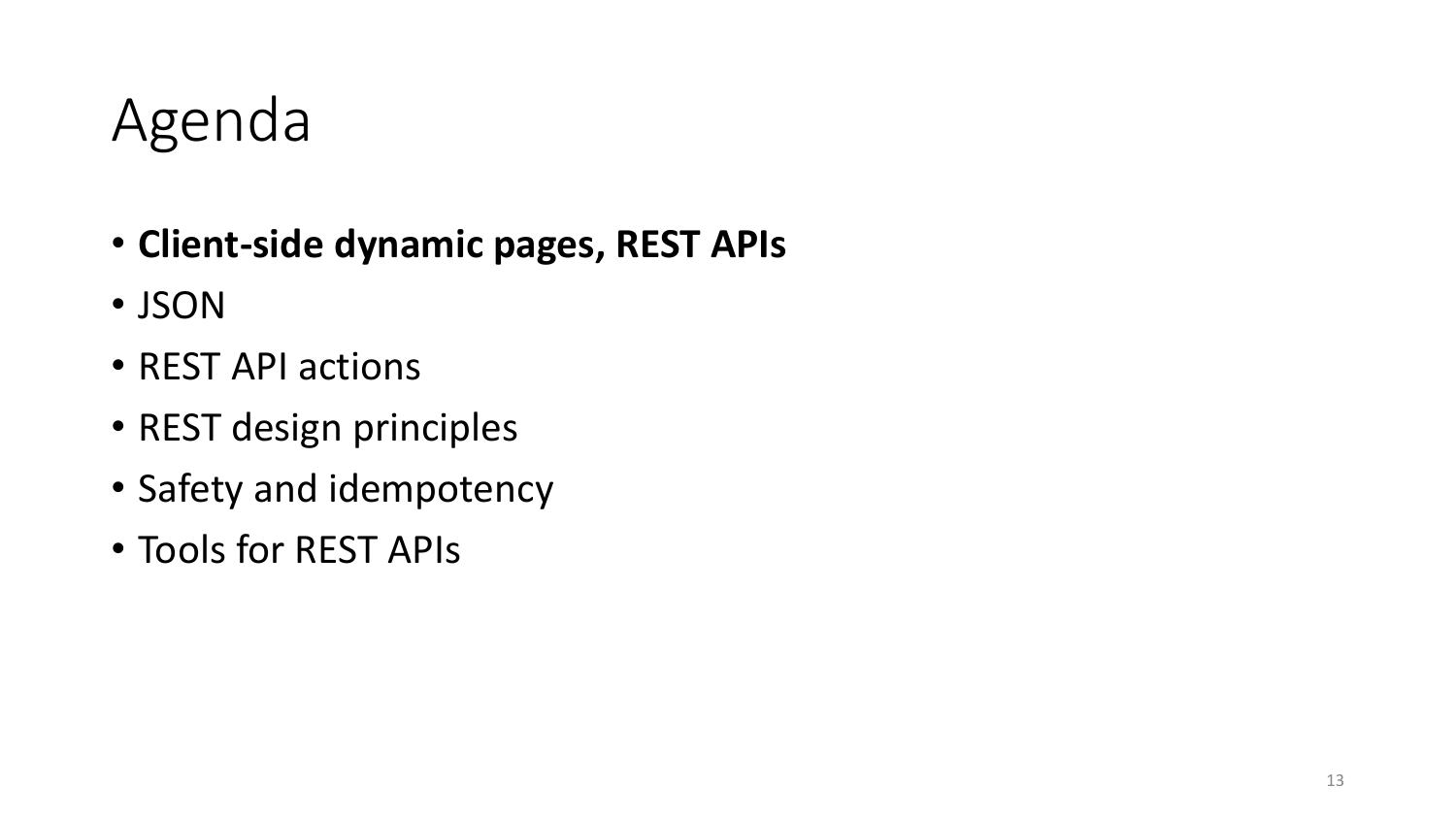# Review: Client-Side Dynamic Pages



Client-side JavaScript uses JSON to change current DOM view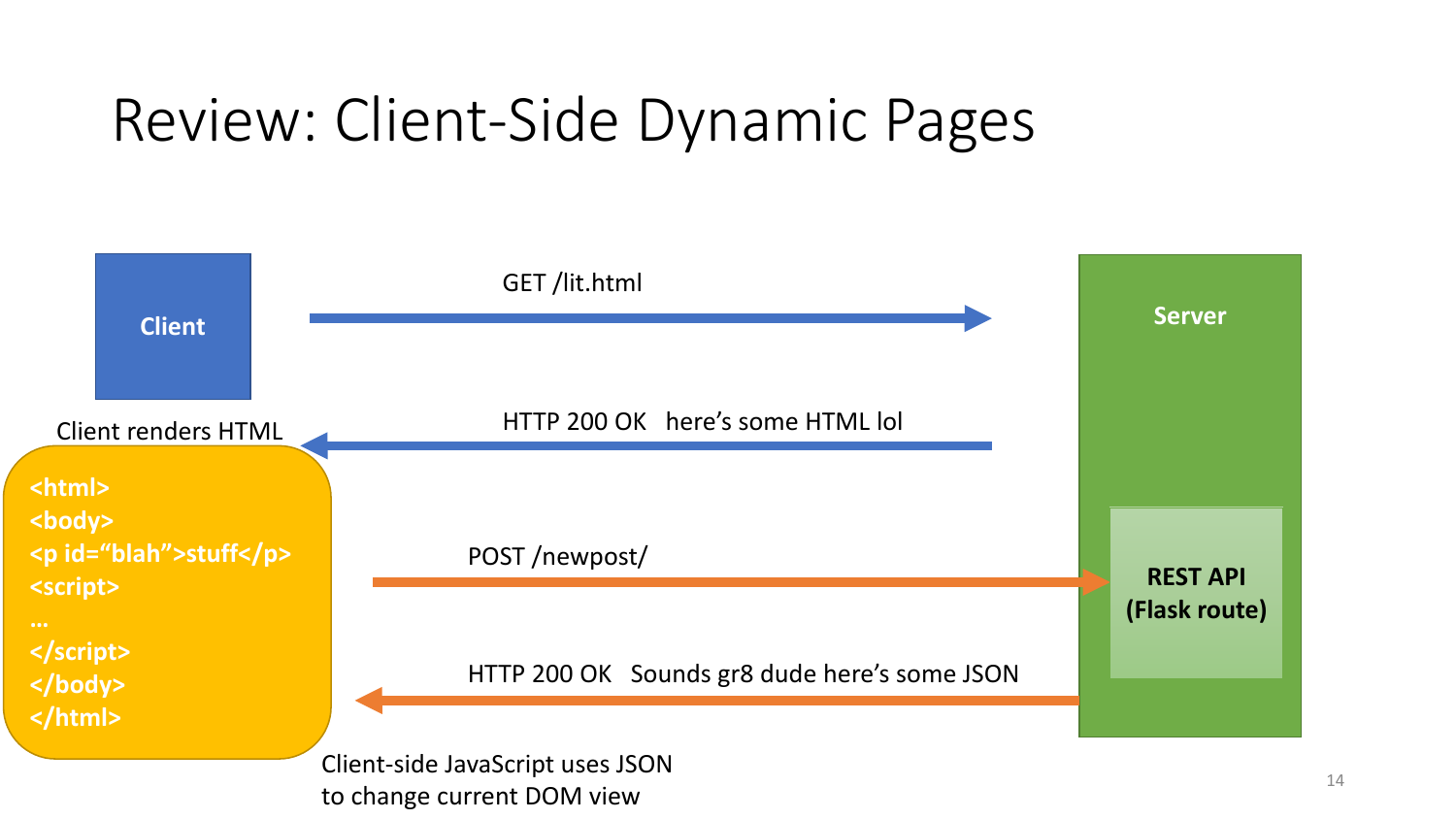#### REST API

#### • API

- "Application Programming Interface"
- How programs communicate
- e.g. C++ .h file defines an API for a library
- REST
	- "Representational State Transfer"
	- HTTP requests for URLs cause server to "change state" (e.g., create a new comment)
		- Server responds to reflect changed state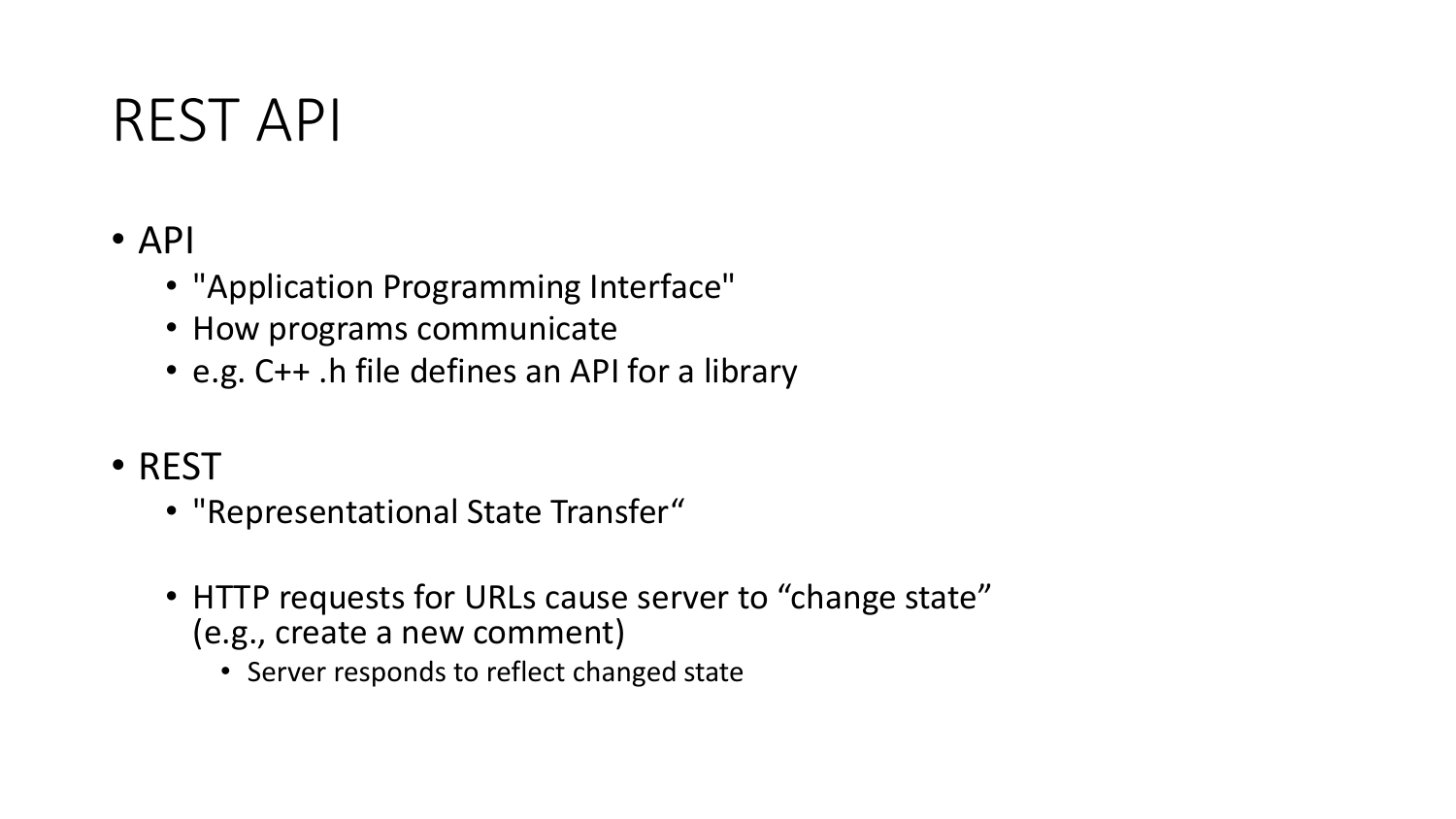#### REST APIs use HTTP

- HTTP request includes a method
- HTTP response includes a status code and JSON data

```
$ curl --verbose localhost:8000/api/v1/p/1/
> GET /api/v1/p/1/ HTTP/1.0
< HTTP/1.0 200 OK
< Content-Type: application/json
{
  "age": "2019-09-20 17:28:59",
  "img_url": "/uploads/122a7d27ca1d7420a1072f695d9290fad4501a41.jpg",
  "owner": "awdeorio",
  "owner img url": "/uploads/e1a7c5c32973862ee15173b0259e3efdb6a391af.jpg",
  ...
}
```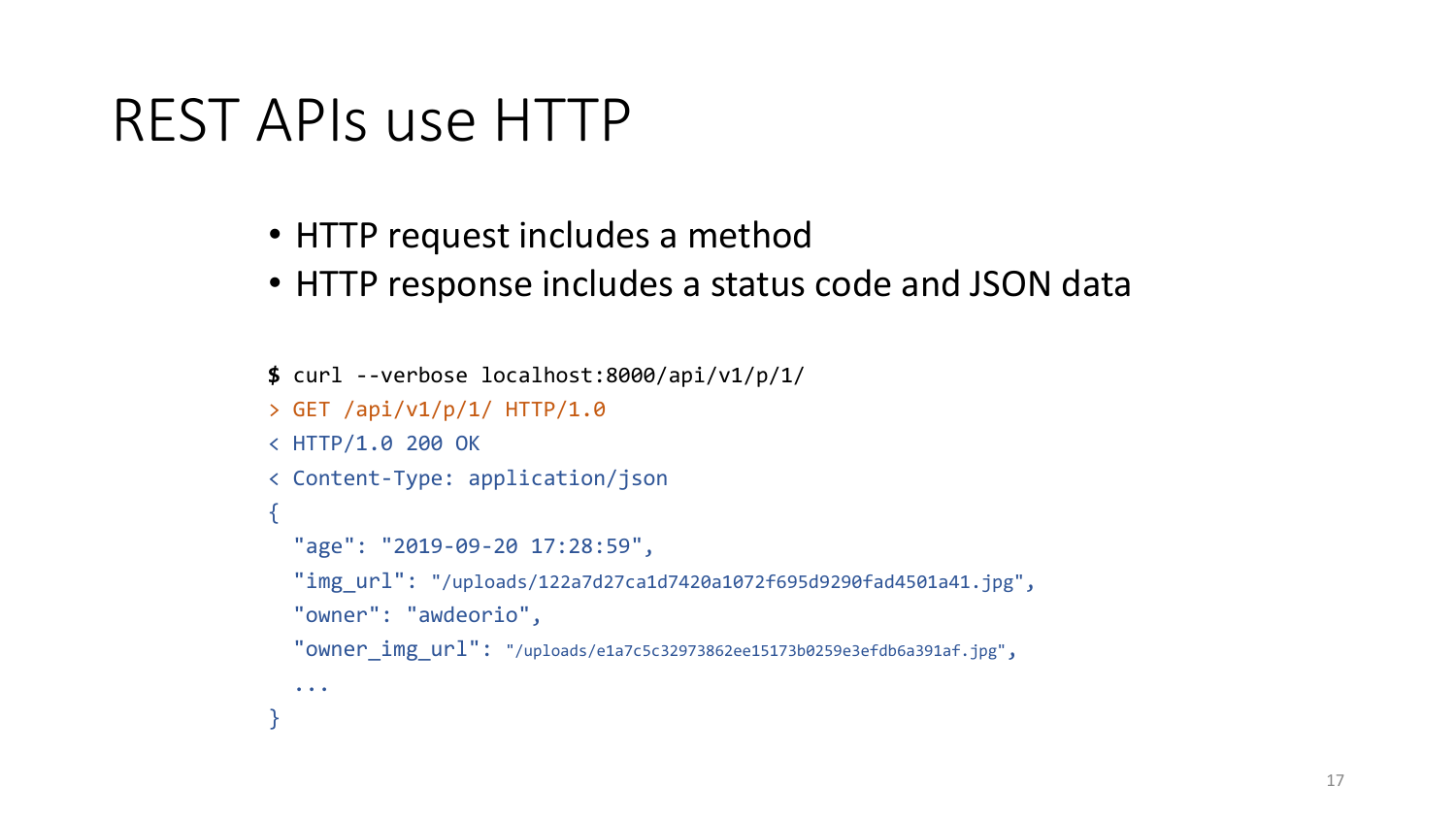# Not a REST API: human-readable



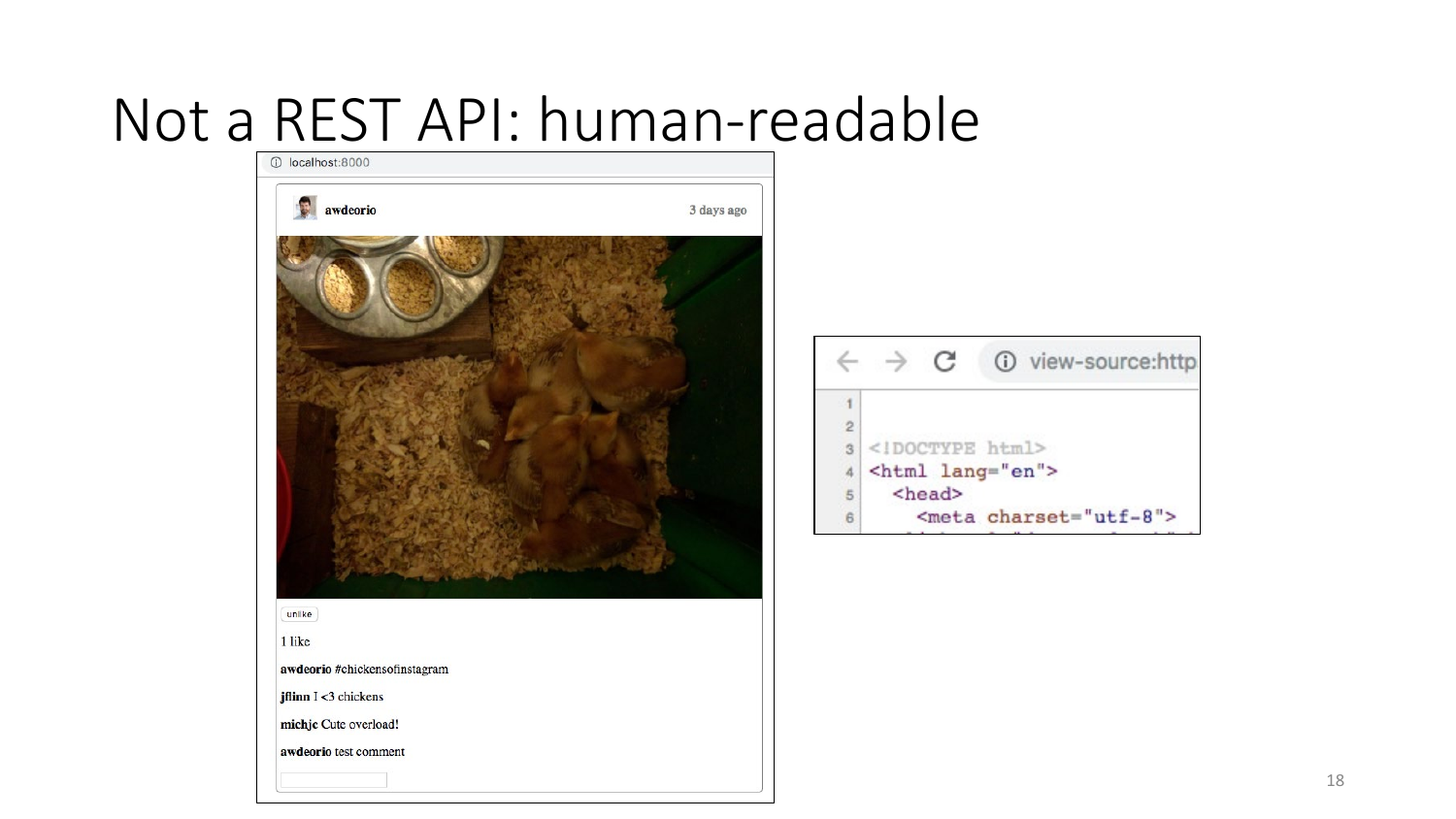#### REST API: machine-readable

```
(i) localhost:8000/api/v1/p/3/
      C
"age": "2019-09-20 17:28:59",
"img url": "/uploads/9887e06812ef434d291e4936417d125cd594b38a.jpg",
"owner": "awdeorio",
"owner img url": "/uploads/ela7c5c32973862ee15173b0259e3efdb6a391af.jpg",
"owner show url": "/u/awdeorio/",
"post show url": "/p/3/",
"url": "/api/v1/p/3/"
```
- REST is **not a protocol**; it is an approach to designing software
	- URLs are stateless; paths of the URL expose functionality (like "retrieve information about post 3")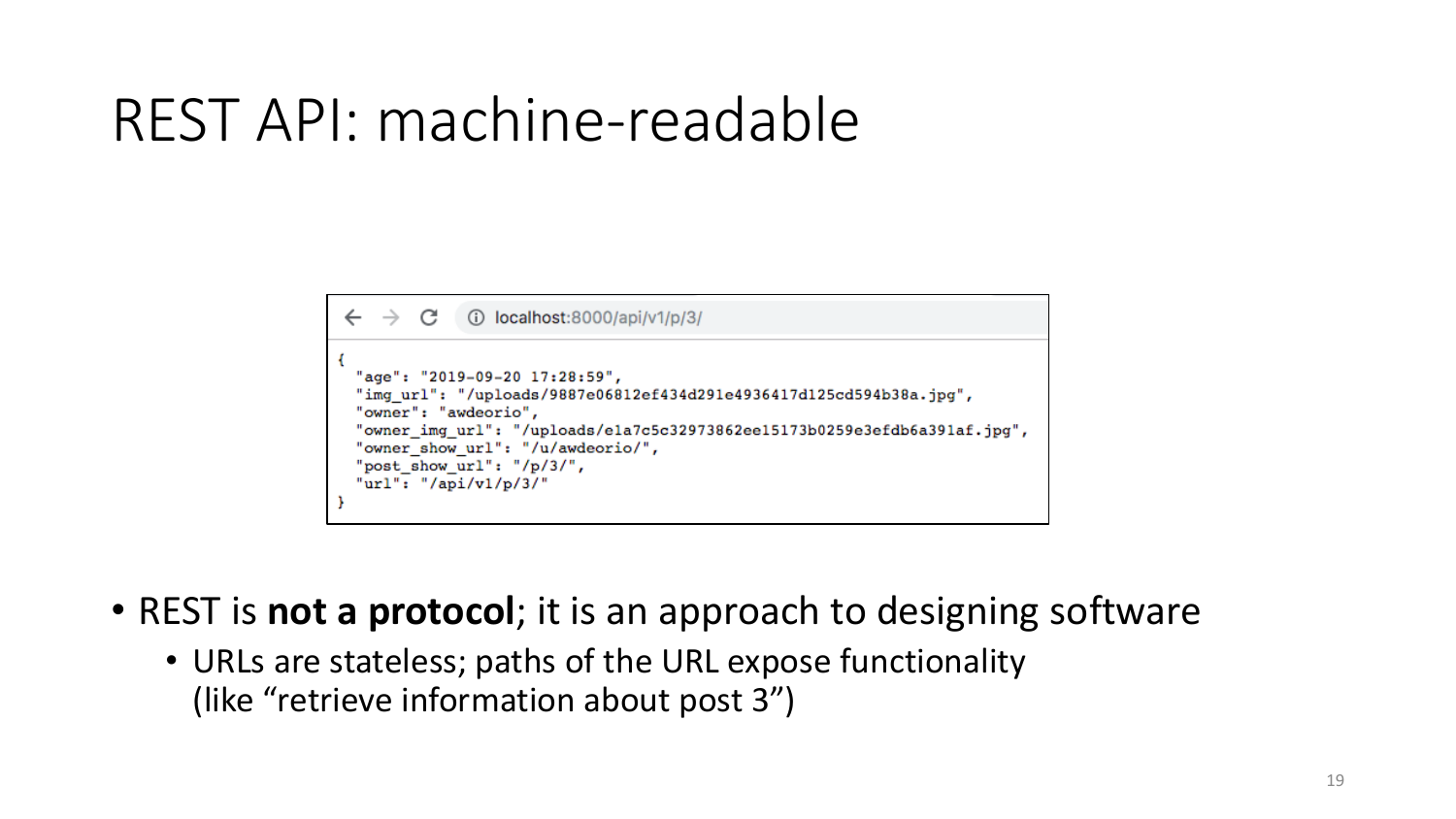## Agenda

- Client-side dynamic pages, REST APIs
- **JSON**
- REST API actions
- REST design principles
- Safety and idempotency
- Tools for REST APIs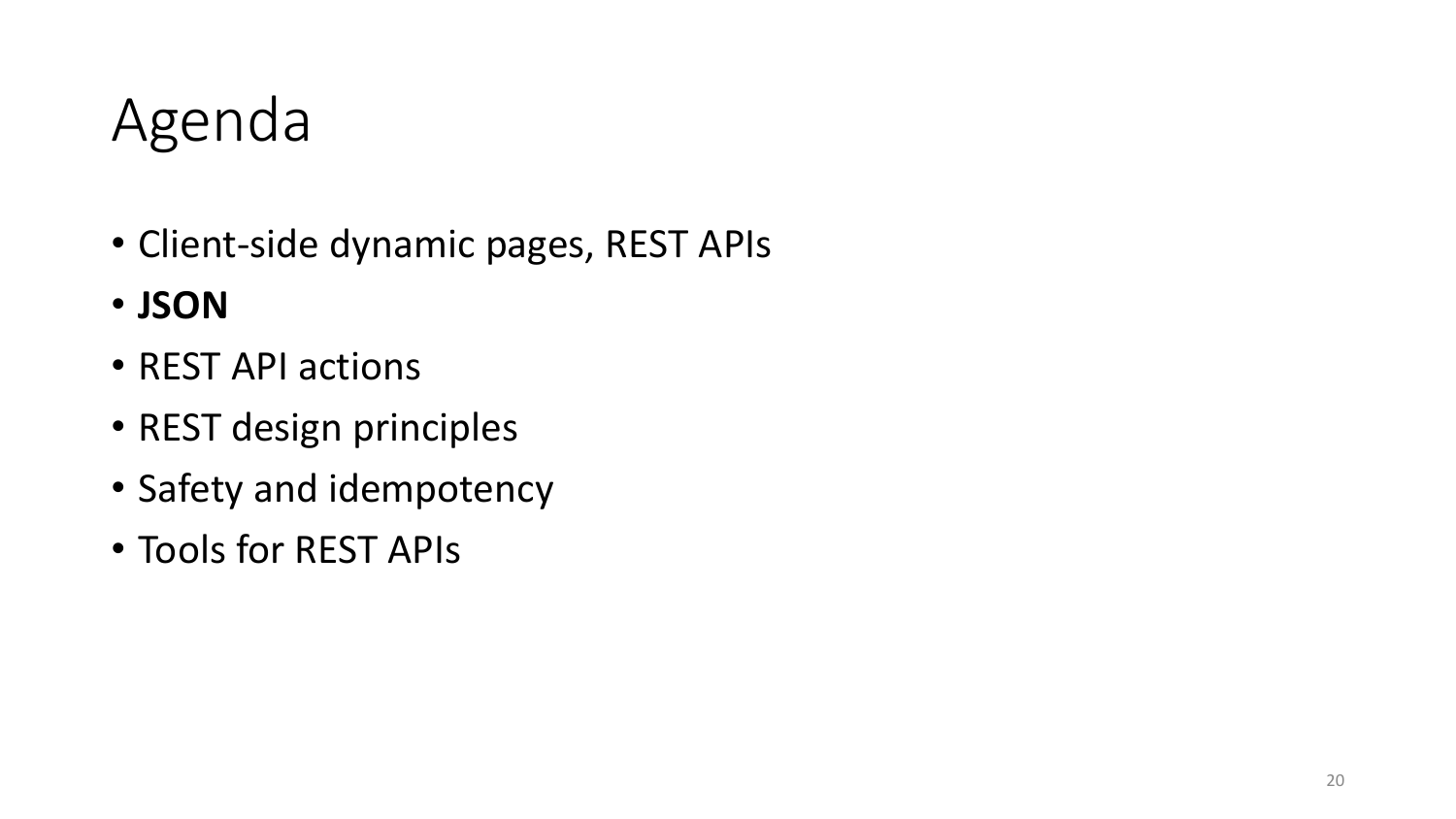# JSON: JavaScript Object Notation

- **Serialization** format for describing objects created in JavaScript
	- Historically, web services would use XML to achieve the same
	- Consider: represent API calls with JSON objects
		- Obviate problems with endianness or encoding

// initializing some variables in JavaScript var  $x = [2, 3, 4]$ ;

var 
$$
y = \{ "key1": 1, "key2": 2 };
$$

var  $z = null;$ 

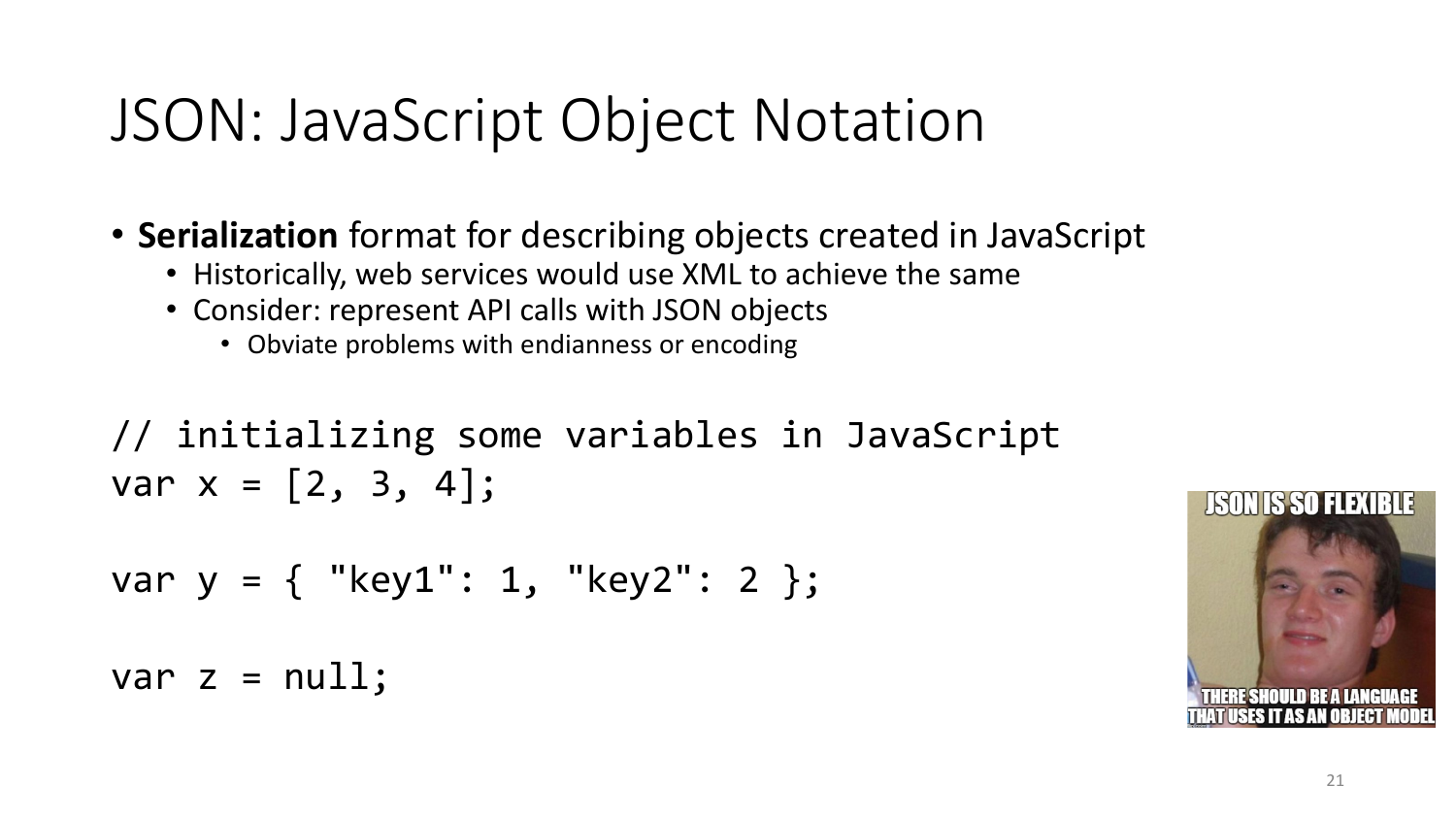#### JSON structures

- Object: a collection of name/value pairs
	- In other languages: object, record, struct, **dictionary**, hash table, keyed list, or associative array { "name": "DeOrio", "num\_chickens": 4 }
- Array: an ordered list of values
	- In other languages: array, vector, list, or sequence [ "Marilyn", "Maude", "Myrtle II", "Mabel"]
- A value is:
	- string
	- number
	- true
	- false
	- null
	- Object
	- Array

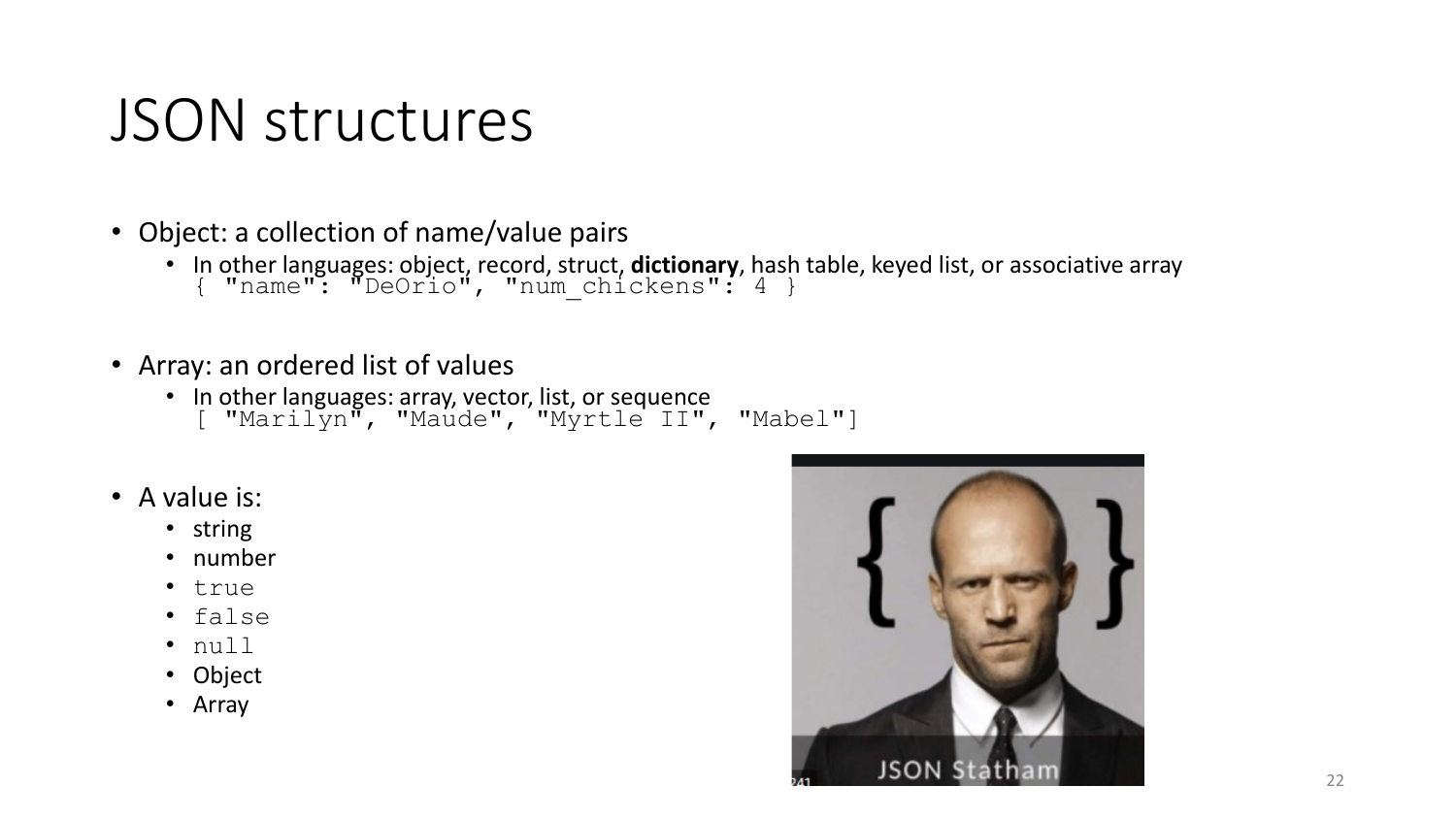## Example

[

]

• Write out JSON that represents the following table:

|              |                      | class                | <b>students</b> |  |  |
|--------------|----------------------|----------------------|-----------------|--|--|
|              |                      | <b>EECS 280</b>      | 1200            |  |  |
|              |                      | <b>EECS 485</b>      | 440             |  |  |
|              |                      |                      |                 |  |  |
| {            |                      |                      |                 |  |  |
|              | "class": "EECS 280", |                      |                 |  |  |
|              | "students": 1200"    |                      |                 |  |  |
| },<br>$\{$   |                      |                      |                 |  |  |
|              |                      | "class": "EECS 485", |                 |  |  |
|              |                      | "students": 440      |                 |  |  |
| <sup>}</sup> |                      |                      |                 |  |  |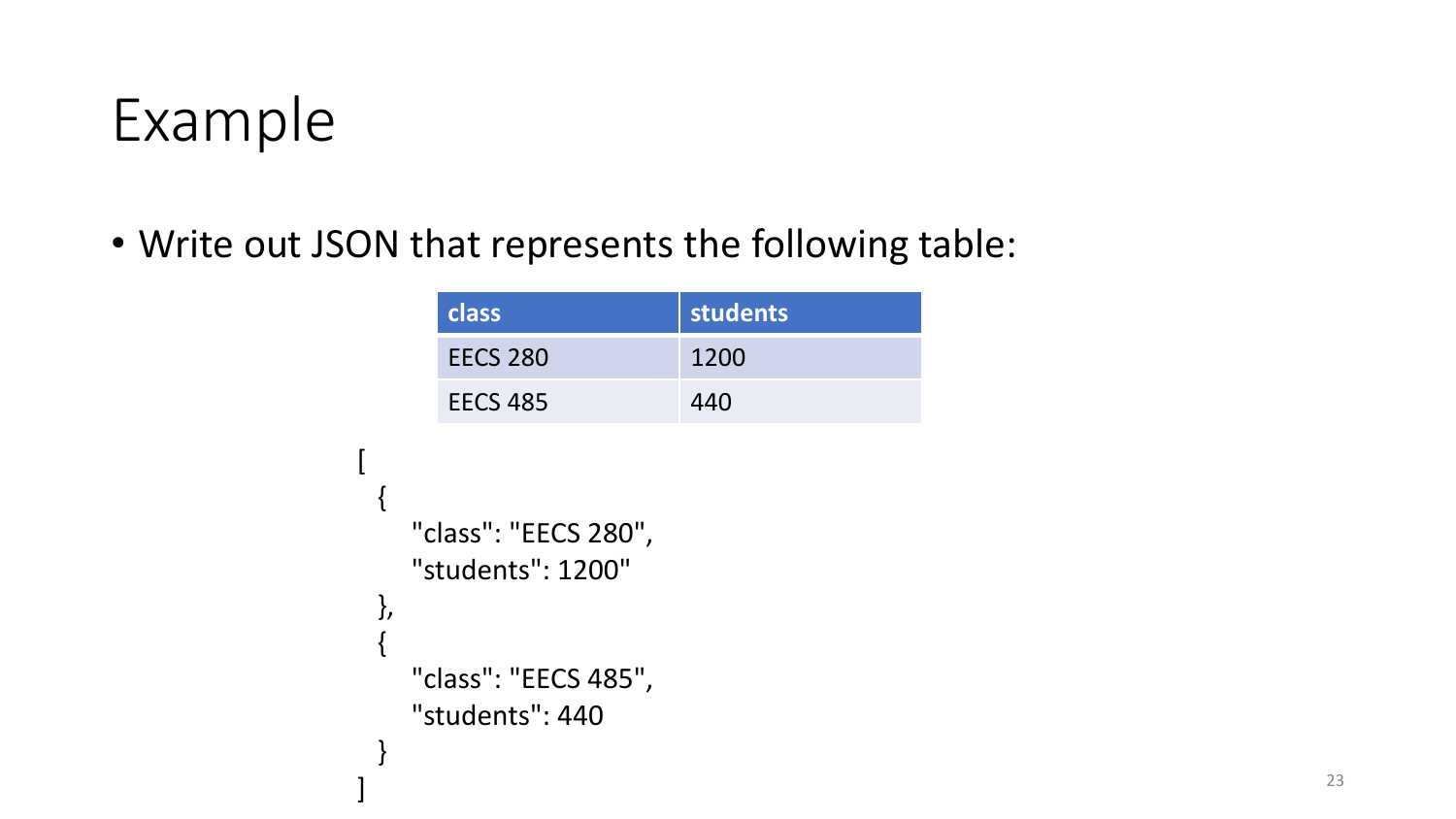#### Valid JSON

• Validate JSON

\$ curl -s https://api.github.com/users/awdeorio **| jsonlint**

#### • Pitfall: **no trailing commas allowed!**

```
{
 "login":"awdeorio",
 "id":7503005,
  ...
  "updated_at": "2017-12-12T19:11:17Z" /,
}
```
• More details:<http://www.json.org/>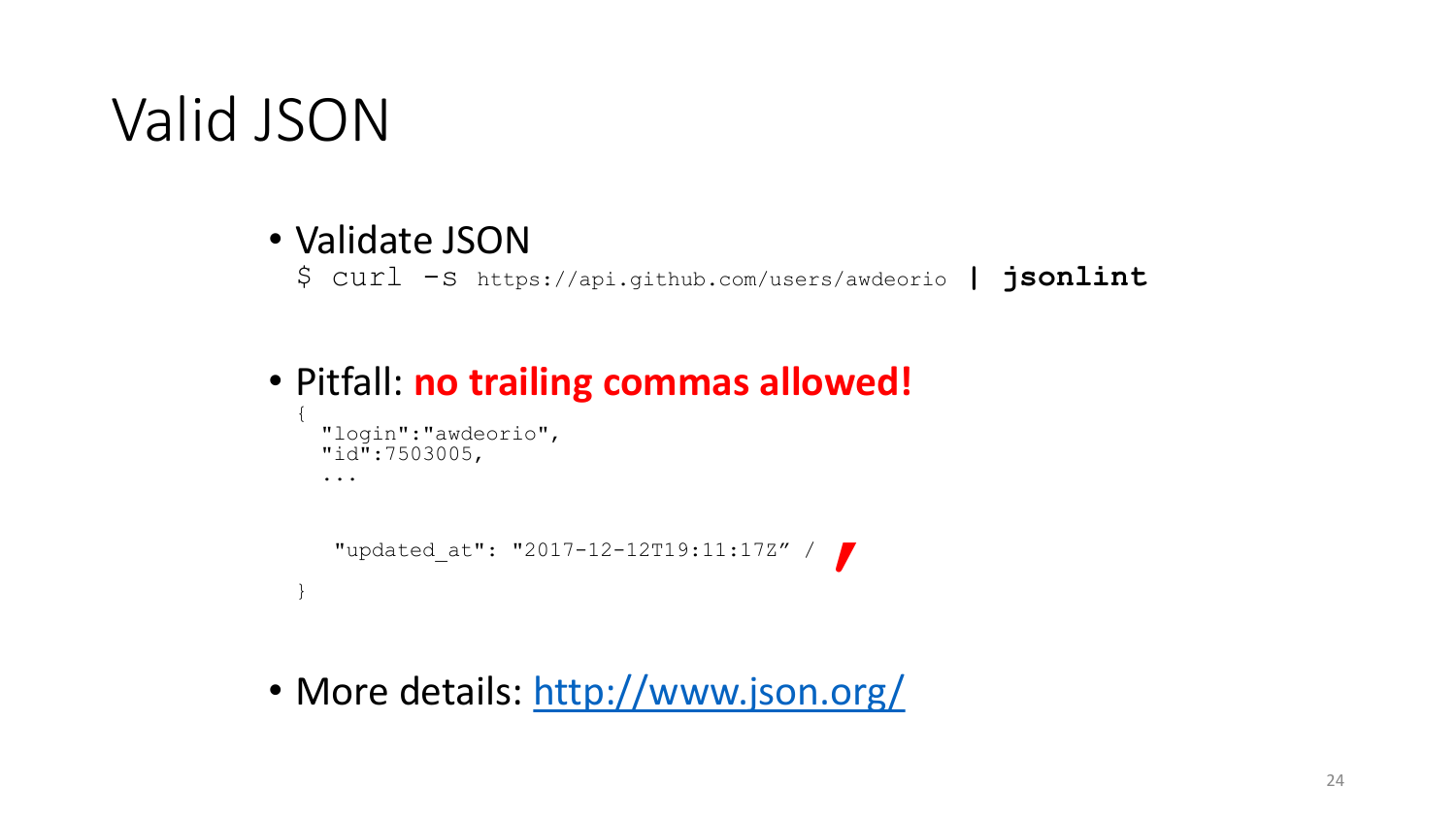# Example JSON for Insta485 image post

```
1/0 localhost:8000/api/v1/p/3
       \mathbf{C}"age": "2019-09-20 17:28:59",
"img url": "/uploads/9887e06812ef434d291e4936417d125cd594b38a.jpg",
"owner": "awdeorio",
"owner img url": "/uploads/ela7c5c32973862ee15173b0259e3efdb6a391af.jpg",
"owner show url": "/u/awdeorio/",
"post_show_url": "/p/3/",
"url": "/api/v1/p/3/"
```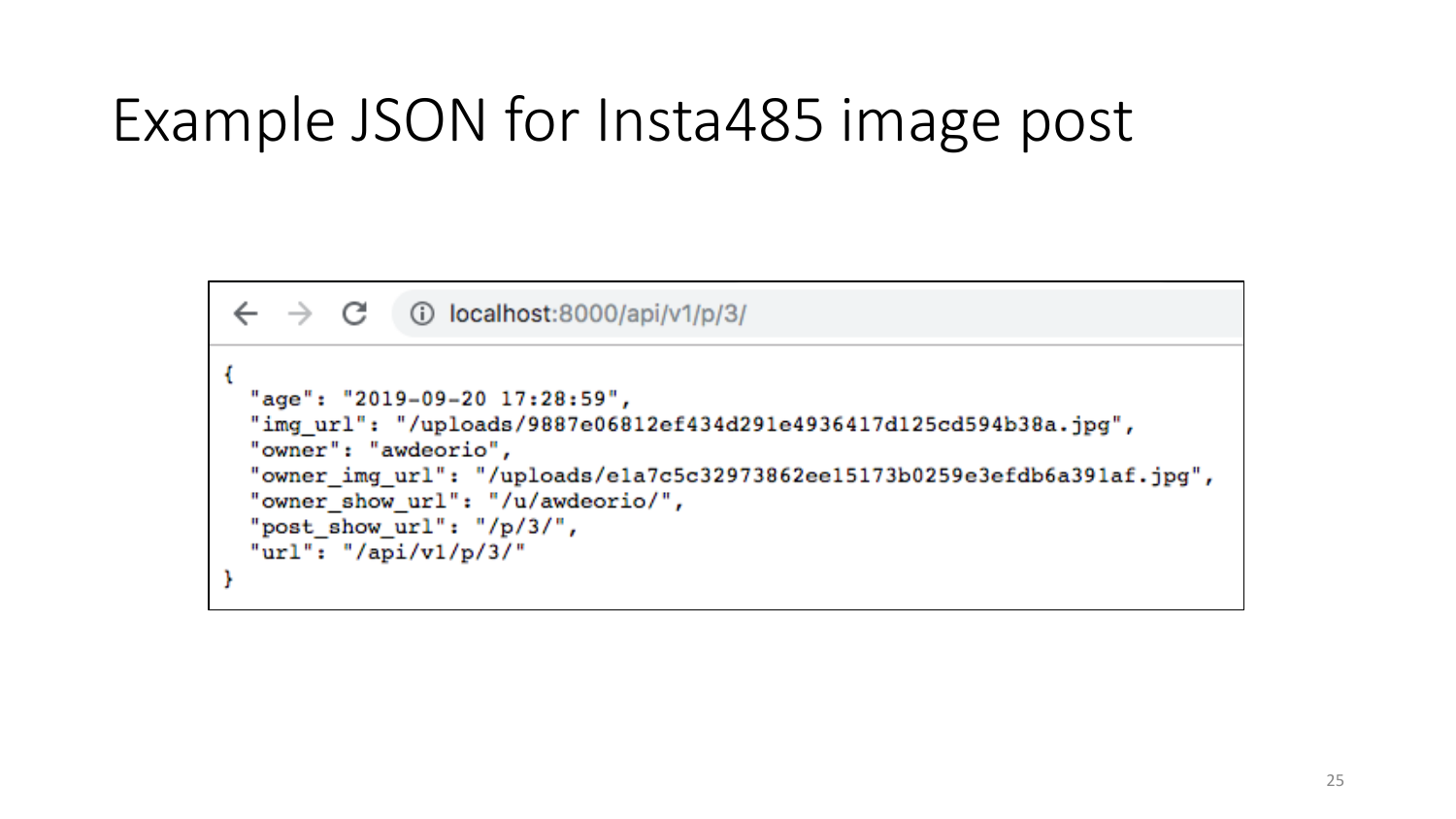## Agenda

- Client-side dynamic pages, REST APIs
- JSON
- **REST API actions**
- REST design principles
- Safety and idempotency
- Tools for REST APIs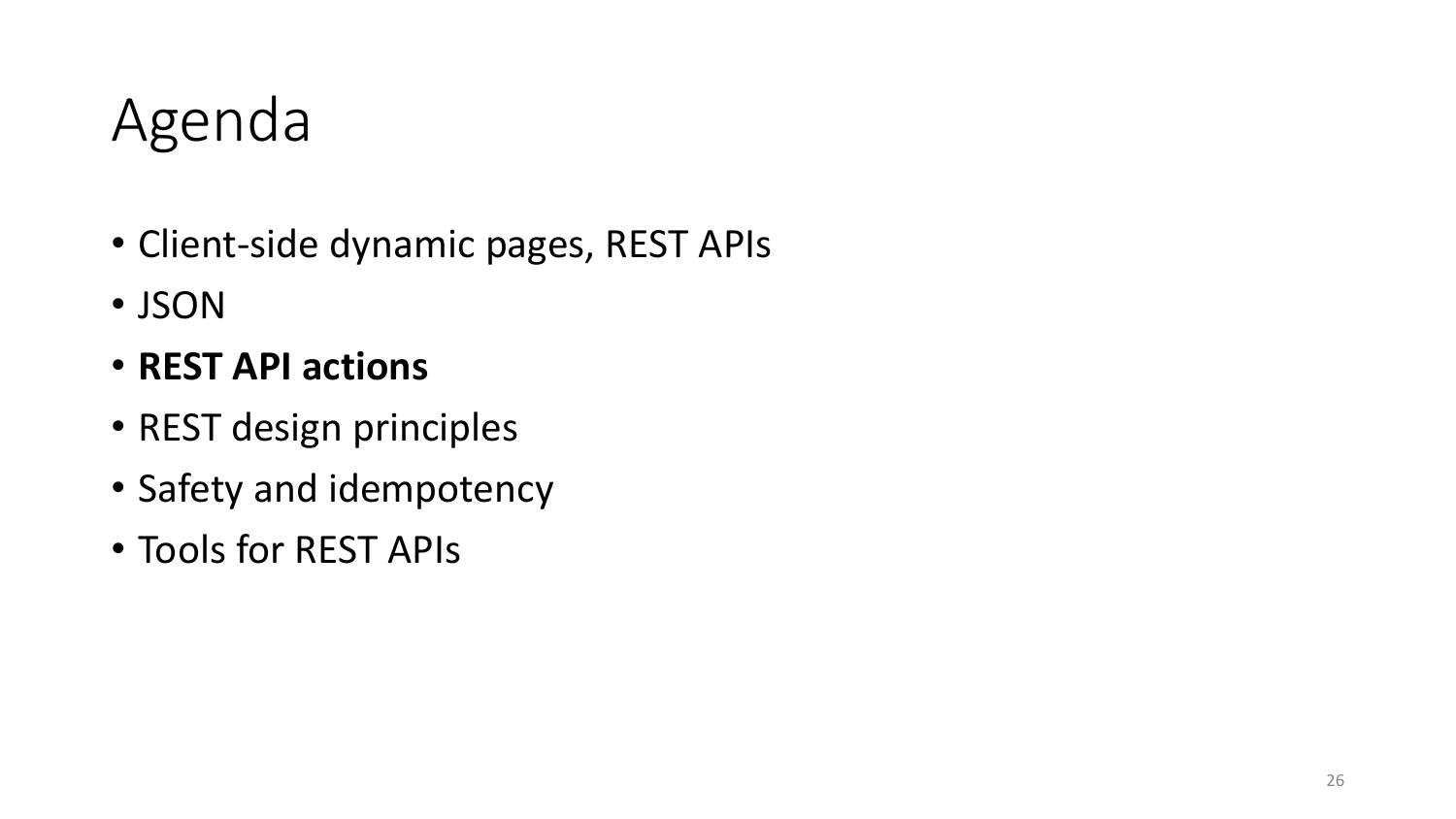#### REST API Actions

- Things the client-side dynamic page is able to do
- Reading
	- Information about a post
	- Information about a user
- Writing
	- Adding a new post
	- Adding a comment
	- Delete a post
- Updating
	- Liking or unliking a post

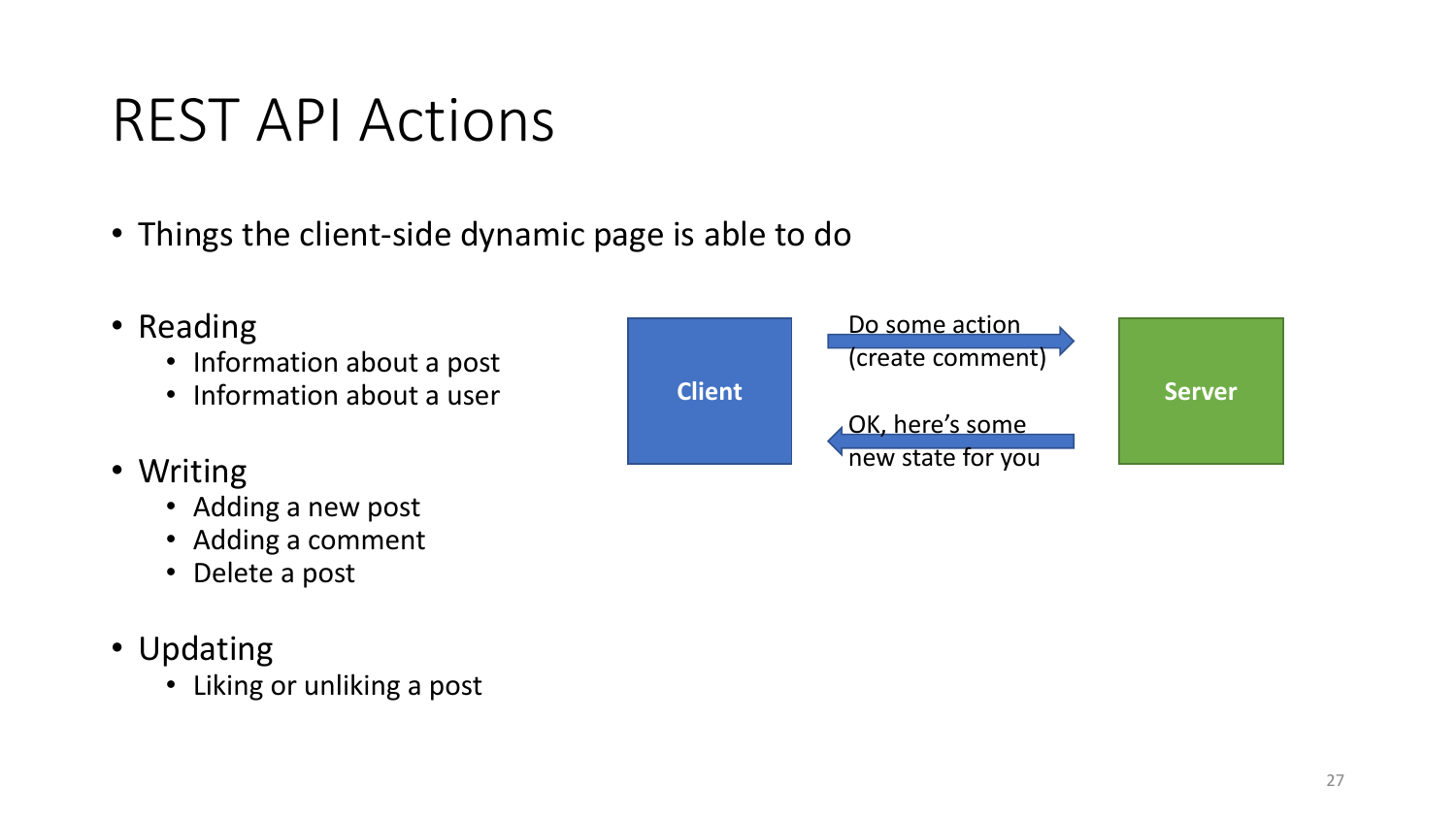#### REST API HTTP verbs

- GET: return
	- Retrieve some piece of information (e.g., get the new image when scrolling down)
- POST: create new
	- Send something to change the server's state (e.g., create a new comment)
- DELETE: delete
	- Get rid of something (e.g., delete a like from a post)
- Others not used in P3, but still cool to know about:
- PATCH: update part
	- Push change to existing state (e.g., update a comment text w/o deleting or changing anything else)
- PUT: replace entire
	- Push a new entity altogether (e.g., replace a comment with new text, owner, and #likes)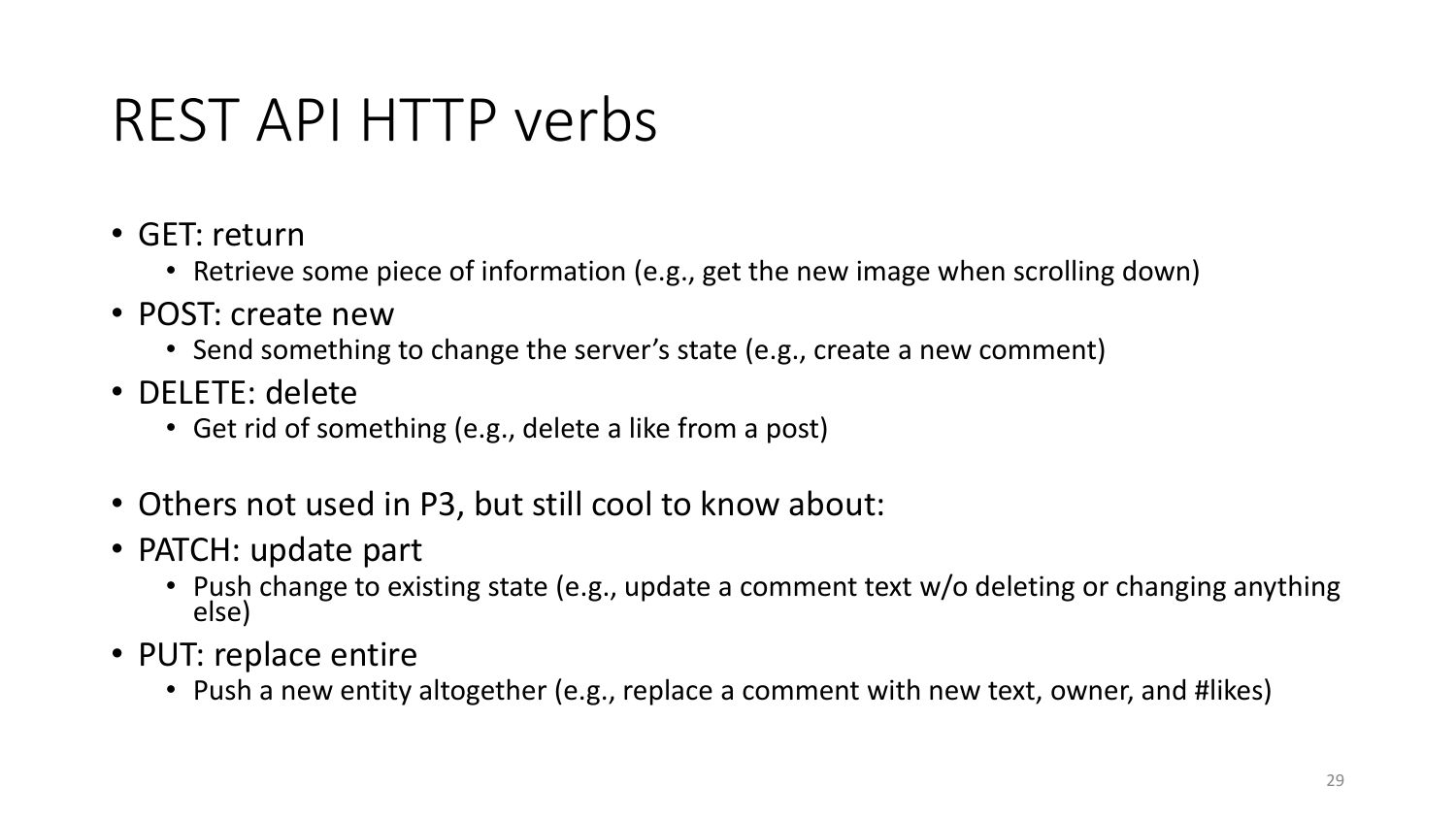### POST request

- POST **creates** an object
- Request includes JSON body

```
POST localhost:8000/api/v1/p/ HTTP/1.0
{
  "img_url": "122a7d27ca1d7420a1072f695d9290fad4501a41.jpg",
  "owner": "awdeorio",
  ...
}
```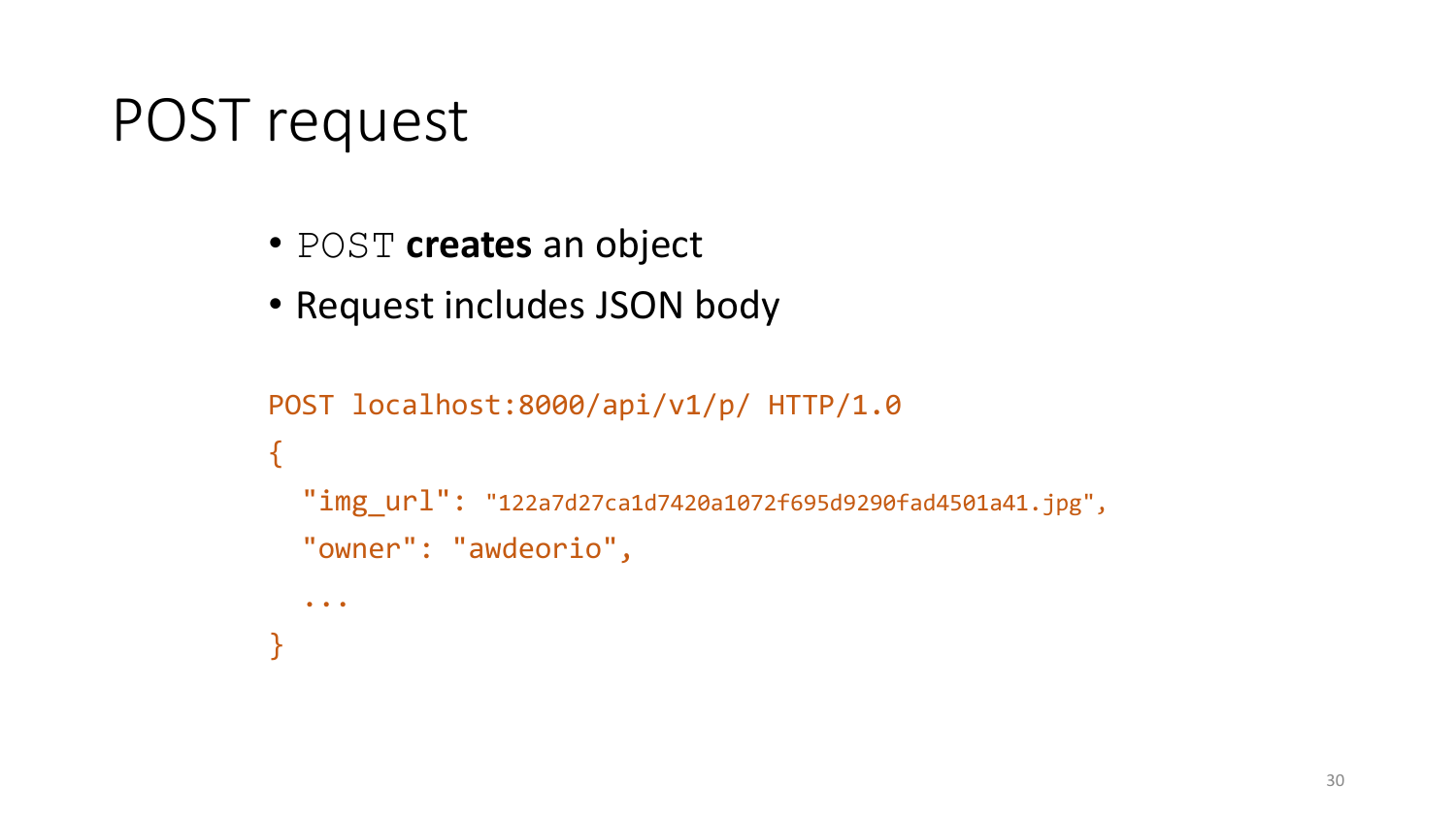### POST response

- POST returns 201 CREATED on success
- Response includes a copy of the created object
	- Object usually includes a link to itself

```
POST localhost:8000/api/v1/p/ HTTP/1.0
...
HTTP/1.0 201 CREATED
{
  "img_url": "122a7d27ca1d7420a1072f695d9290fad4501a41.jpg",
  "owner": "awdeorio", ...
  "url": "/api/v1/p/1/"
}
```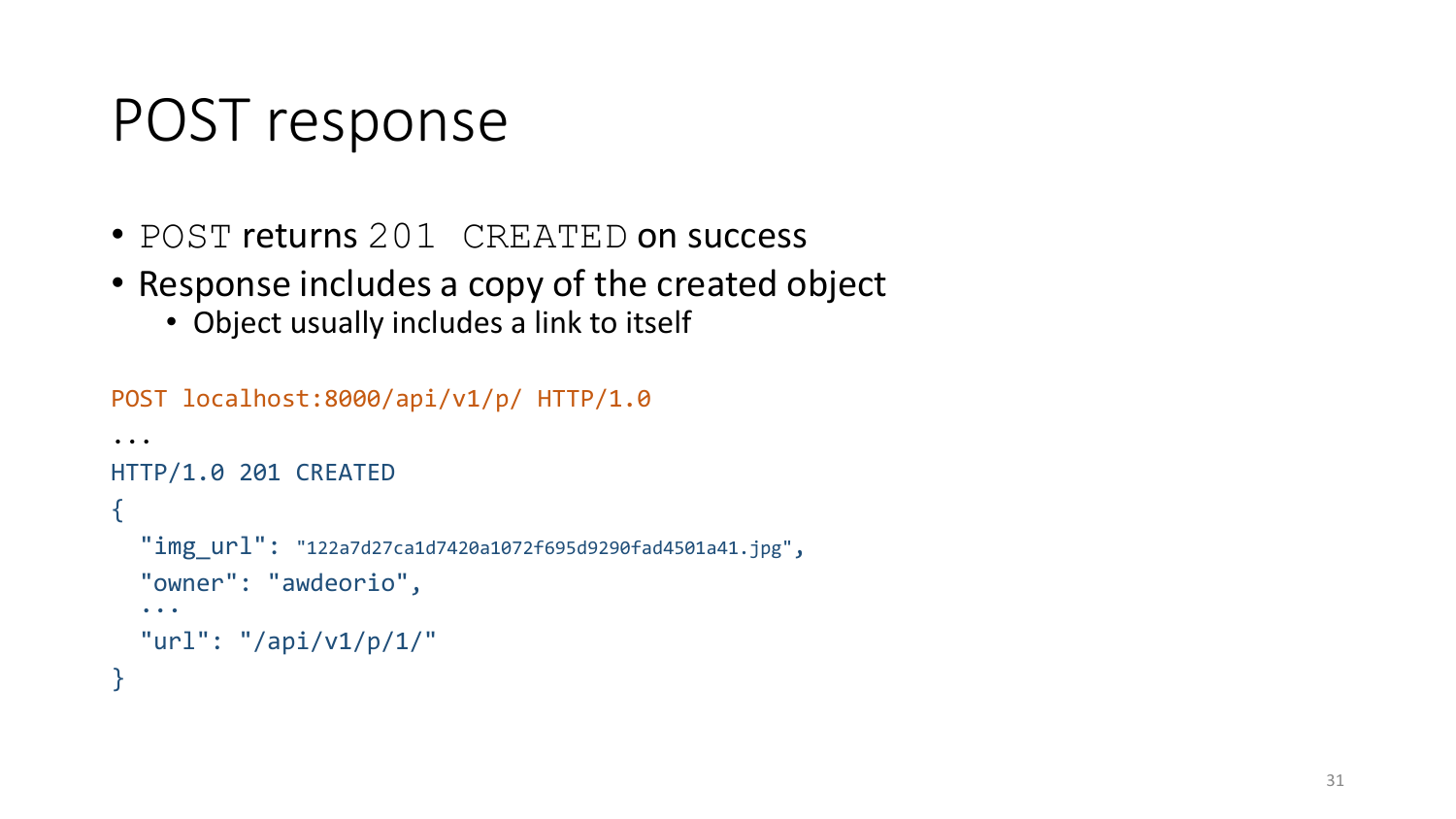#### PATCH request

- PATCH modifies **part of** an existing object
- Request URL includes an ID
- Request includes JSON body
- Example: change the picture in a post
- Notice that the JSON body is short, and only contains the field that should be modified

```
PATCH localhost:8000/api/v1/p/1/ HTTP/1.0
\{"img_url": "ad7790405c539894d25ab8dcf0b79eed3341e109.jpg",
}
```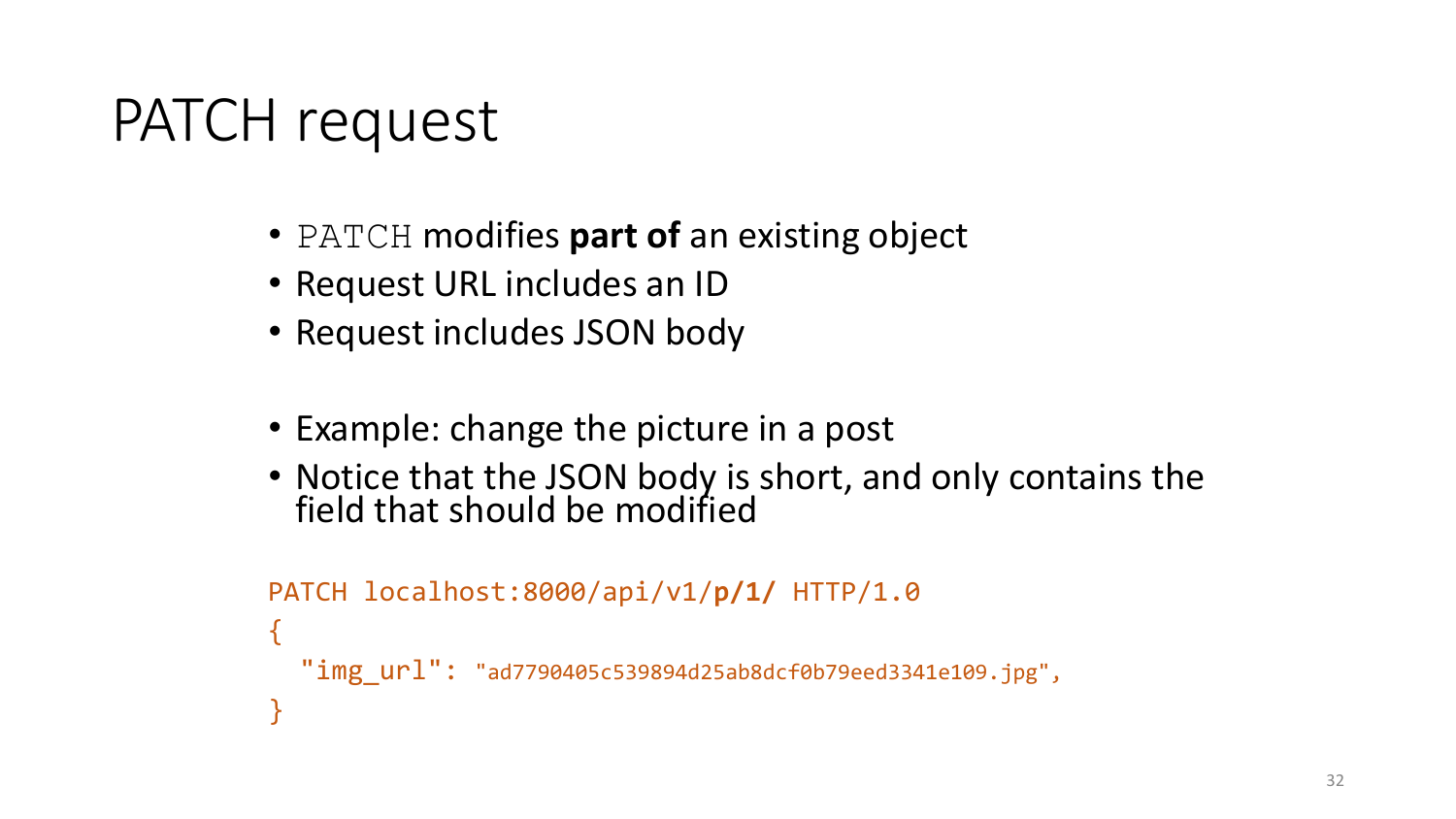#### PATCH response

- PATCH returns 200 OK on success
- Response includes a copy of the **entire** modified object

```
PATCH localhost:8000/api/v1/p/1/ HTTP/1.0
...
HTTP/1.0 200 OK
{
  "img_url": "ad7790405c539894d25ab8dcf0b79eed3341e109.jpg",
  "owner": "awdeorio", ...
  "url": "/api/v1/p/1/"
}
```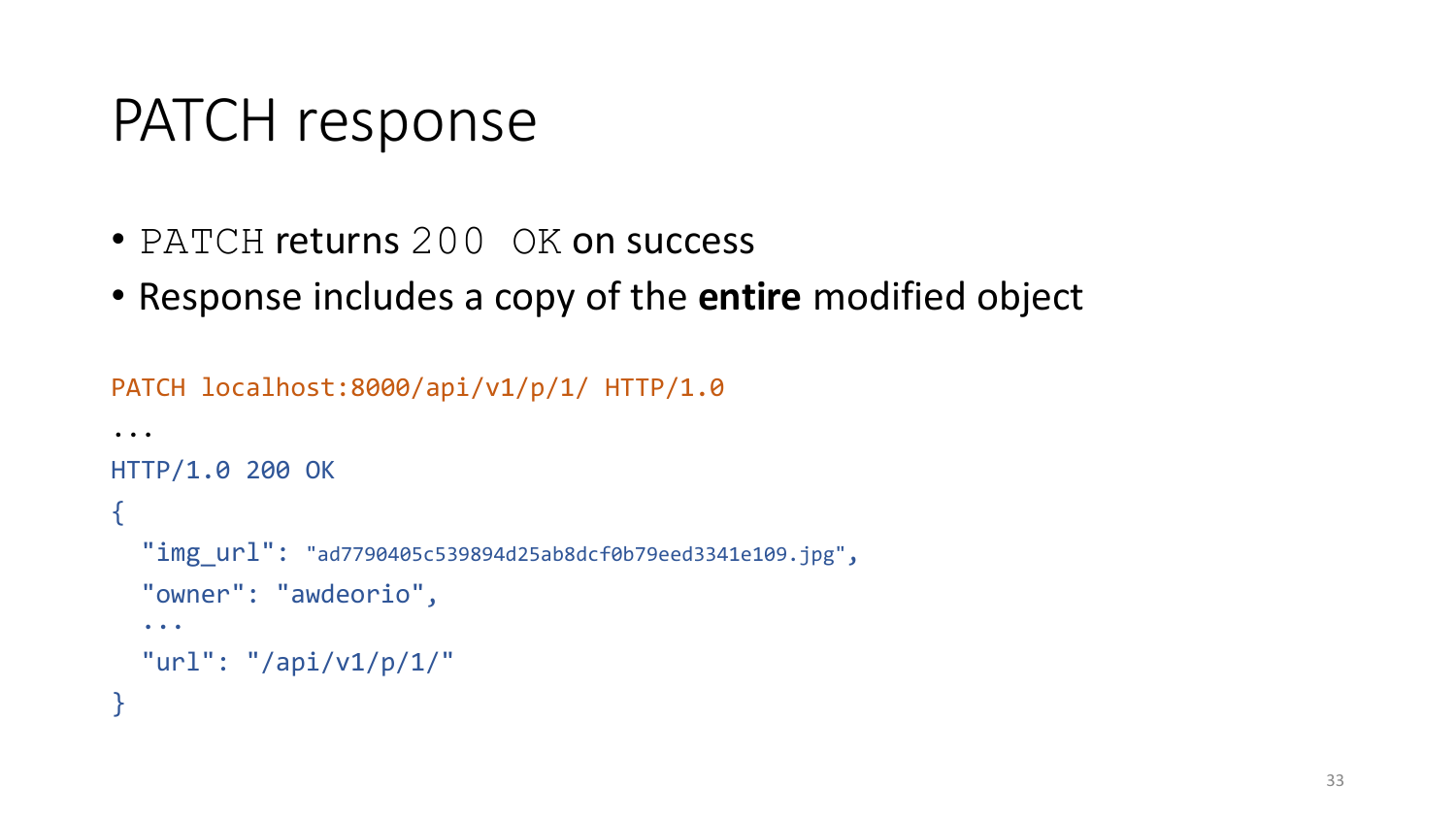# PUT request

- PUT replaces an entire existing object
- Request URL includes an ID
- Request includes JSON body
- Example: replace an entire post
- The JSON body is long, and contains a replacement value for every field

```
PUT localhost:8000/api/v1/p/1/ HTTP/1.0
{
  "img\_url": \ldots,"owner": "jflinn",
  "owner_img_url": ...,
...
}
```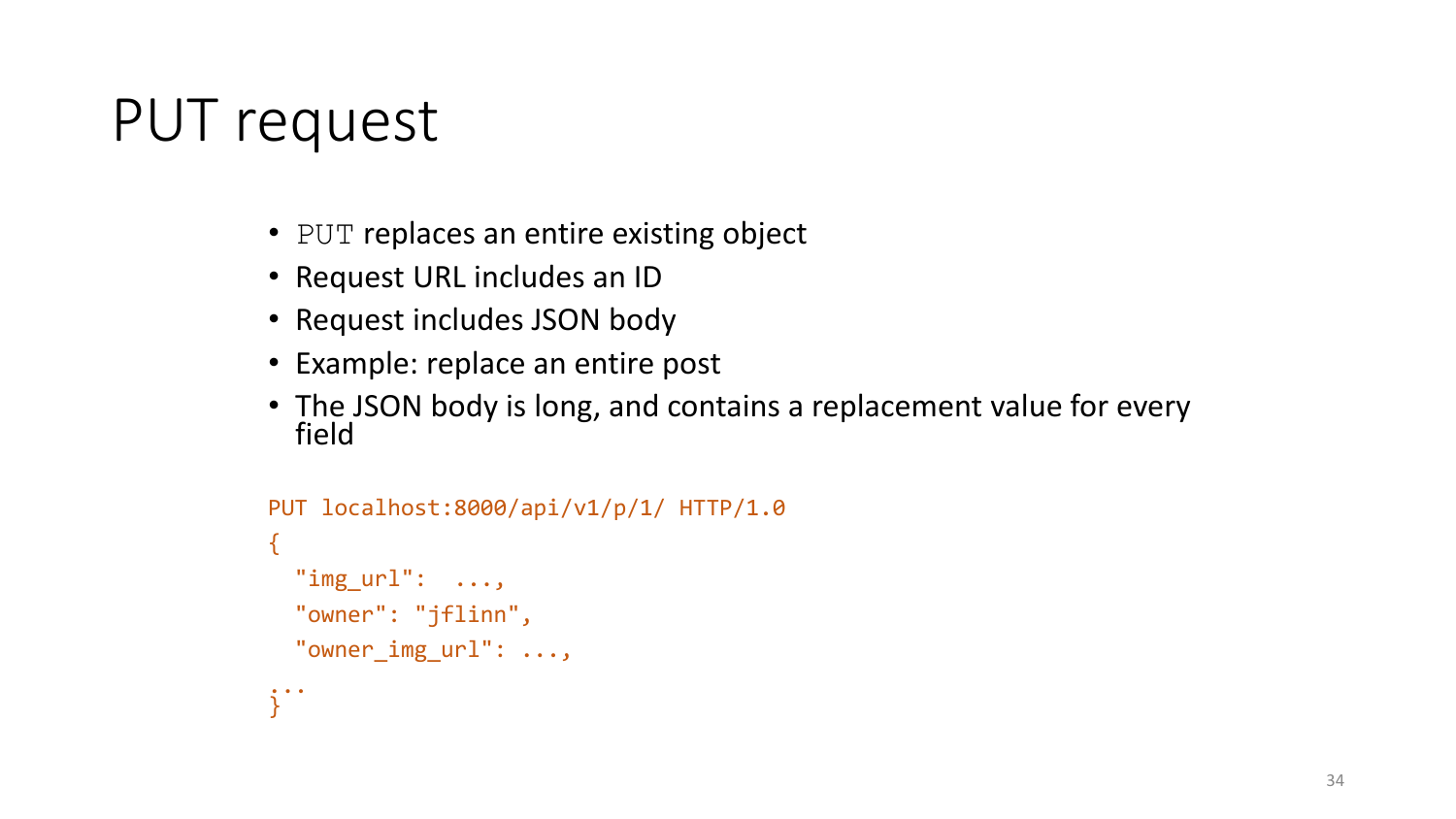## PUT response

- PUT returns 200 OK on success
- Response includes a copy of the **entire** modified object

```
PUT localhost:8000/api/v1/p/1/ HTTP/1.0
...
HTTP/1.0 200 OK
{
  "img_url": ...,
   "owner": "jflinn",
   "owner_img_url": ...,
\begin{array}{ccc} \bullet & \bullet & \bullet \end{array}}
```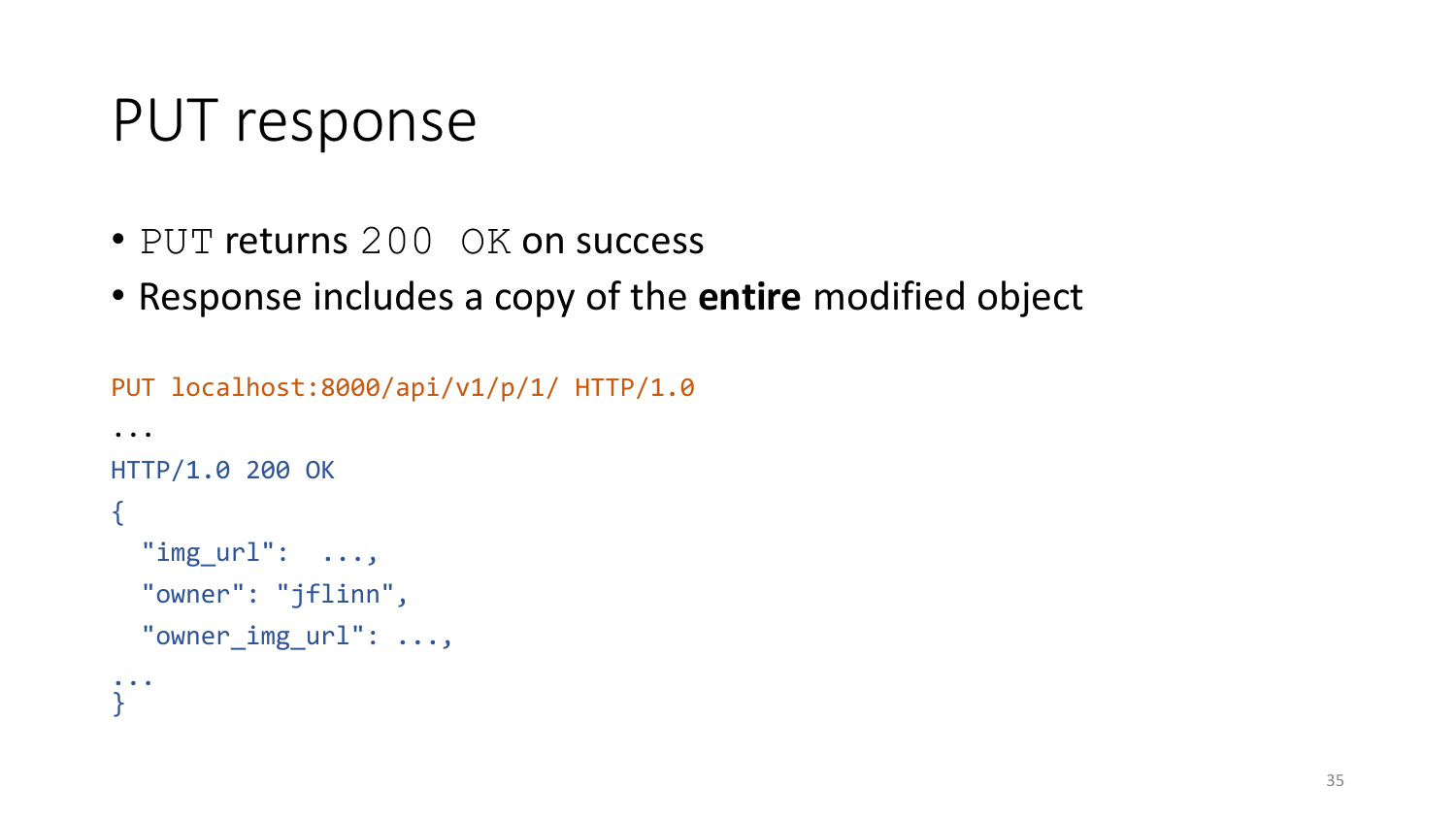#### DELETE request

- DELETE removes an object
- Request URL includes an ID
- No body in request

DELETE localhost:8000/api/v1/p/1/ HTTP/1.0

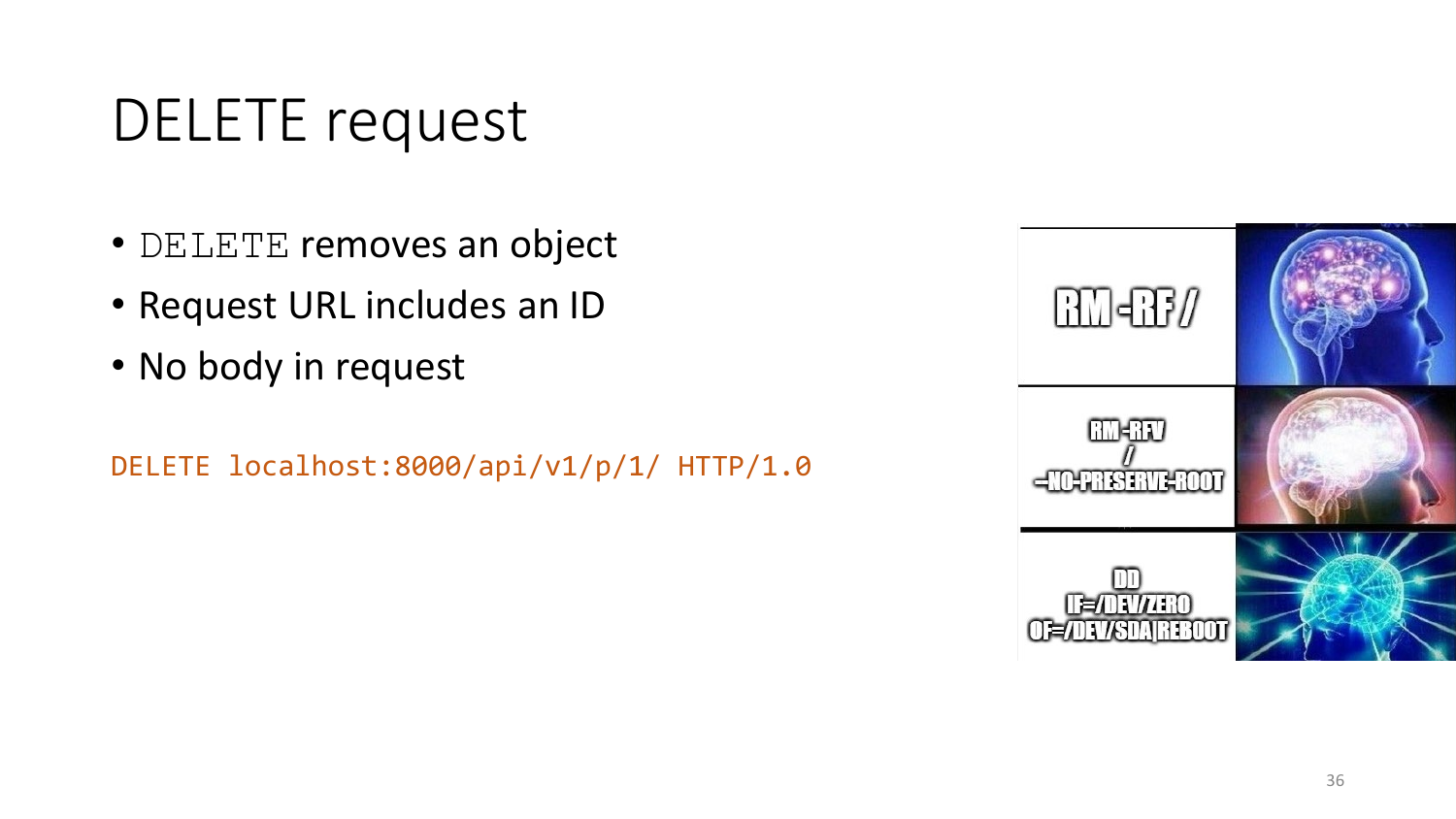#### DELETE response

- DELETE returns 204 NO CONTENT on success
- No body in response

DELETE localhost:8000/api/v1/p/1/ HTTP/1.0

...

HTTP/1.0 204 NO CONTENT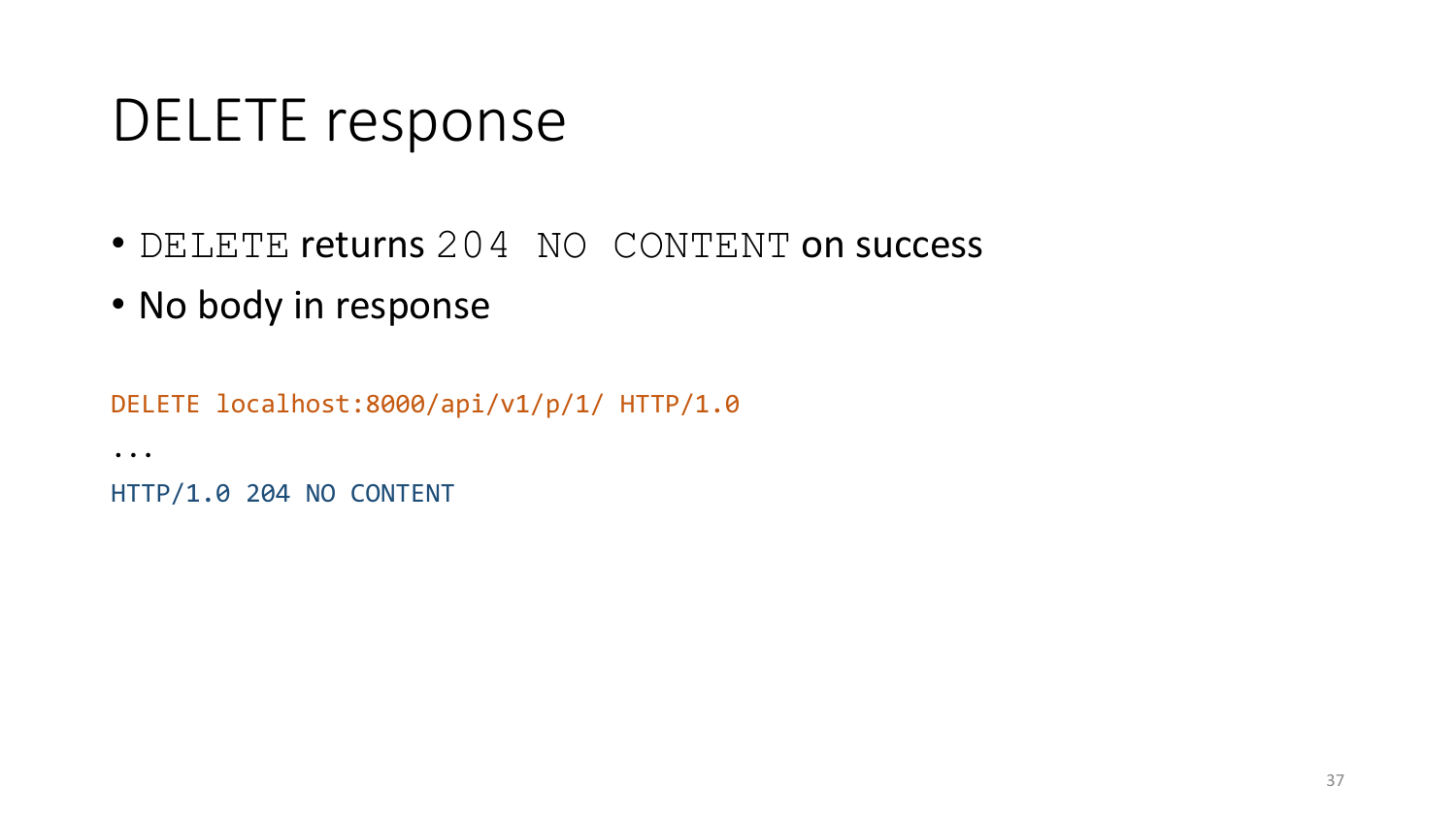#### Not found response

• GET a deleted item, receive a 404 response

DELETE localhost:8000/api/v1/p/1/ HTTP/1.0 HTTP/1.0 204 NO CONTENT

GET localhost:8000/api/v1/p/1/ HTTP/1.0 HTTP/1.0 404 NOT FOUND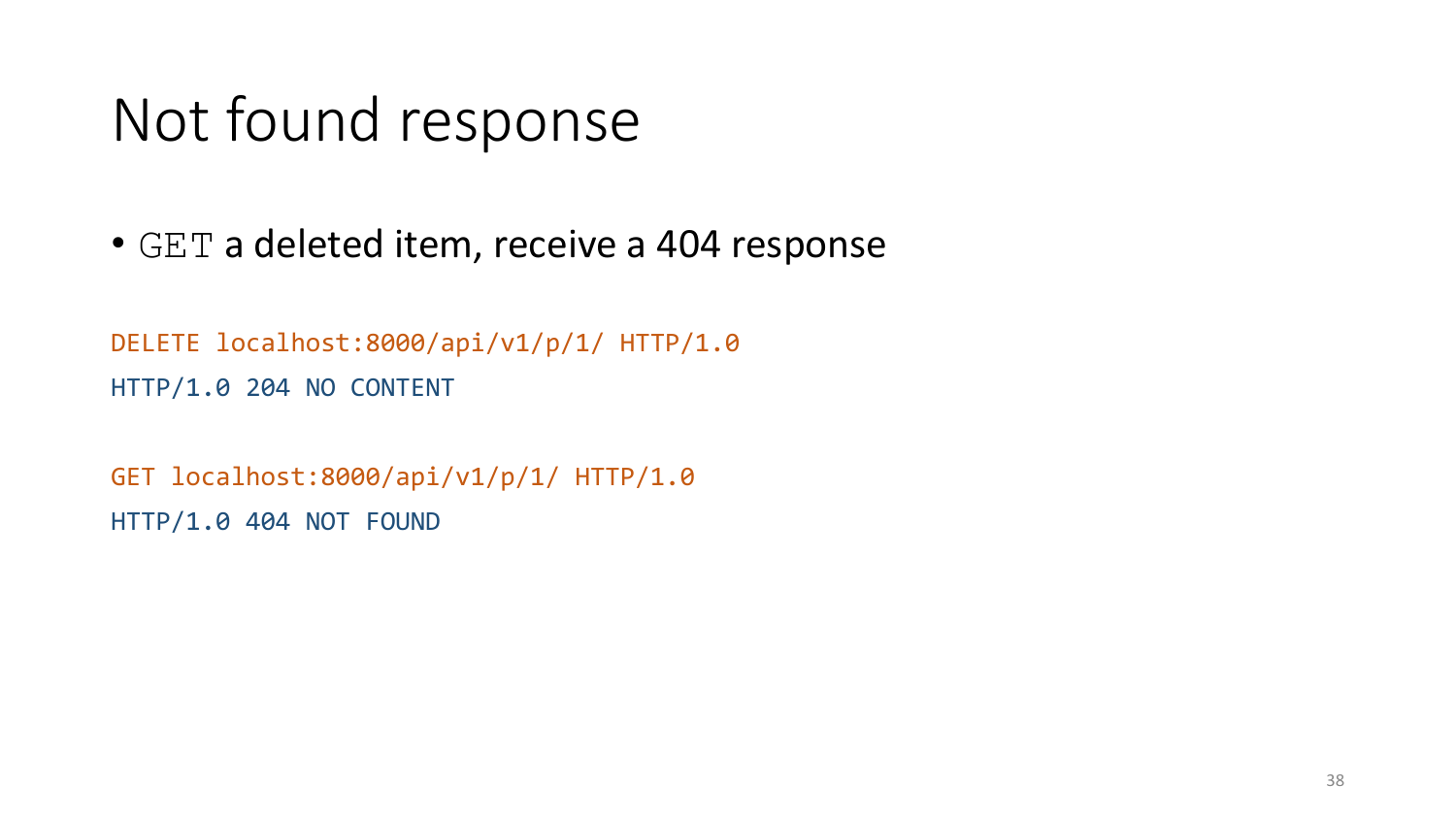# REST API status codes

- 200 OK
- 201 Created
	- Successful creation after POST
- 204 No Content
	- Successful DELETE
- 304 Not Modified
	- Used for conditional GET calls to reduce band-width usage
- 400 Bad Request
	- General error
- 401 Unauthorized
	- Missing or invalid authentication
- 403 Forbidden
	- User is not authorized
- 404 Not Found
	- Resource could not be found
- 409 Conflict
	- E.g., duplicate entries and deleting root objects when cascade-delete is not supported
- 500 Internal Server Error
	- General catch-all for server-side exceptions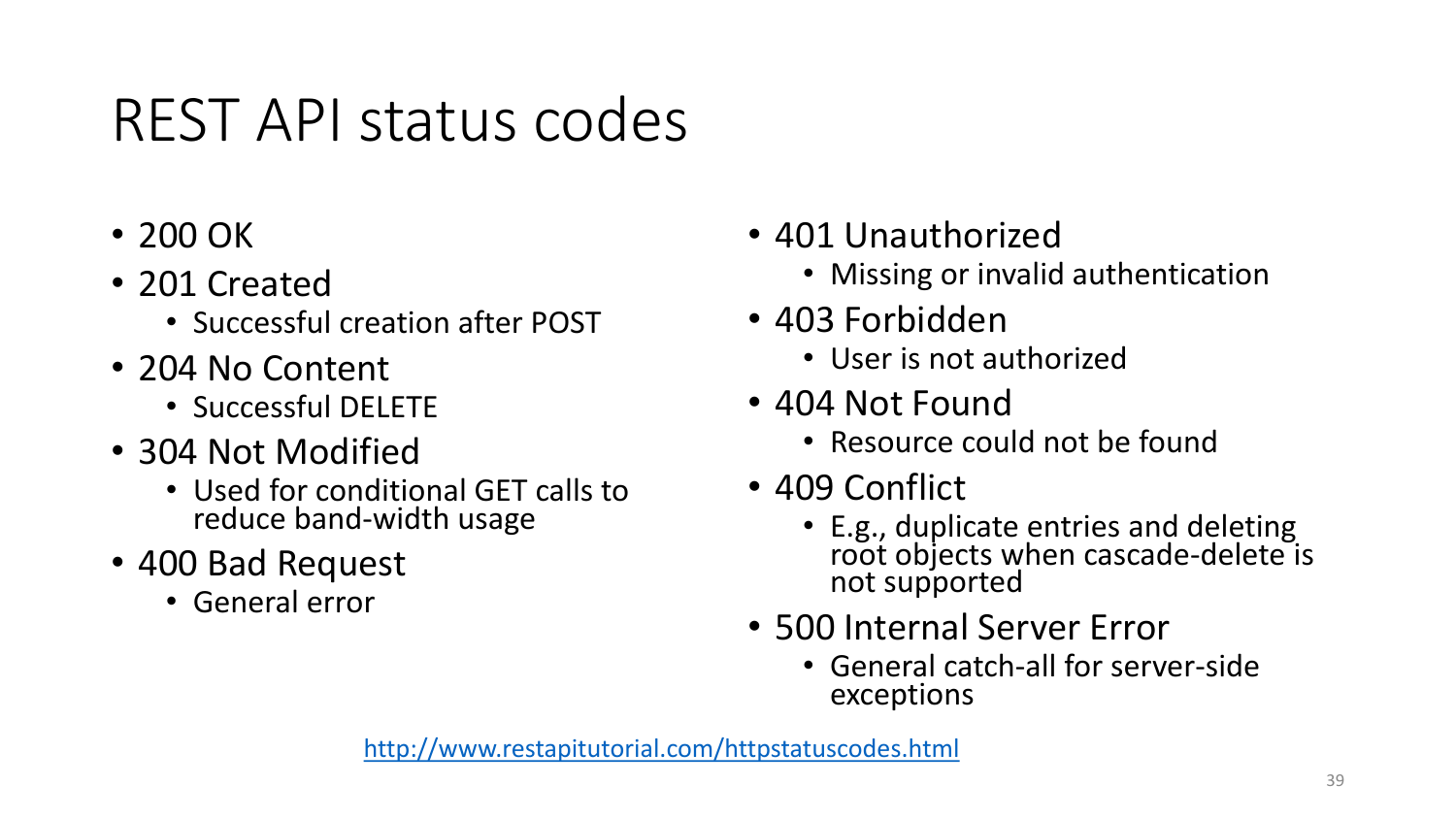# Example Question

GET /api/v1/u/myrtle HTTP/1.0

```
HTTP/1.0 200 OK
Content-Type: application/json
{
   "name": "Myrtle the Chicken",
   "image": "myrtle.jpg",
   "url": "/api/v1/u/myrtle"
}
```
Change myrtle's name to "Myrtle II"

#### /api/v1/u/myrtle

{

}

{

 $\mathbf{I}$ 

HTTP/1.0 200 OK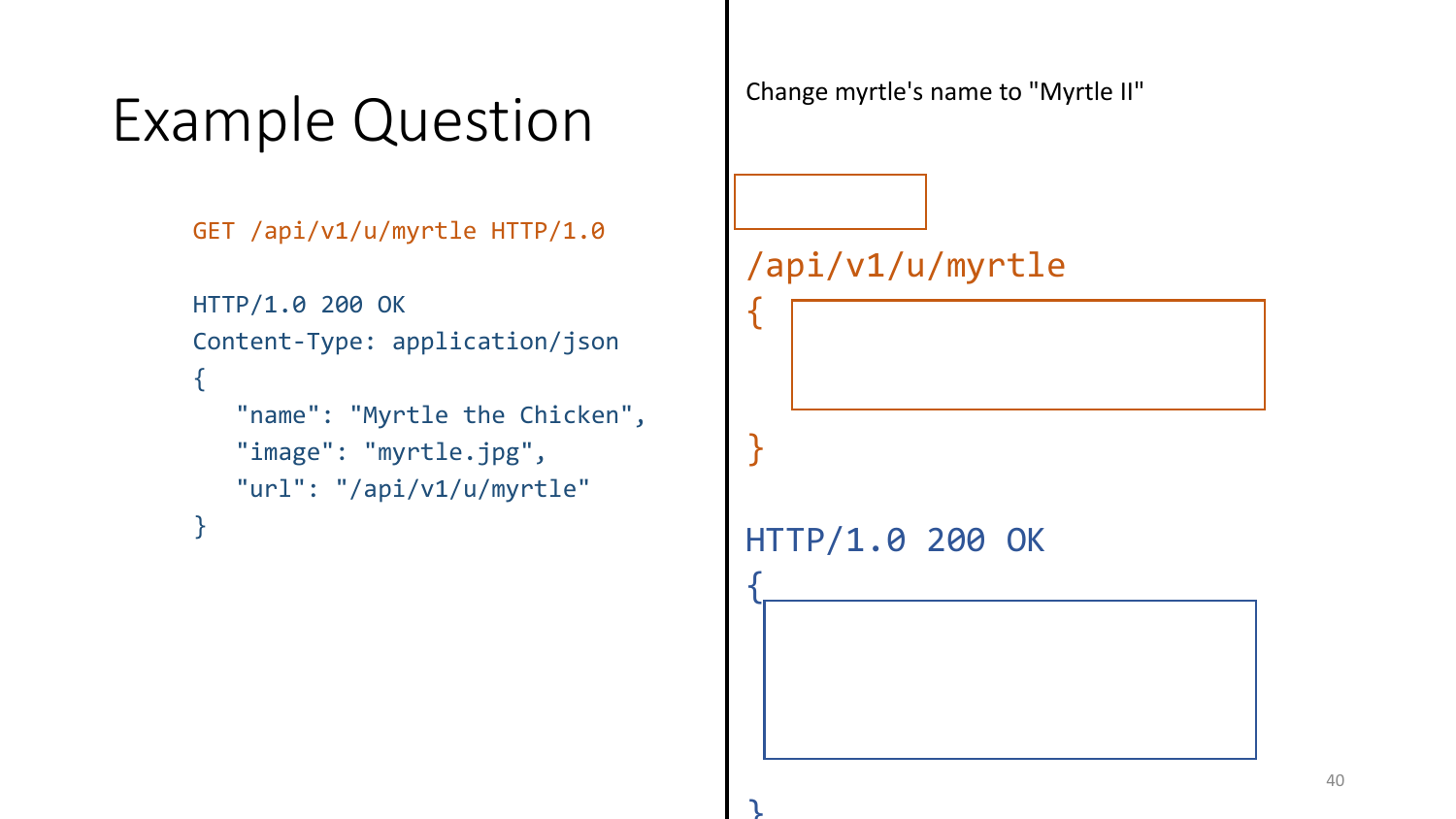# Example Question

GET /api/v1/u/myrtle HTTP/1.0

```
HTTP/1.0 200 OK
Content-Type: application/json
{
   "name": "Myrtle the Chicken",
   "image": "myrtle.jpg",
   "url": "/api/v1/u/myrtle"
}
```
Change myrtle's name to "Myrtle II"

PATCH

{

}

{

 $\mathbf{I}$ 

/api/v1/u/myrtle

"name" : "Myrtle II"

HTTP/1.0 200 OK

"name": "Myrtle II", "image": "myrtle.jpg", "url": "/api/v1/u/myrtle"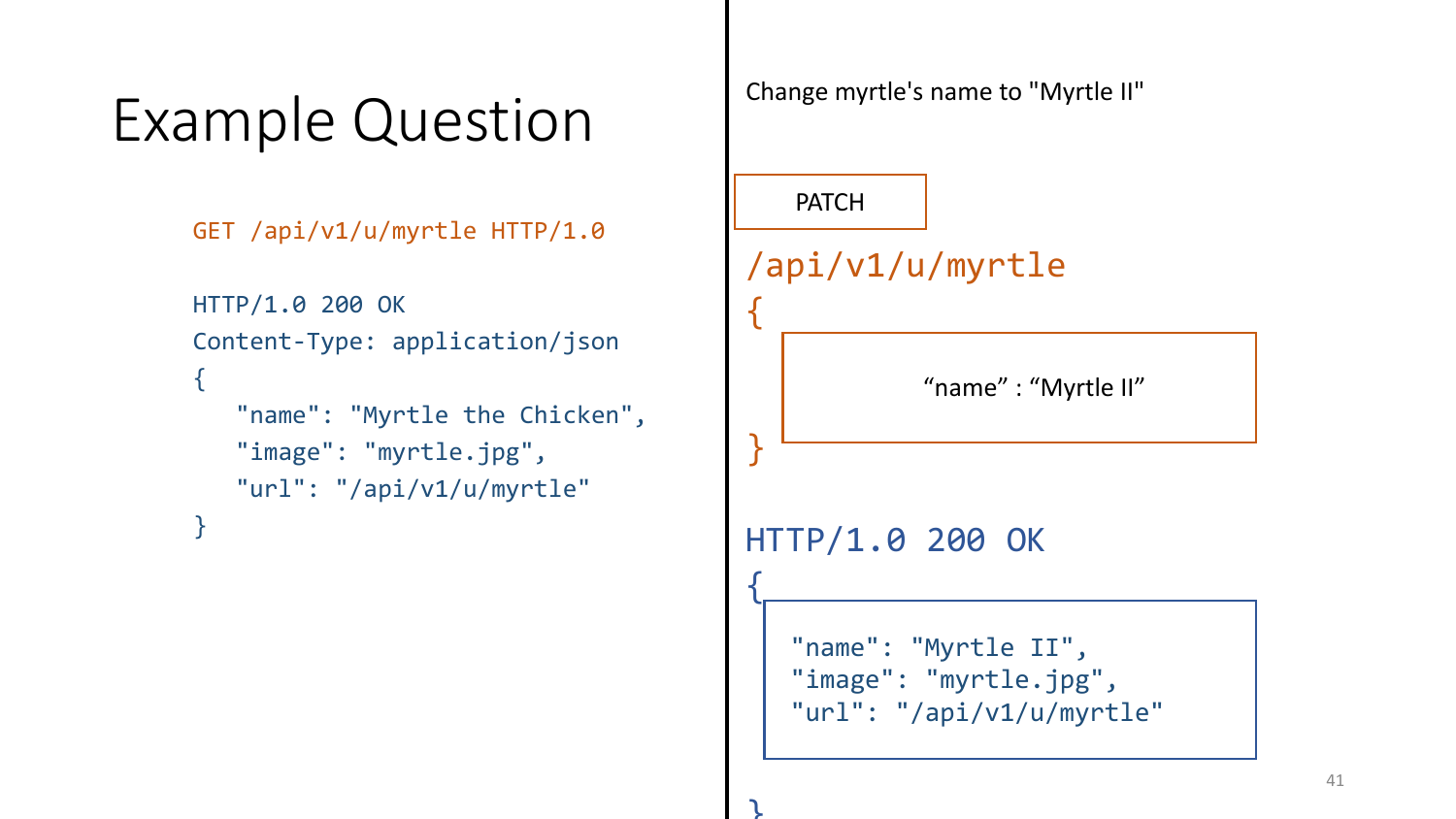## Detail view AKA item view

- REST API *detail view* or *item view:* one object from the database
- Notice the the *id* part of the URL
	- Also called a "slug"

{

}

```
$ curl localhost:8000/api/v1/p/1/
```

```
"age": "2019-09-20 17:28:59",
"img_url": "/uploads/122a7d27ca1d7420a1072f695d9290fad4501a41.jpg",
"owner": "awdeorio",
"owner_img_url": "/uploads/e1a7c5c32973862ee15173b0259e3efdb6a391af.jpg",
...
"url": "/api/v1/p/1/"
```
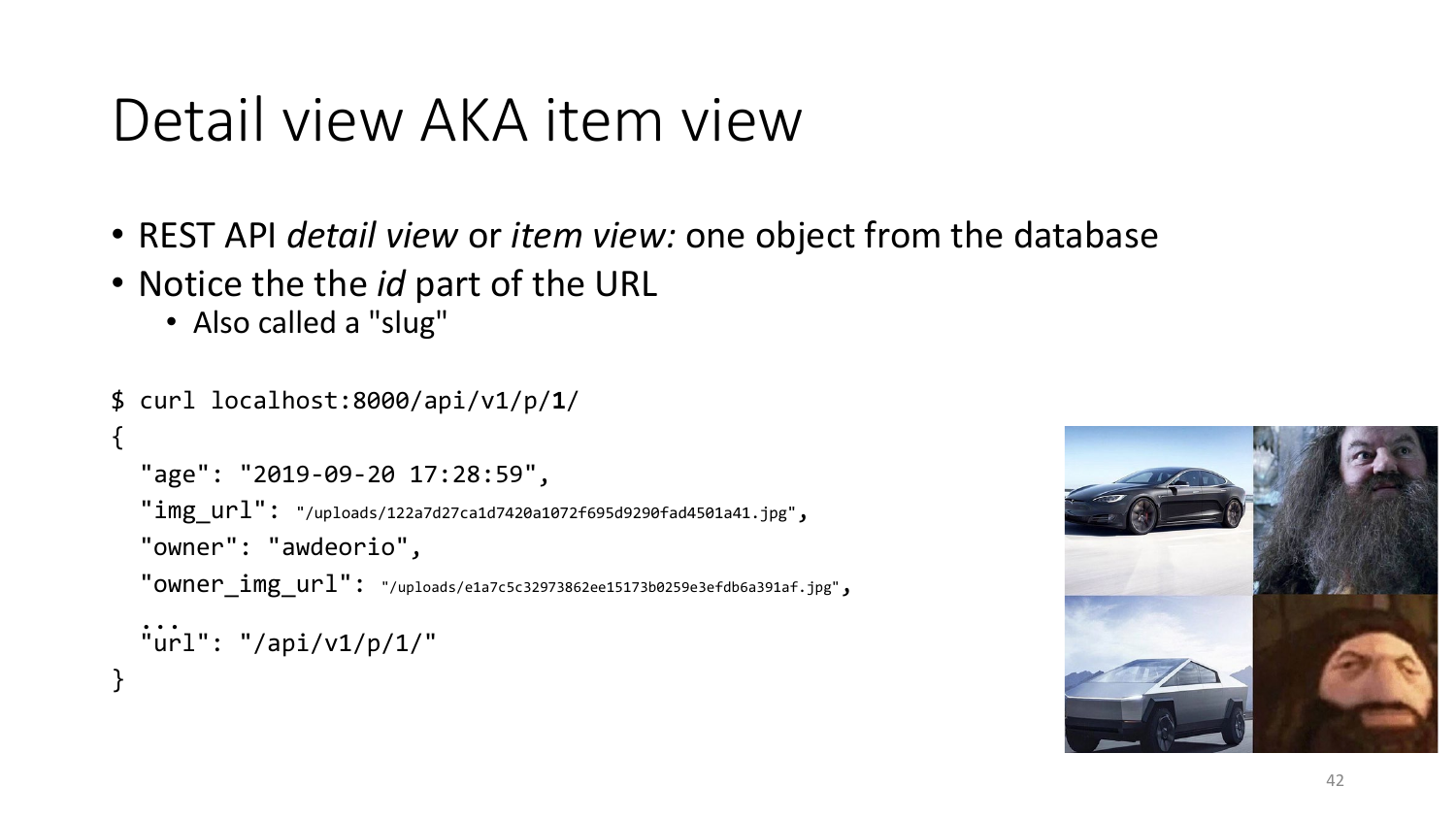#### List view AKA collection view

• REST APIs often expose collections of items

```
$ curl localhost:8000/api/v1/p/
```

```
{
 "results": [
    {
      "postid": 3,
      "url": "/api/v1/p/3/"
    },
    {
      "postid": 2,
      "url": "/api/v1/p/2/"
    },
    ...
  ]
}
```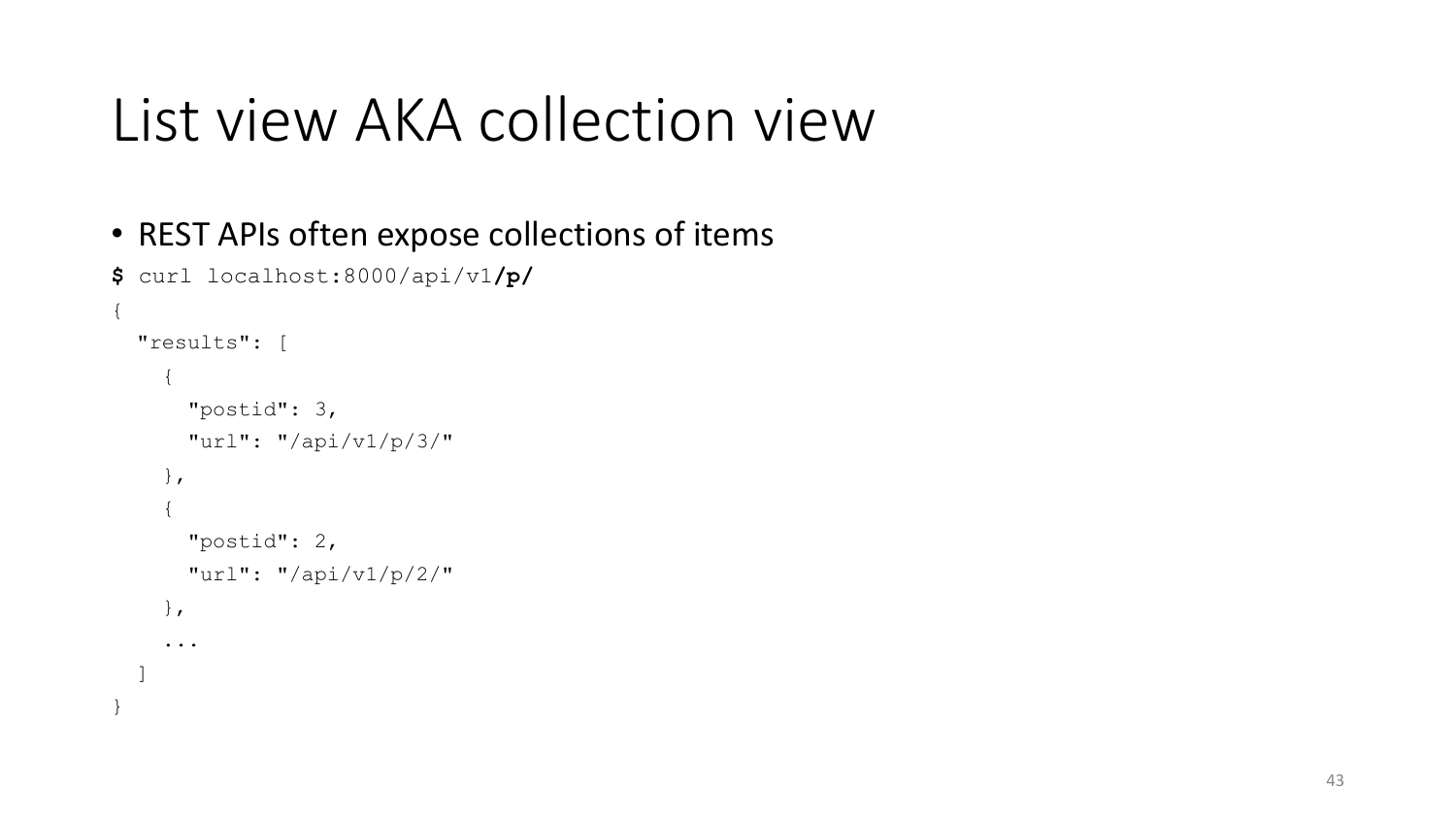## Pagination

- Pagination from the UI perspective
- REST API enables this
- Instagram et. al use REST API pagination for infinite scroll

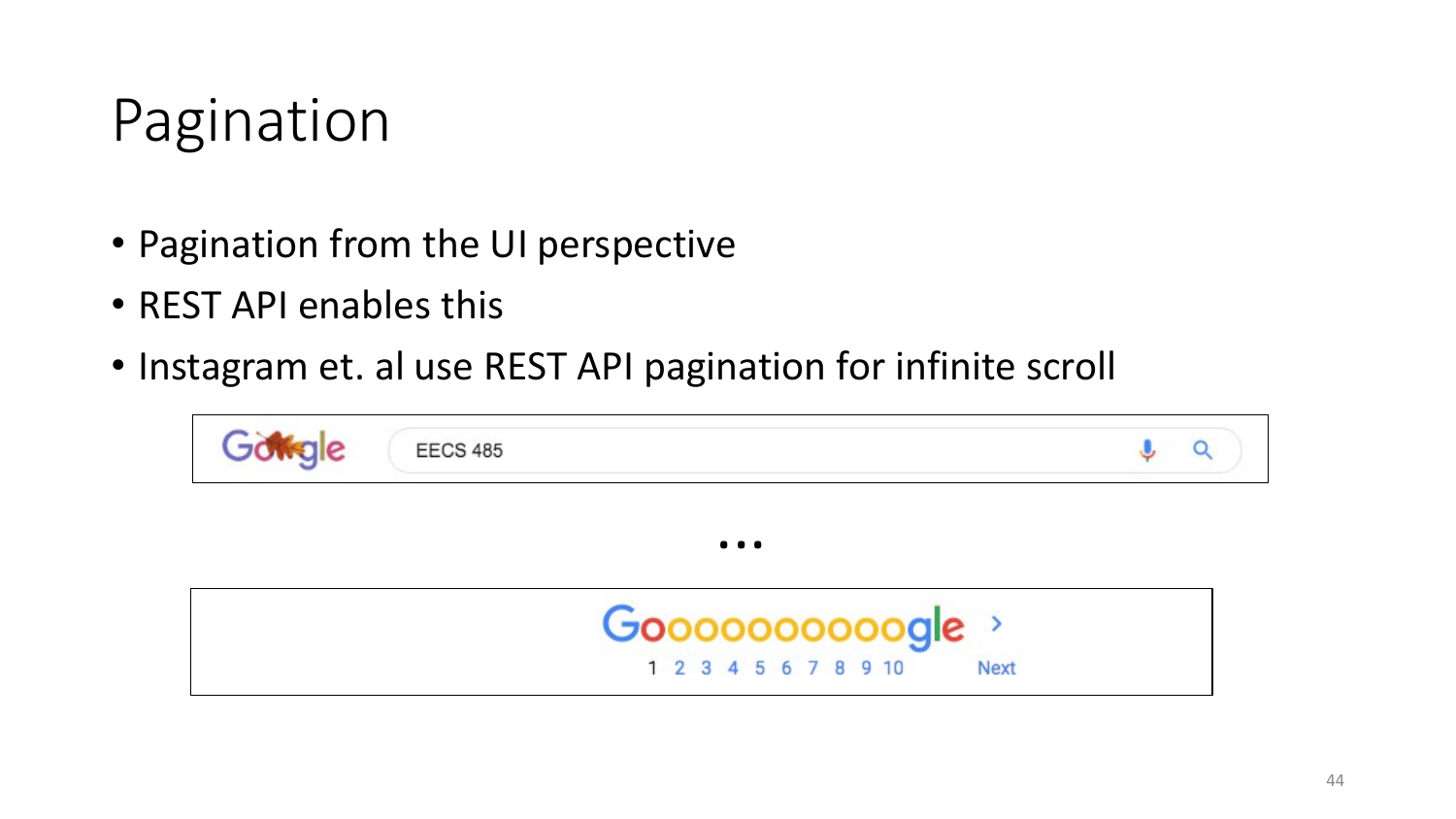# Pagination

- List views should return a limited number of items
	- What if there were 10 million posts?
- Sensible default, e.g., 10 posts
	- \$ curl localhost:8000/api/v1/p/
- Get the next 10 results
	- \$ curl localhost:8000/api/v1/p/**?page=1**
- Customizable size
	- \$ curl localhost:8000/api/v1/p/**?size=20**
- Perhaps some sort of … onScroll handler would help achieve this

Btw, why are *page* and *size* in the query string?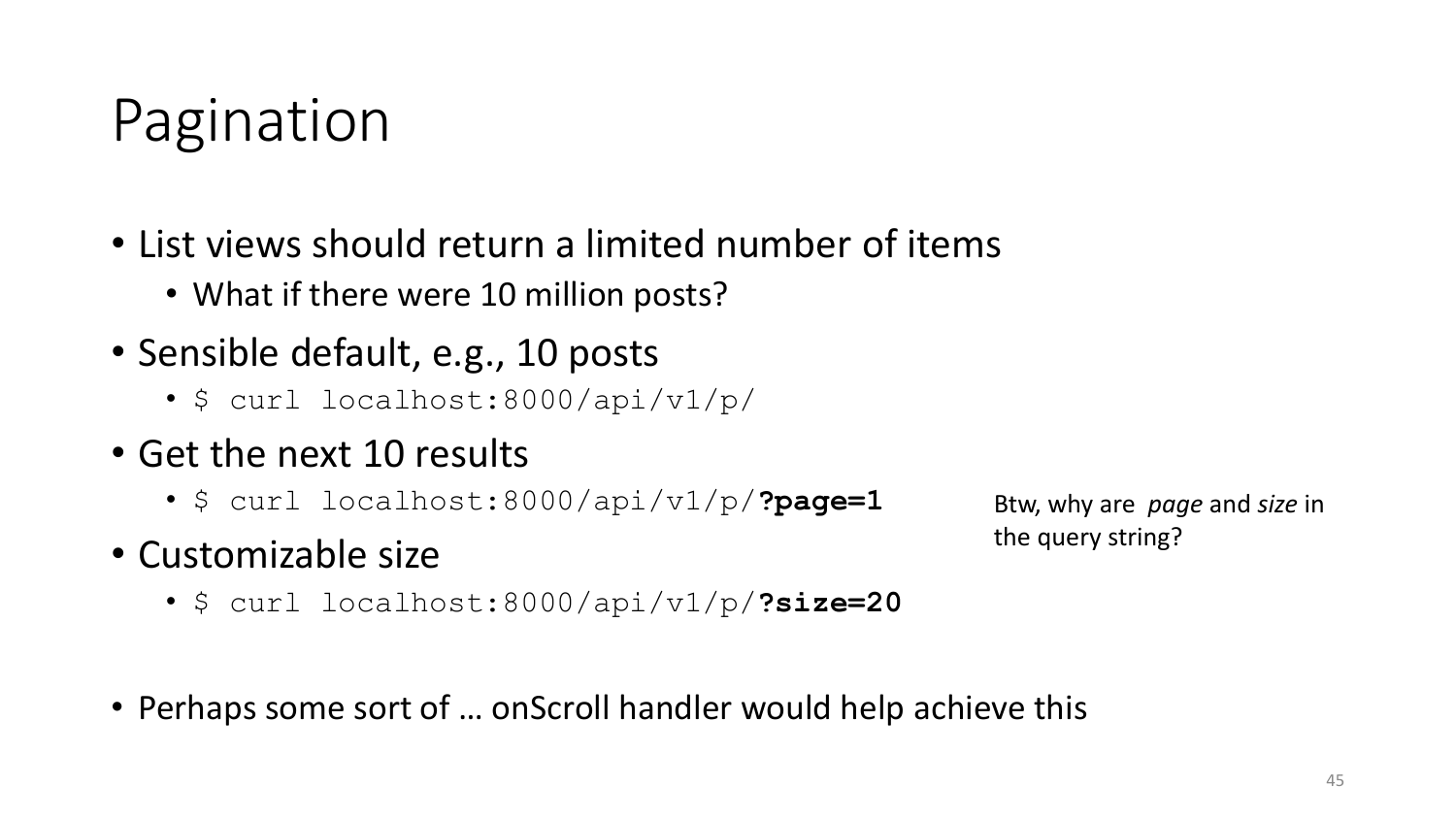## Agenda

- Client-side dynamic pages, REST APIs
- JSON
- REST API actions
- **REST design principles**
- Safety and idempotency
- Tools for REST APIs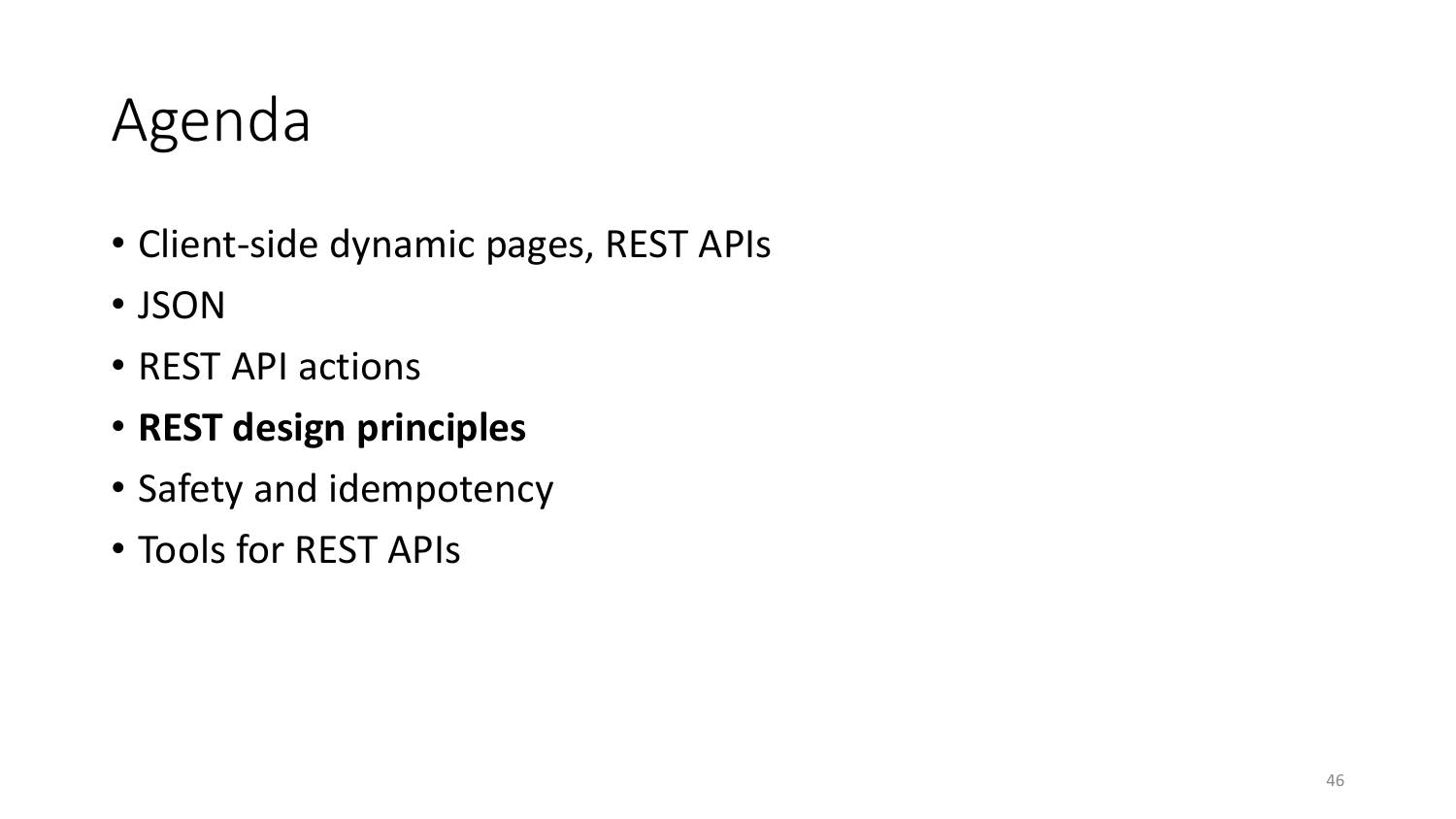#### Uniform interface

- "Resource-based": URL is how to access an object on server
	- Parameters modifying the request are put in the query string

/api/v1/p/1 /api/v1/p/2

/api/v1/u/awdeorio /api/v1/u/jklooste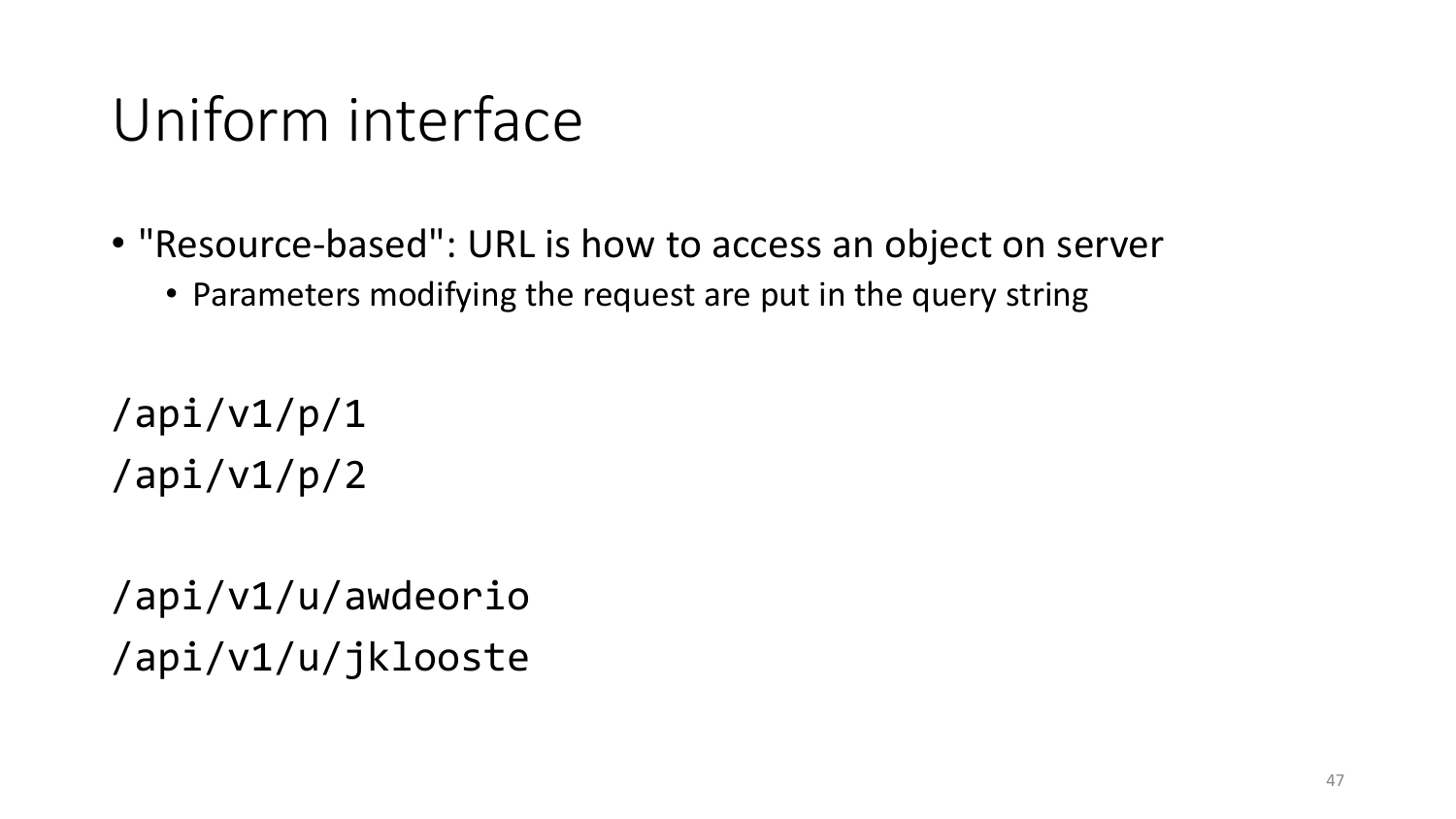#### Uniform interface

• "Self-descriptive messages": response includes information for updates/another request

```
GET /api/v1/p/1/ HTTP/1.0
```

```
HTTP/1.0 200 OK
{
  "img_url": "image.jpg",
  ...
  "url": "/api/v1/p/1/"
}<br>}
```
You know how to POST to this endpoint later based on the GET response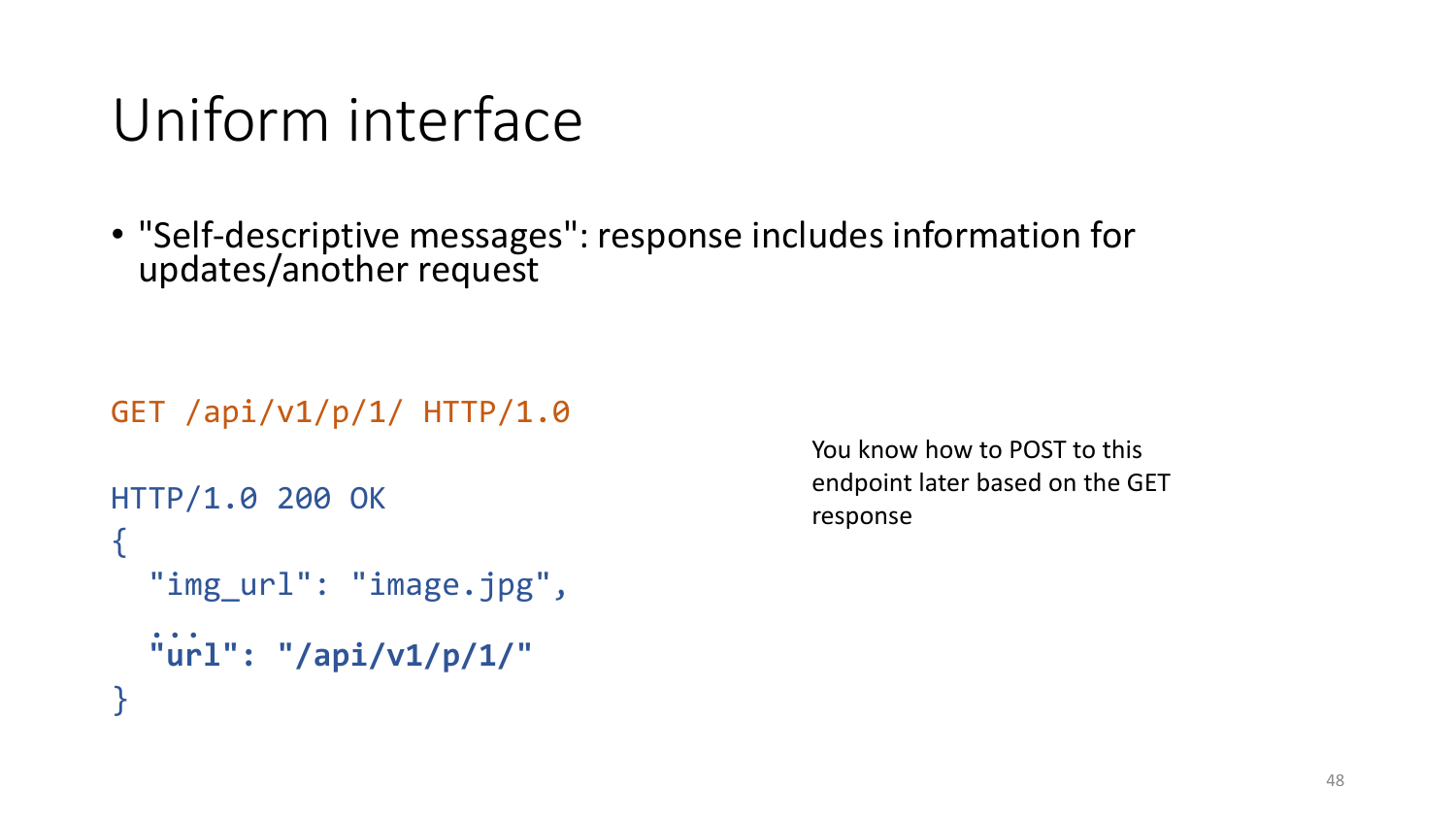# Hypermedia as the engine of application state (HATEOAS)

- HTTP is used to change and transfer state
	- GET/POST/PATCH/PUT/...: how to make the change
	- Request body: client -> server
	- Response body: server -> client
- If I know HTTP, I know how to communicate with any REST API
	- Python flask, requests libraries make it easy (+json)
	- (for P3: there's built in functions to send JSON objects to REST APIs)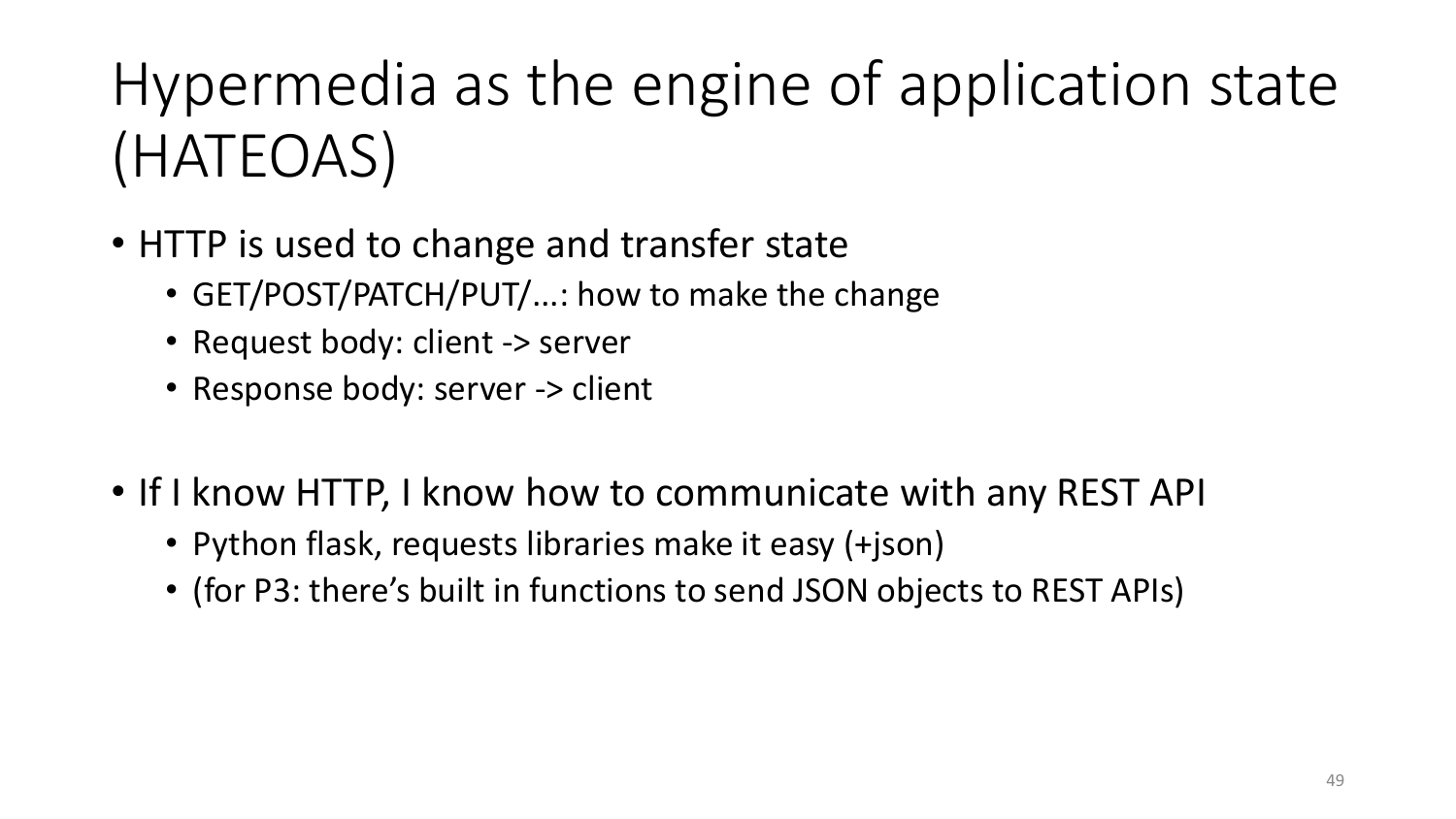#### Client-server architecture

- The **uniform interface** separates clients from servers
- *Abstraction* between client and server
- Can change the server without modifying the client
	- Switch database from sqlite3 to Postgres
- Can change the client without modifying the server
	- Website and iOS app can use same backend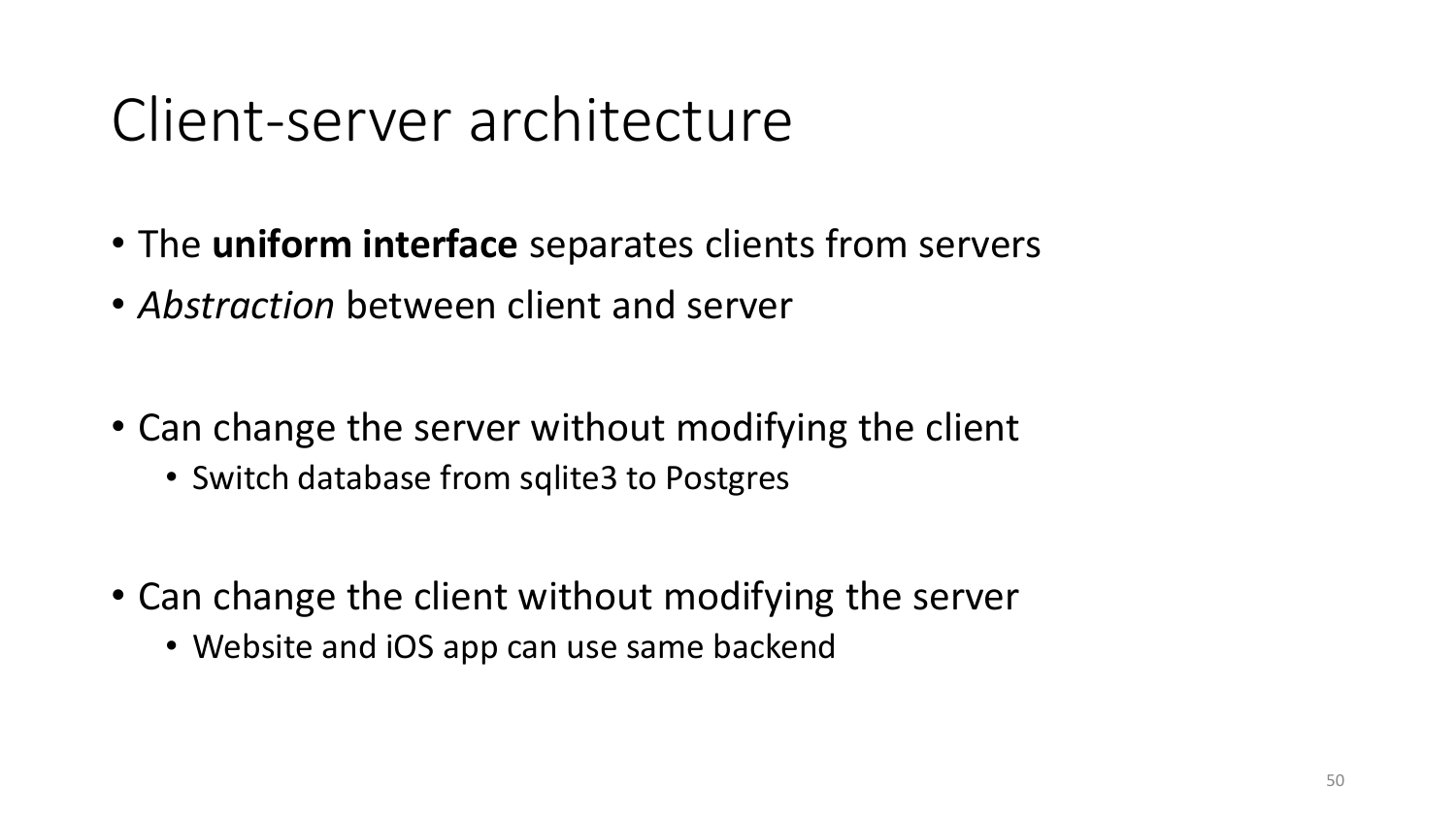#### **Stateless**

- Everything needed to handle the request is in the request itself
	- URI, query-string parameters, body, or headers
	- One request enough to perform one action
- What would non-stateless look like?
	- Multiple messages to do one action, like:
		- Open database
		- Load post 1
		- Change image to "new\_img.jpg"
		- Close database
	- Server would need to remember which client is in which stage
	- Think: WolverineAccess. Is any interaction there stateless?

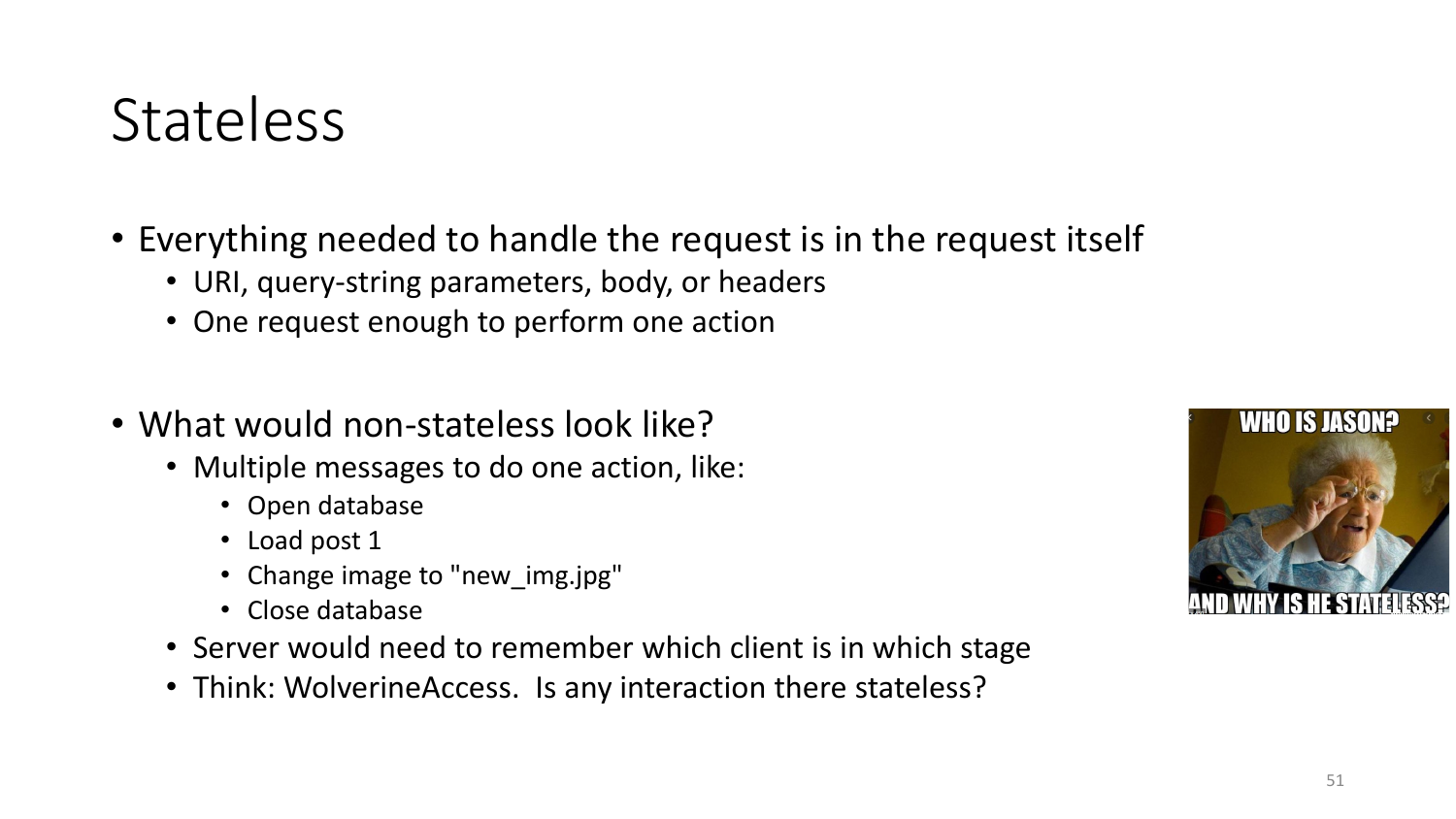## Agenda

- Client-side dynamic pages, REST APIs
- JSON
- REST API actions
- REST design principles
- **Safety and idempotency**
- Tools for REST APIs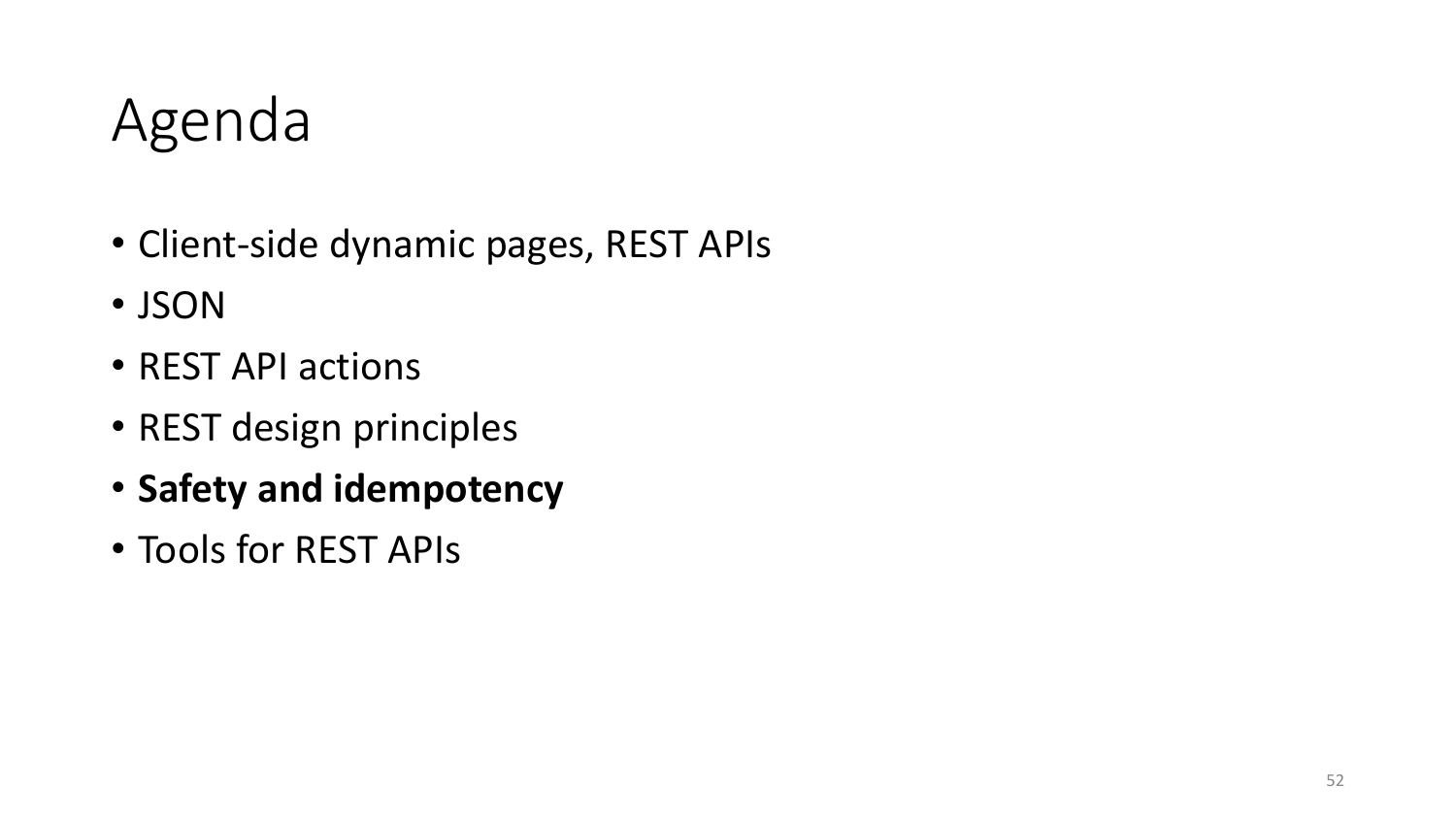# Safety and Idempotency

- "Safe": technical term
	- Read-only request
	- Well-designed GET or HEAD request
	- No change to state on server
- "Idempotent"
	- Sending the request multiple times does the same thing on the server as sending it once
	- Example: deleting an insta485 post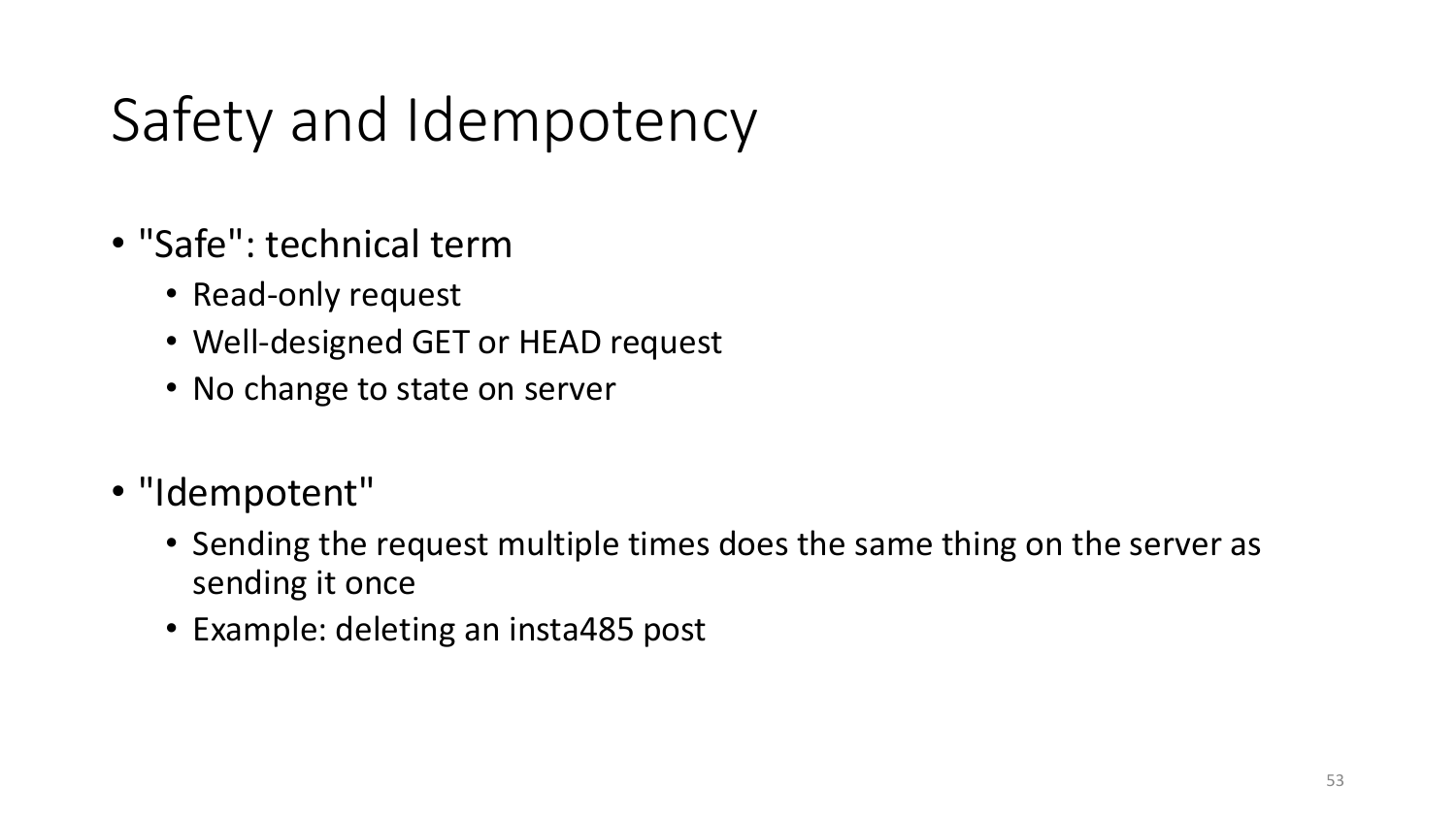# Thought question

- Which of these human requests are **safe**? Which are **idempotent**?
- "Can I ask you … your name?"
- "Can I have a bowl of rice?"
- "Turn to page three hundred, ninety-four."
- "I don't need your help anymore."
- "How many books are in the library?"
- "Say 'what' again."





**TIMESYOUTELL\THEM**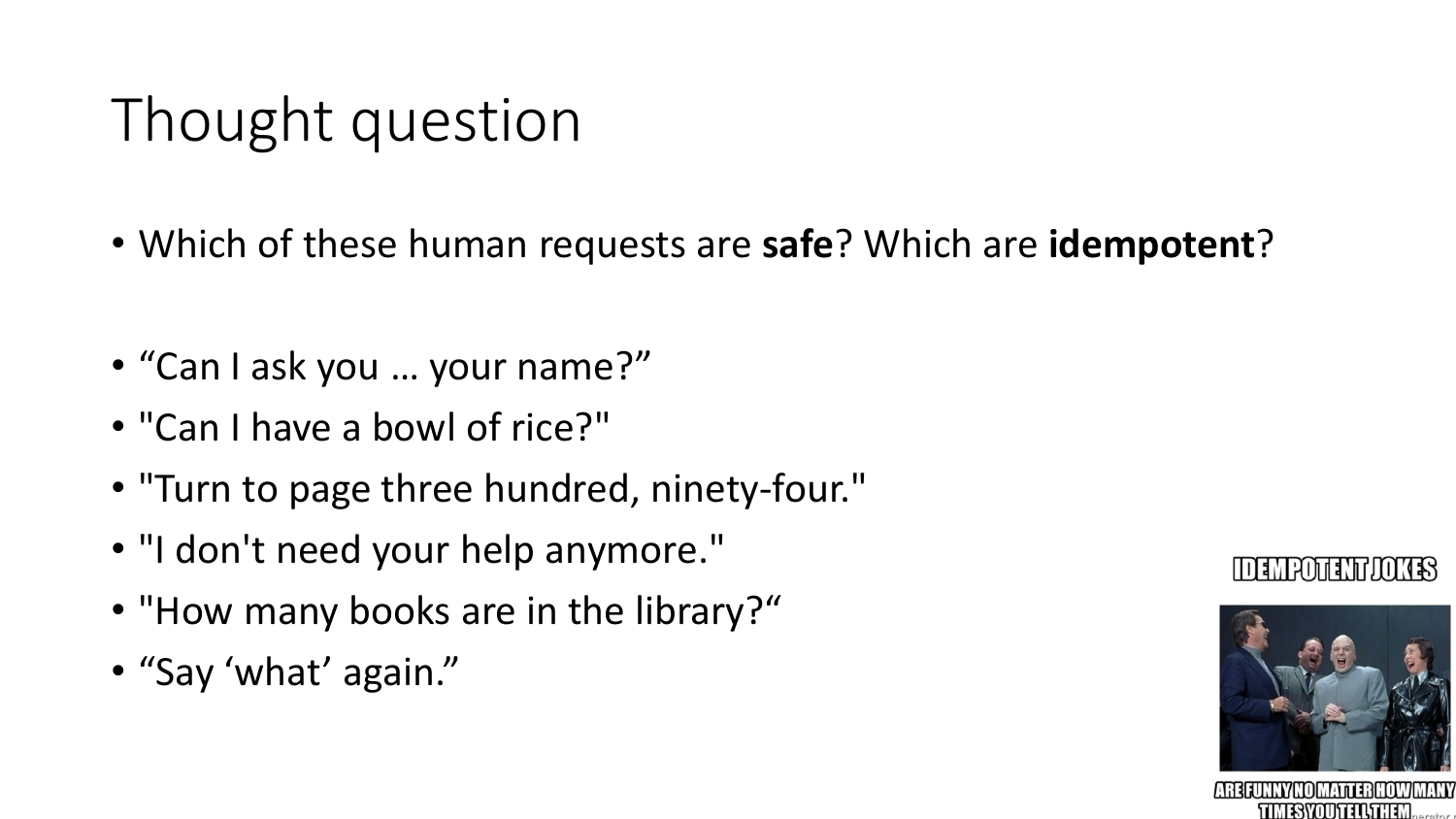### Idempotent

- Multiple identical requests should have the same effect *on the server* as a single request
- The same request can be made twice with no negative consequences *on the server*
- Does **not** mean that the same request always returns the same response
- **Does** mean that a request has NO side effects
- Why does Idempotency matter? If a request fails, can we automatically try again? Only if it is idempotent.
- Reference: HTTP RFC<https://tools.ietf.org/html/rfc7231#section-4.2.2>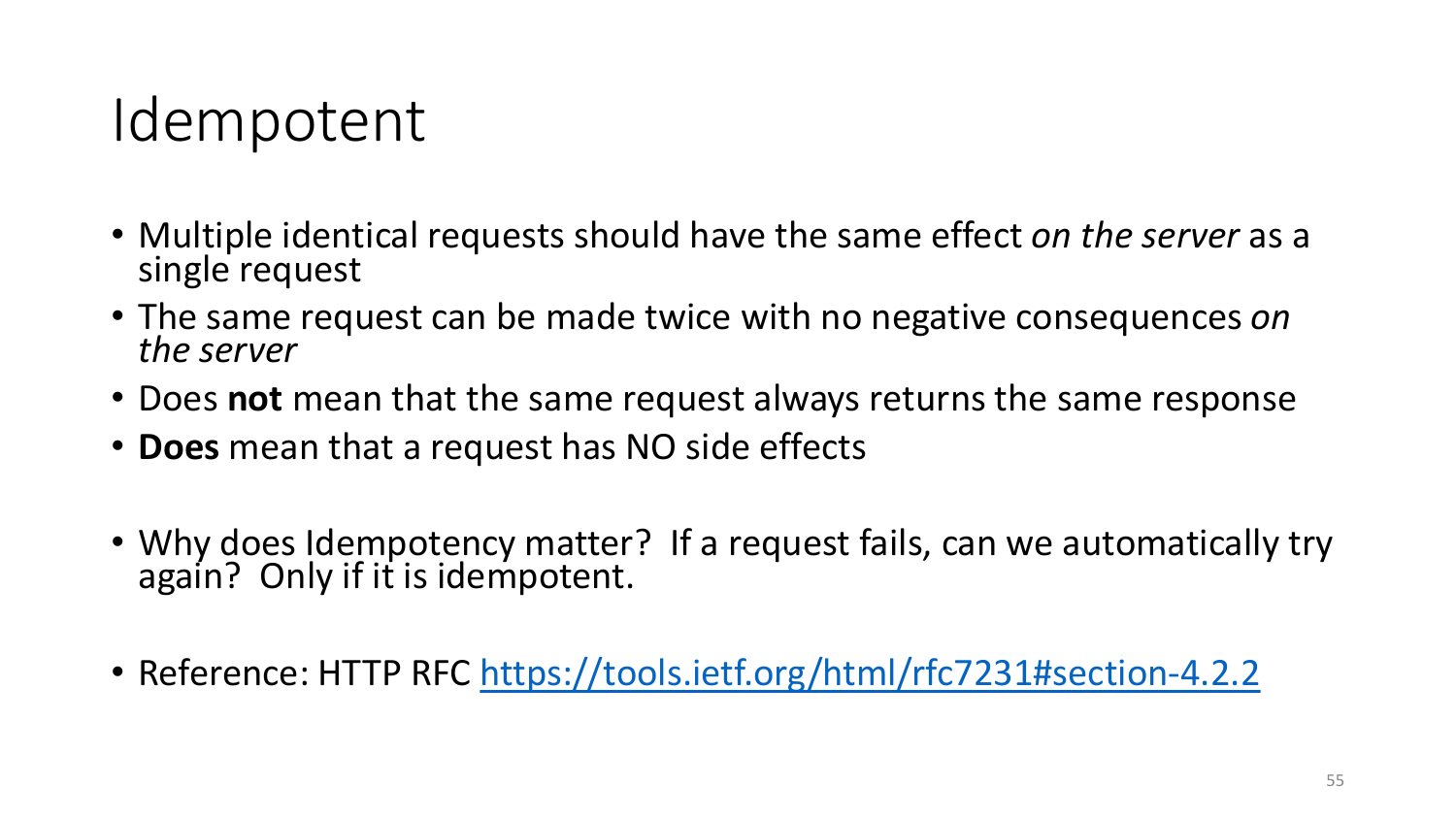#### Examples

}

• We'll use a small accounts API for the following examples

```
GET /accounts/1/ HTTP/1.0
HTTP/1.0 200 OK
\{"name": "Tim Berners-Lee",
  "locked": False,
  "url": "/accounts/1/"
```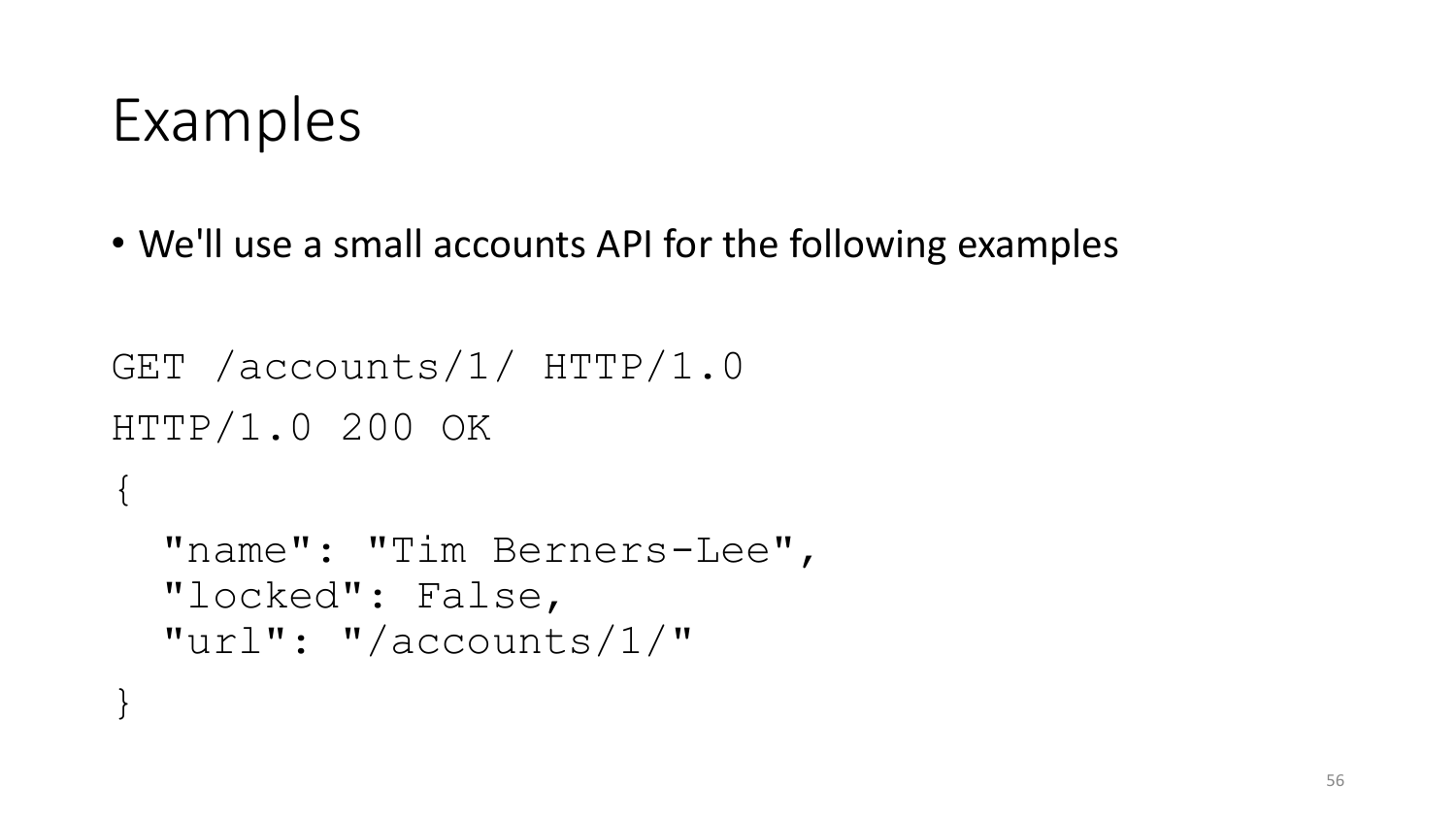#### Not idempotent: POST

- POST is not idempotent
- POST creates a new object
- Call POST several times creates several new objects

```
POST /accounts/ HTTP/1.0
{
  "name": "Tim Berners-Lee",
  "locked": False,
}
HTTP/1.0 201 CREATED
{
  "name": "Tim Berners-Lee",
  "locked": False,
  "url": "/accounts/1/"
}
```

```
POST /accounts/ HTTP/1.0
{
```

```
"name": "Tim Berners-Lee",
"locked": False,
```
}

{

}

```
HTTP/1.0 201 CREATED
```

```
"name": "Tim Berners-Lee",
"locked": False,
"url": "/accounts/2/"
```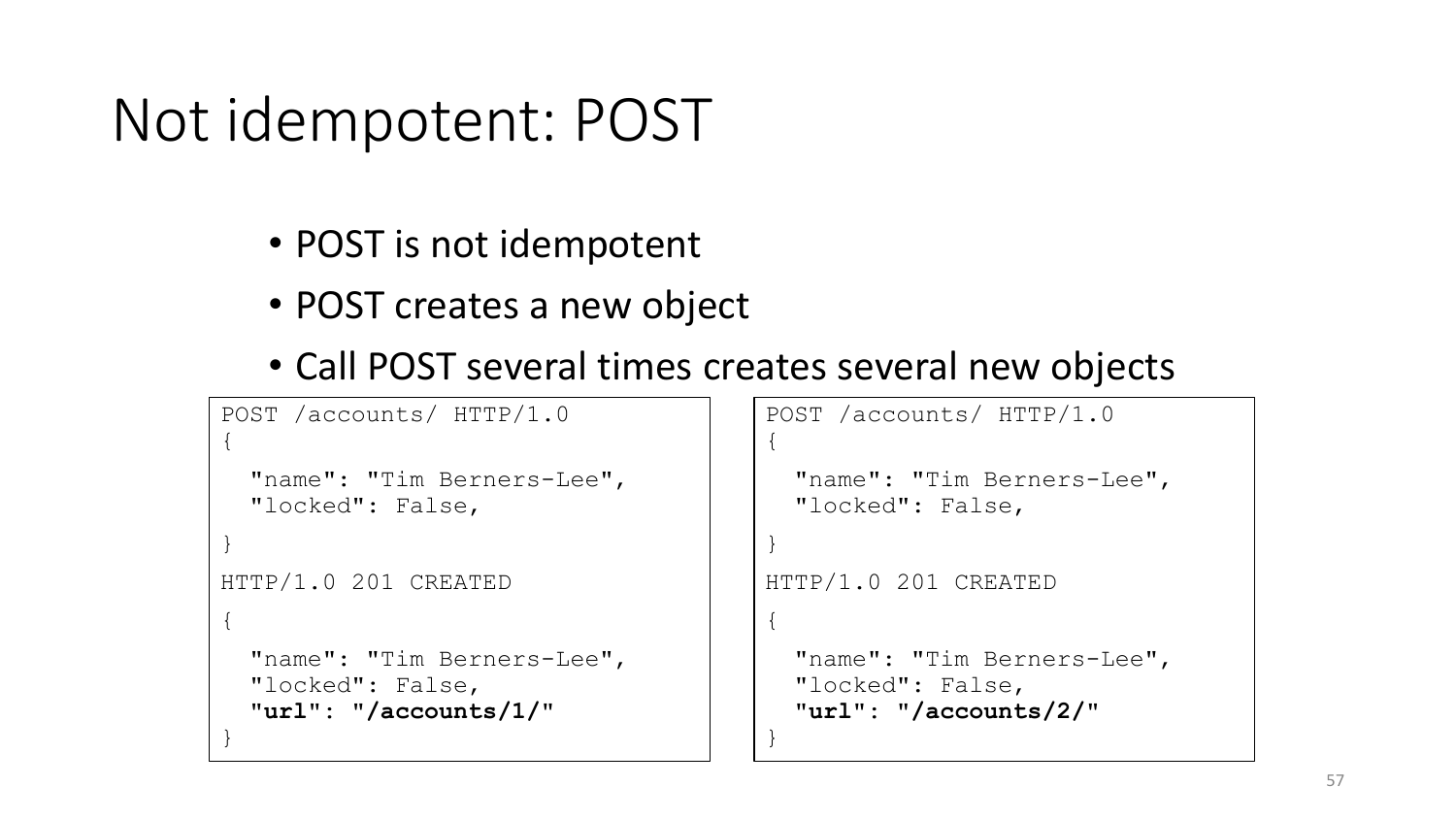# Idempotent: DELETE

- DELETE removes the entire object
- Call DELETE twice, you get the same result *on the server*
	- Object is gone
- DELETE is idempotent

```
DELETE /accounts/1/ HTTP/1.0
HTTP/1.0 204 NO CONTENT
```
DELETE /accounts/1/ HTTP/1.0 HTTP/1.0 404 NOT FOUND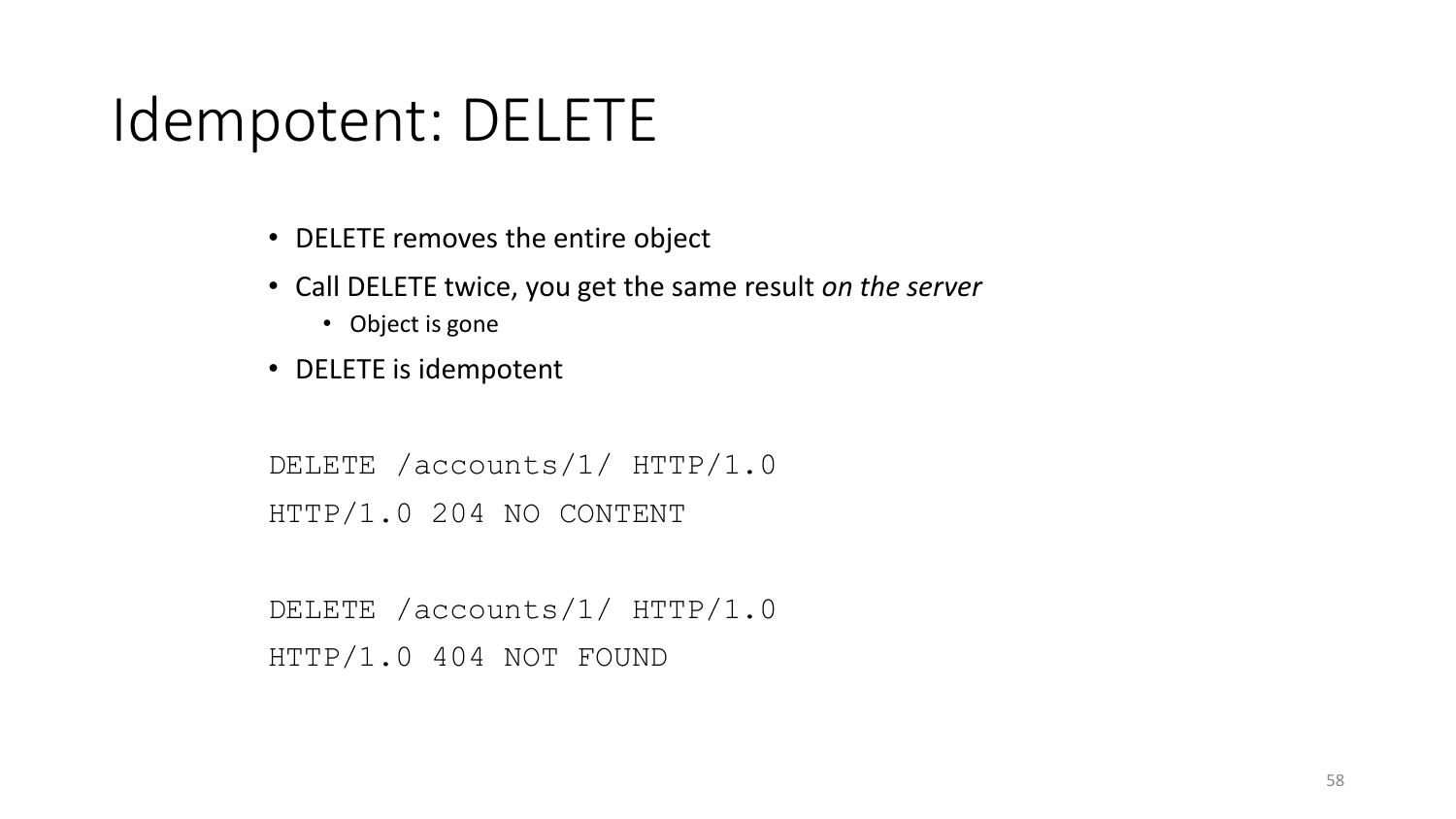# Idempotent: PUT

#### • PUT replaces the entire object

- Call PUT twice, you get the same result on the server
- PUT is idempotent

```
PUT /accounts/1/ HTTP/1.0
{
  "name": "Timmy Berners-Lee",
  "locked": False,
}
HTTP/1.0 200 OK
{
 "name": "Timmy Berners-Lee",
  "locked": False,
  "url": "/accounts/1/"
}
                                     PUT /accounts/1/ HTTP/1.0
                                     {
                                       "name": "Timmy Berners-Lee",
                                       "locked": False,
                                     }
                                     HTTP/1.0 200 OK
                                     {
                                       "name": "Timmy Berners-Lee",
                                       "locked": False,
                                       "url": "/accounts/1/"
                                     }
```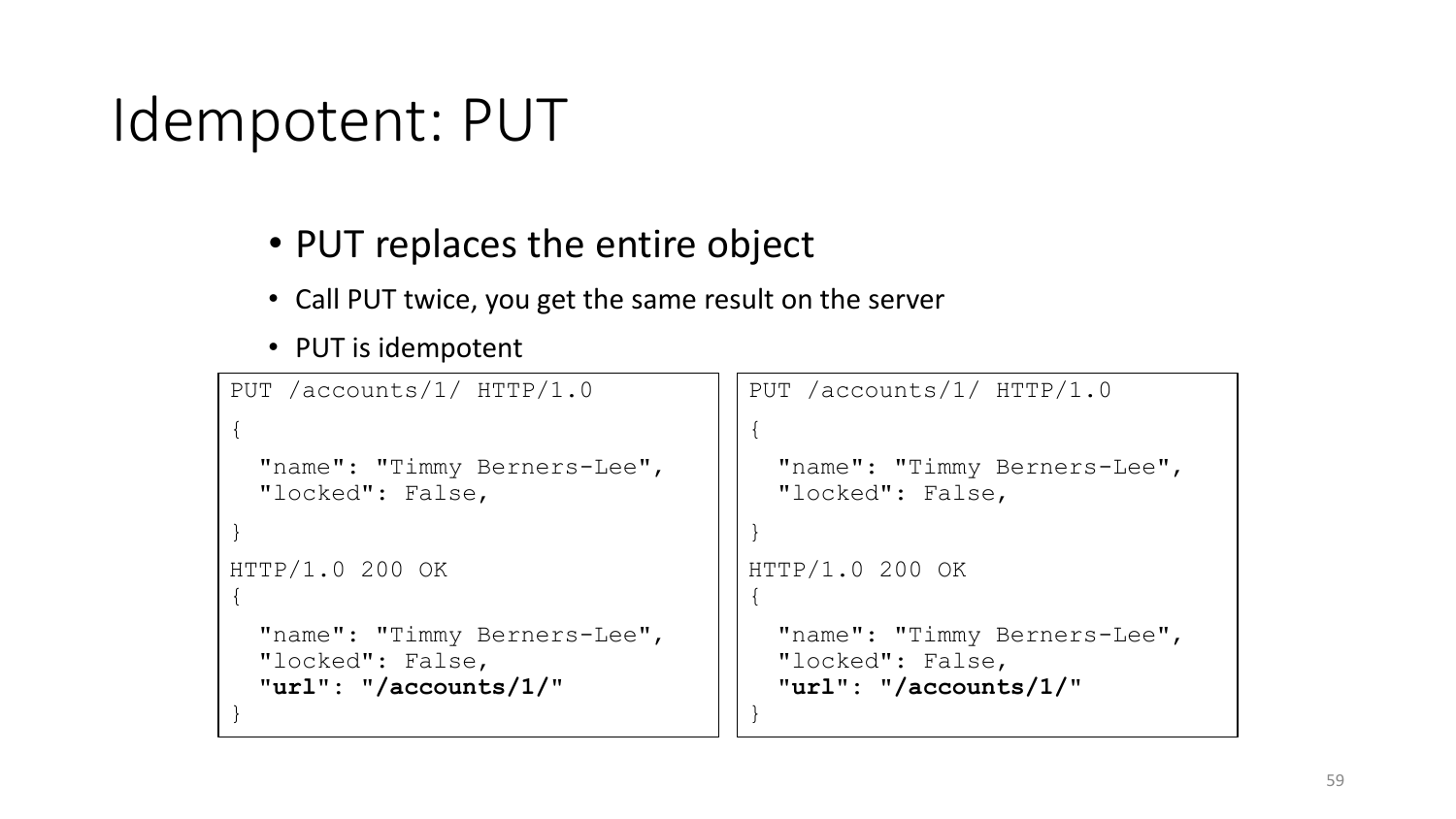# Thought question

- Without looking at the previous slides:
	- Which of these are **safe**?
	- Which of these are **idempotent**?
- GET
- POST
- PUT
- DELETE
- HEAD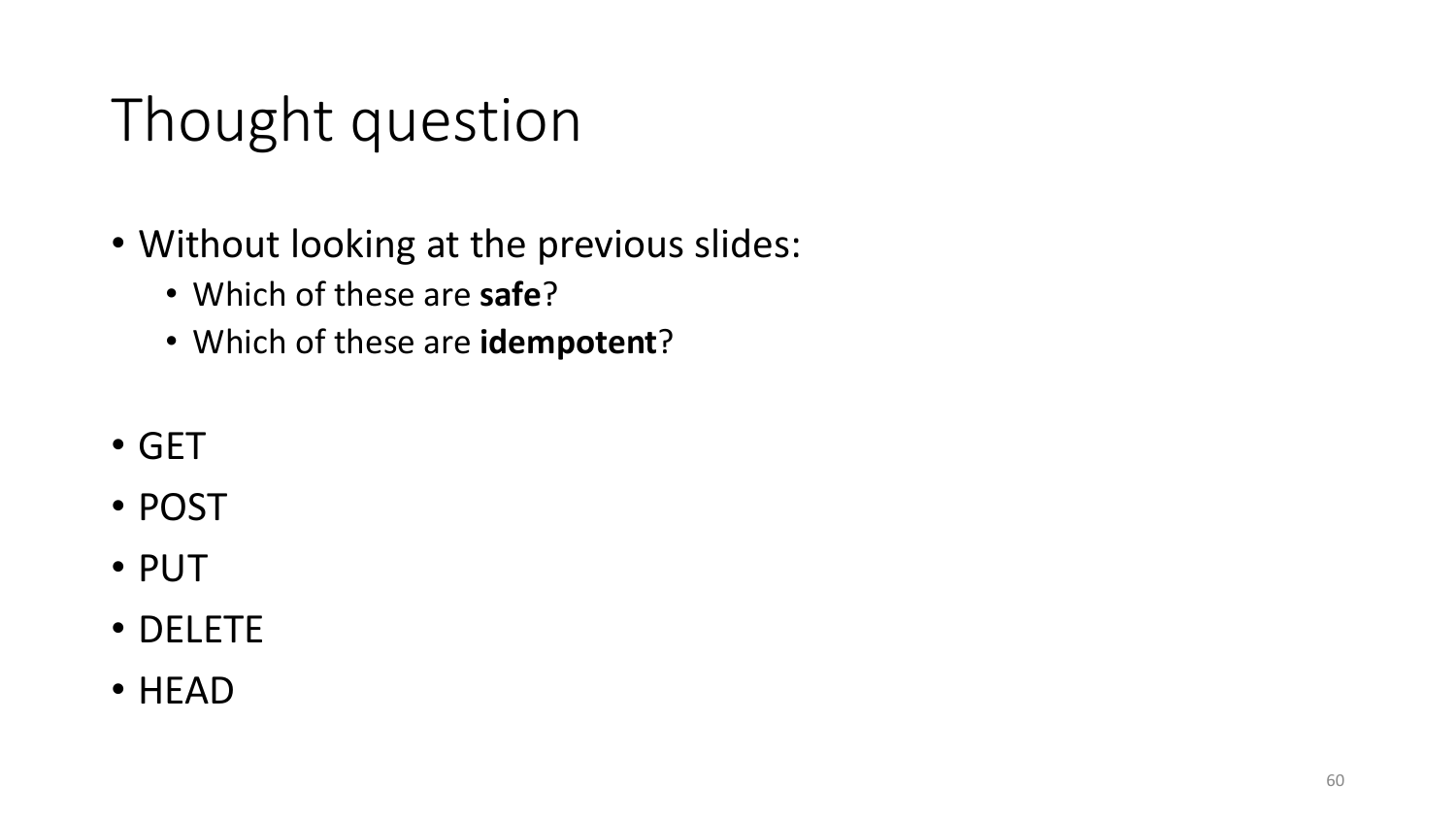# Thought question

- Without looking at the previous slides:
	- Which of these are **safe**?
	- Which of these are **idempotent**?
- GET safe, idempotent
- POST unsafe, *not* idempotent
- PUT unsafe, idempotent
- DELETE unsafe, idempotent
- HEAD safe, idempotent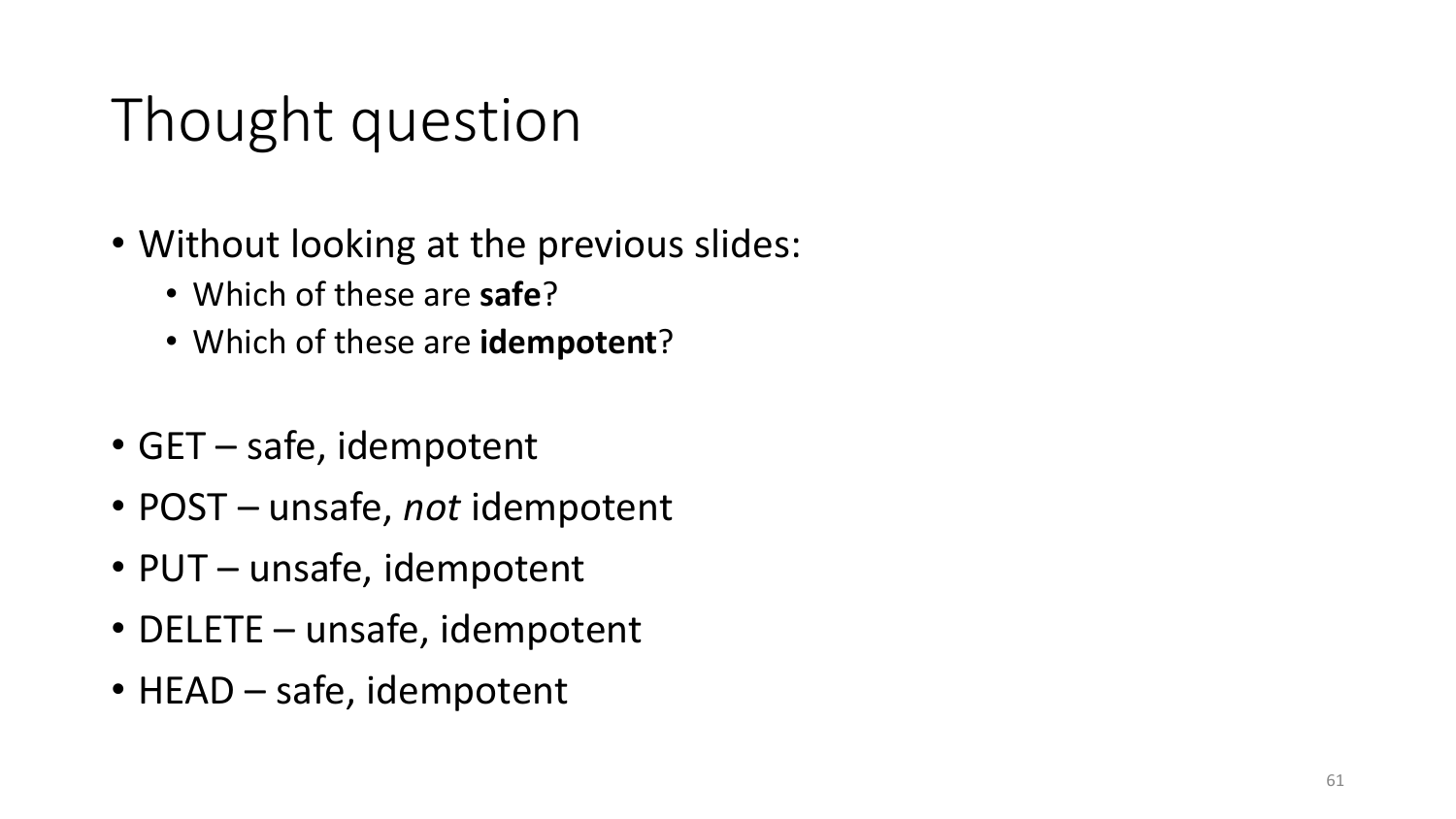# Why does idempotency matter?

- TL;DR: If a request fails, can we automatically try again? Only if it is idempotent.
- Idempotent methods are distinguished because the request can be repeated automatically if a communication failure occurs before the client is able to read the server's response. For example, if a client sends a PUT request and the underlying connection is closed before any response is received, then the client can establish a new connection and retry the idempotent request. It knows that repeating the request will have the same intended effect, even if the original request succeeded, though the response might differ.
	- <https://tools.ietf.org/html/rfc7231#section-4.2.2>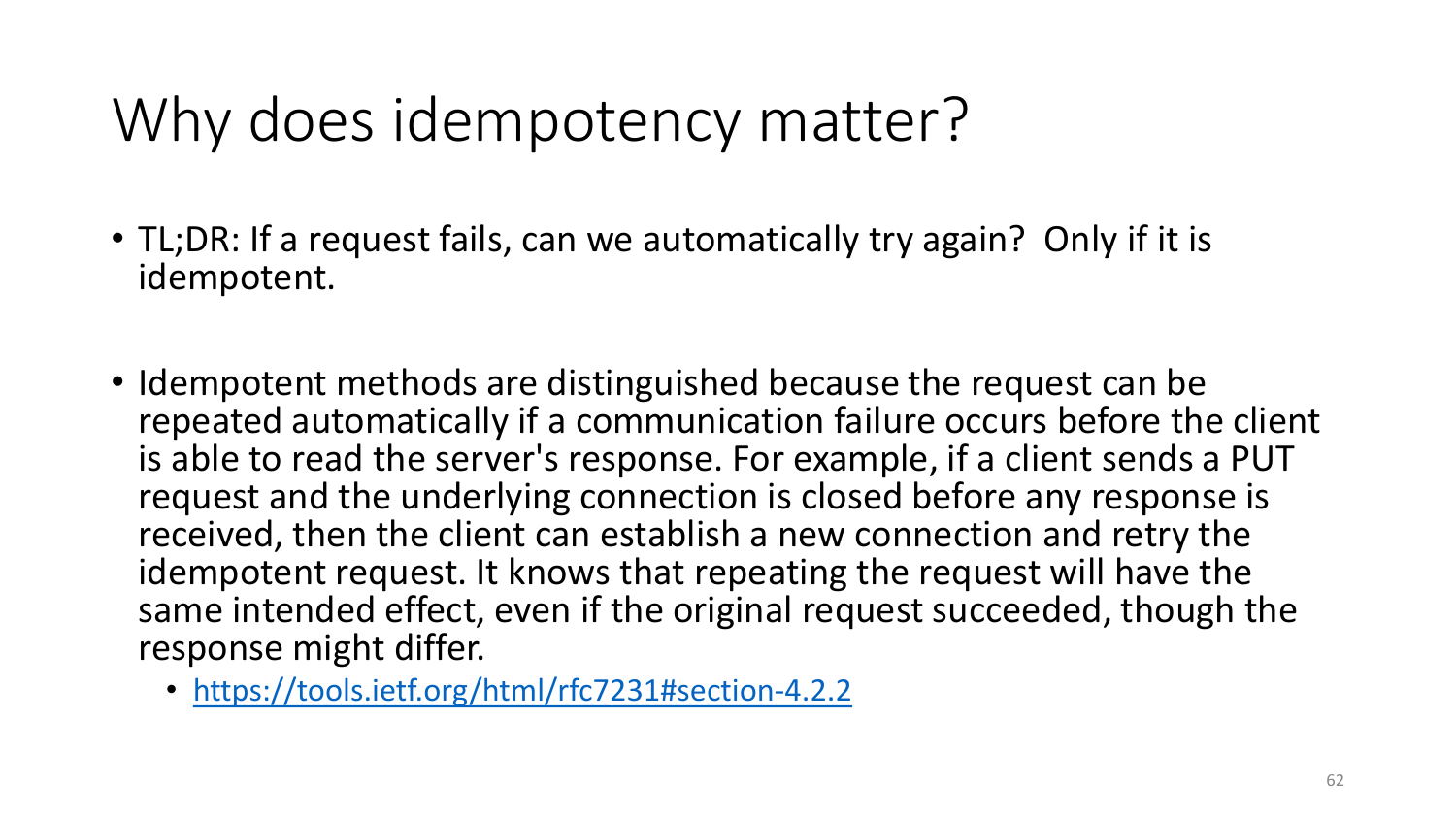## Agenda

- Client-side dynamic pages, REST APIs
- JSON
- REST API actions
- REST design principles
- Safety and idempotency
- **Tools for REST APIs**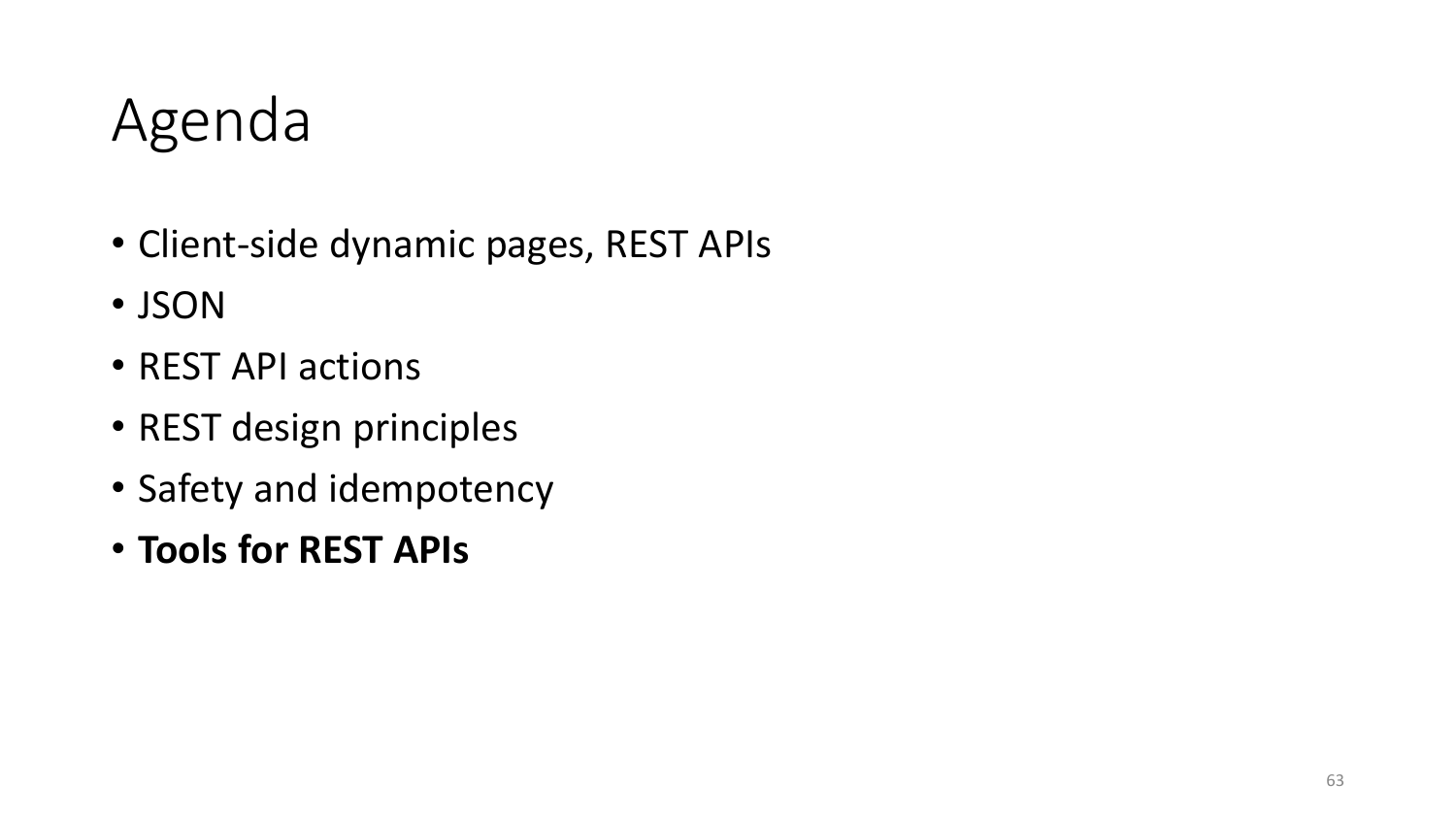#### curl

- REST API at the command line
- HTTP GET request returns a JSON-formatted string

```
$ curl https://api.github.com/users/awdeorio
{
  "login": "awdeorio",
  "id": 7503005,
  ...
```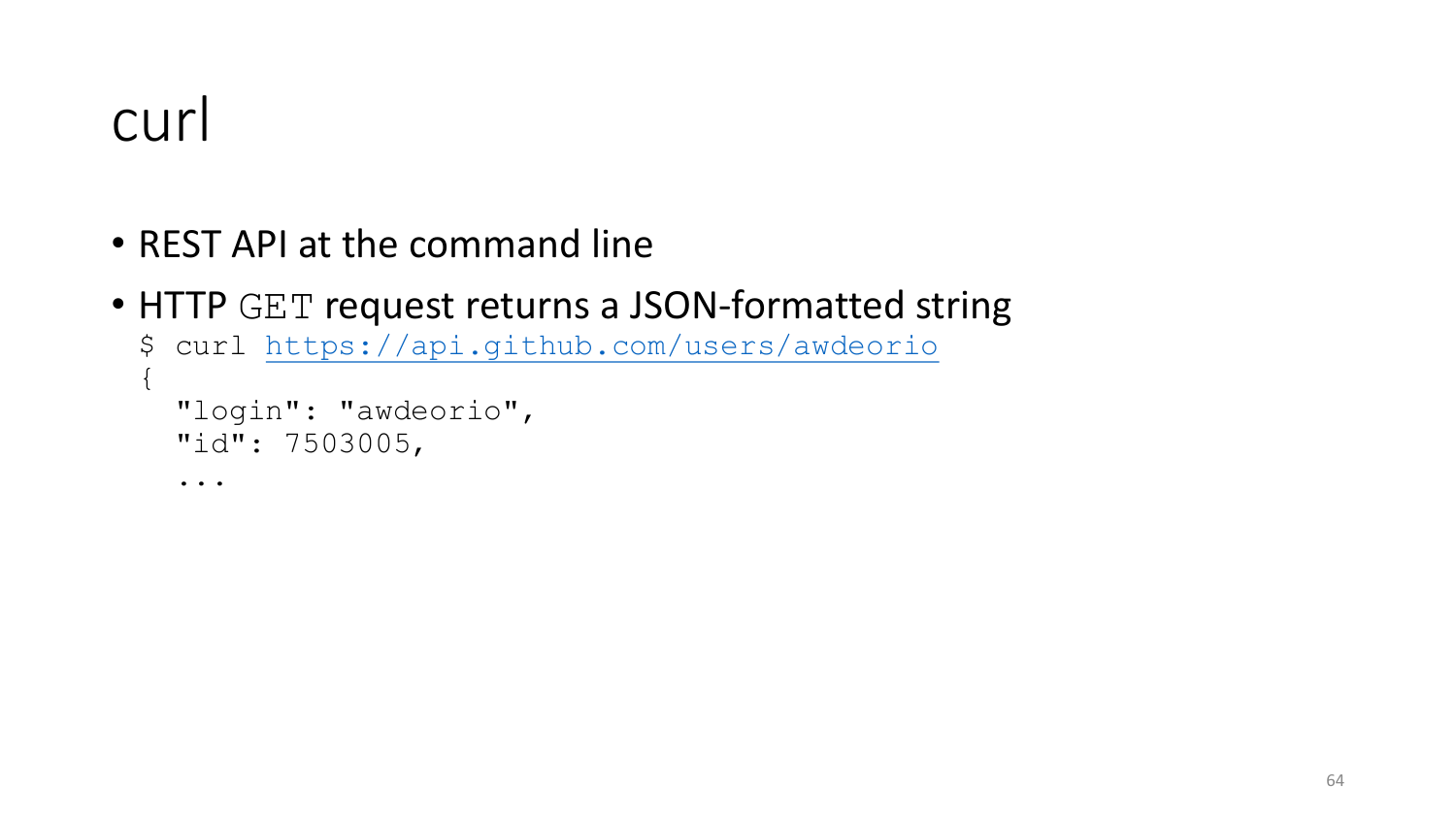# jq and python

```
• Pretty-print JSON using jq$ curl -s https://api.github.com/users/awdeorio | jq
  {
    "login":"awdeorio",
    "id":7503005,
    ...
```
• Pretty-print JSON using Python

```
$ curl -s https://api.github.com/users/awdeorio | python -m json.tool
{
  "login":"awdeorio",
  "id":7503005,
  ...
```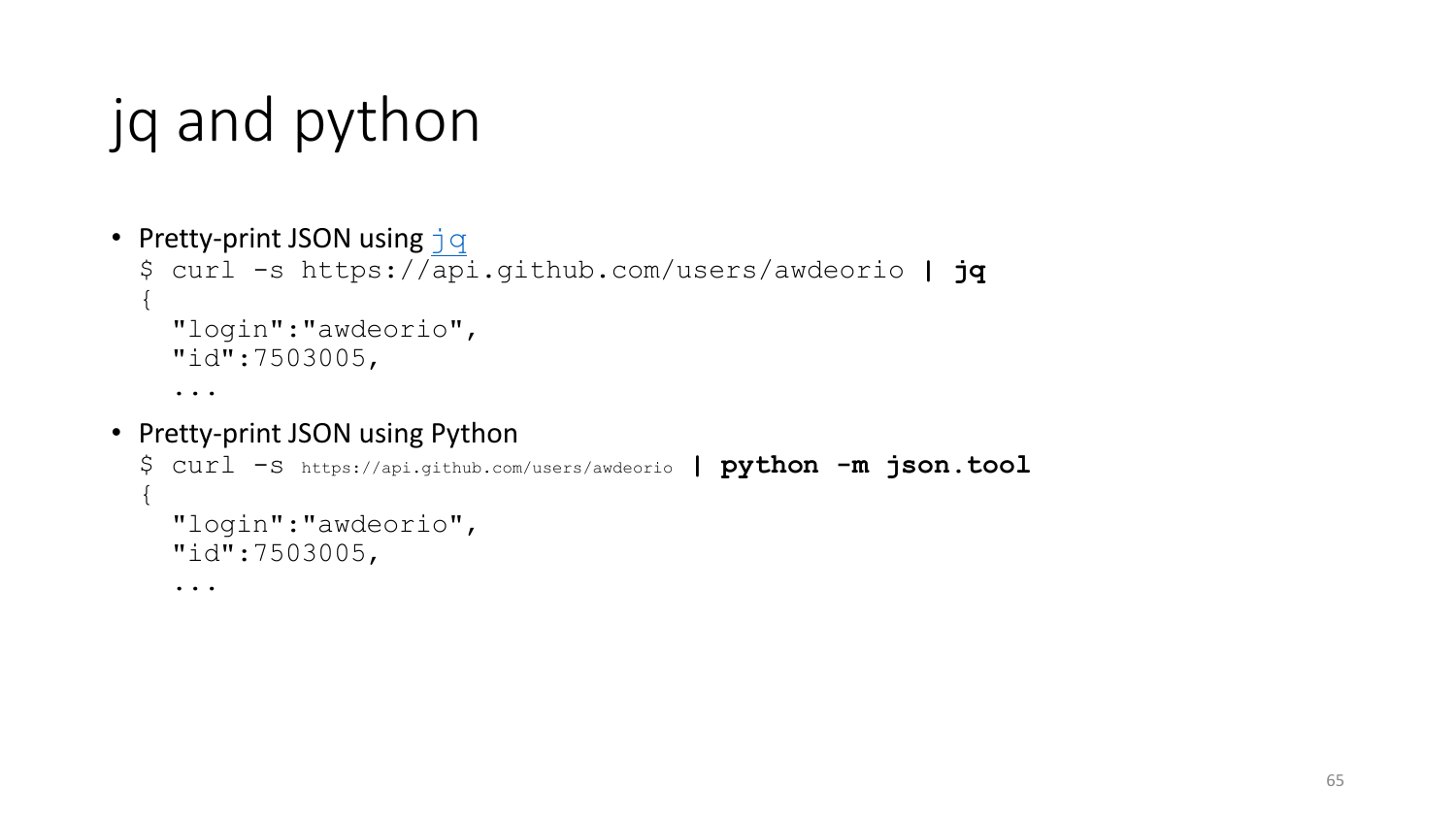#### Httpie

```
httpie
 $ http https://api.github.com/users/awdeorio
 HTTP/1.0 200 OK
 {
   "login":"awdeorio",
   "id":7503005,
   ...
```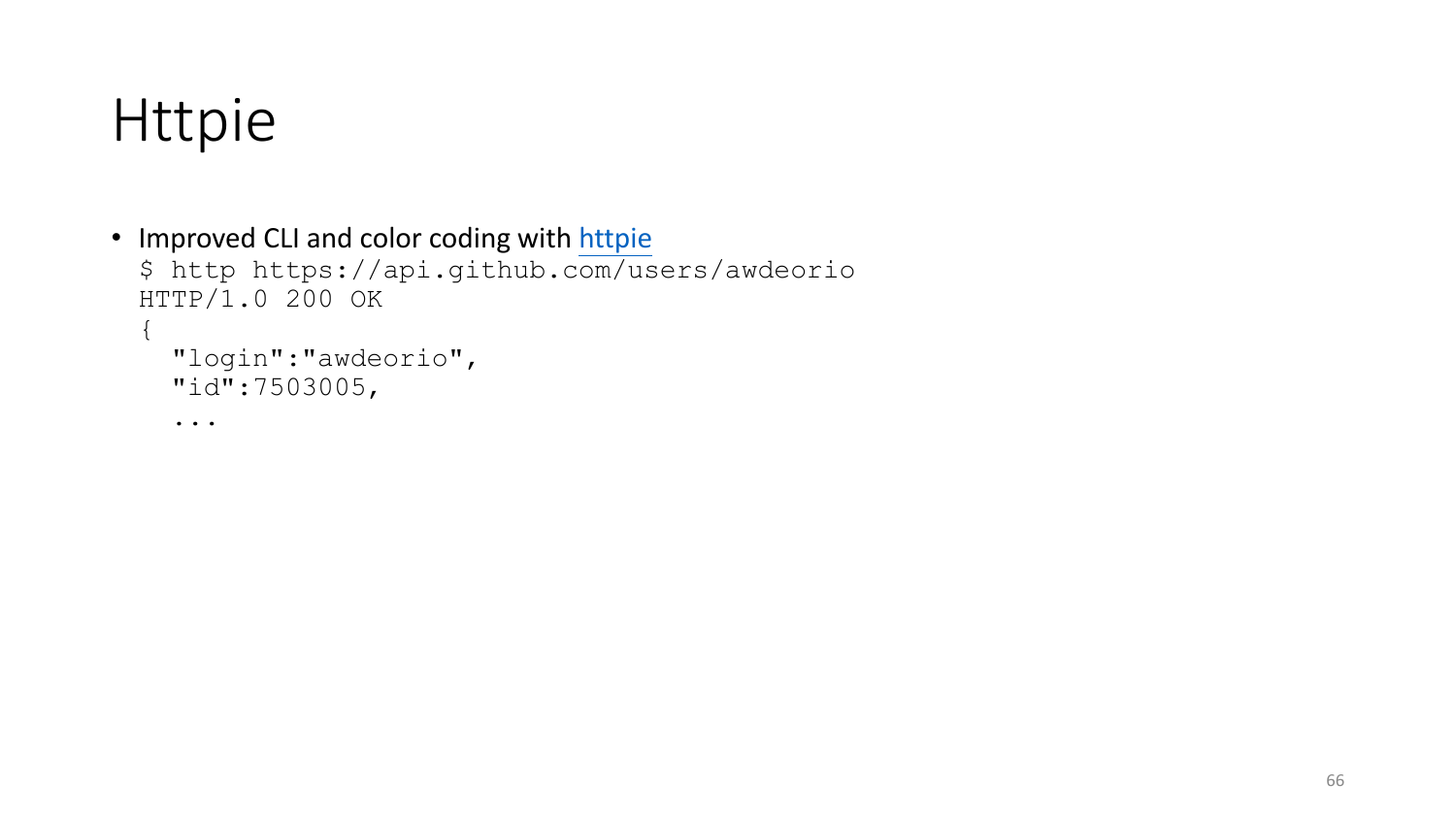# httpbin.org

- [https://httpbin.org](https://httpbin.org/) is an echo server
	- Responds with whatever you sent to it

\$ http POST httpbin.org/anything hello=world

```
...
{
    ... 
    "json": {
        "hello": "world"
    },
    "method": "POST",
    "url": "http://httpbin.org/anything"
}
```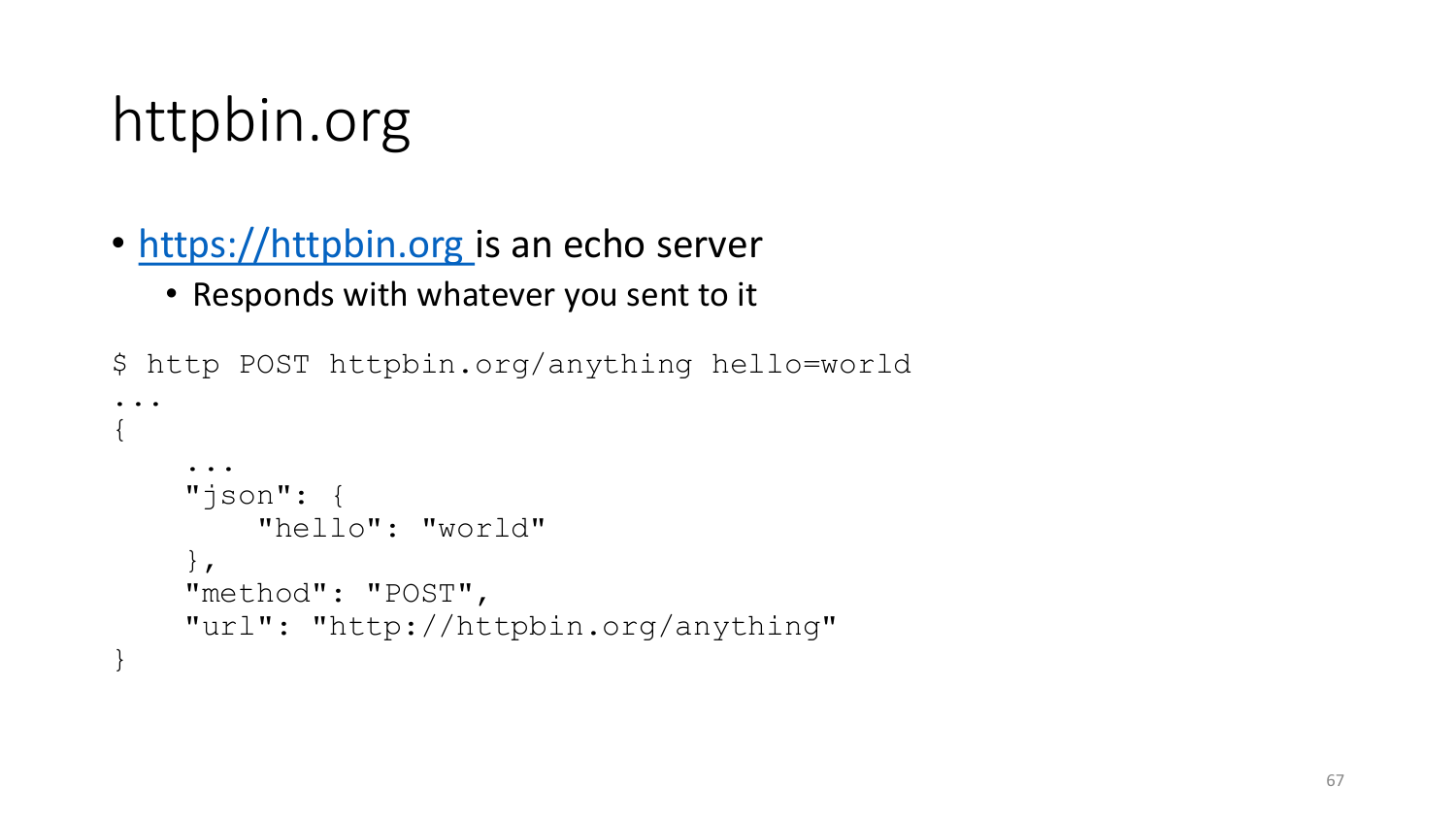## Summary

- A client and a server can communicate via a REST API
- Two servers can communicate via a REST API
- REST APIs use HTTP
- REST APIs are machine-readable
- REST APIs usually return JSON data